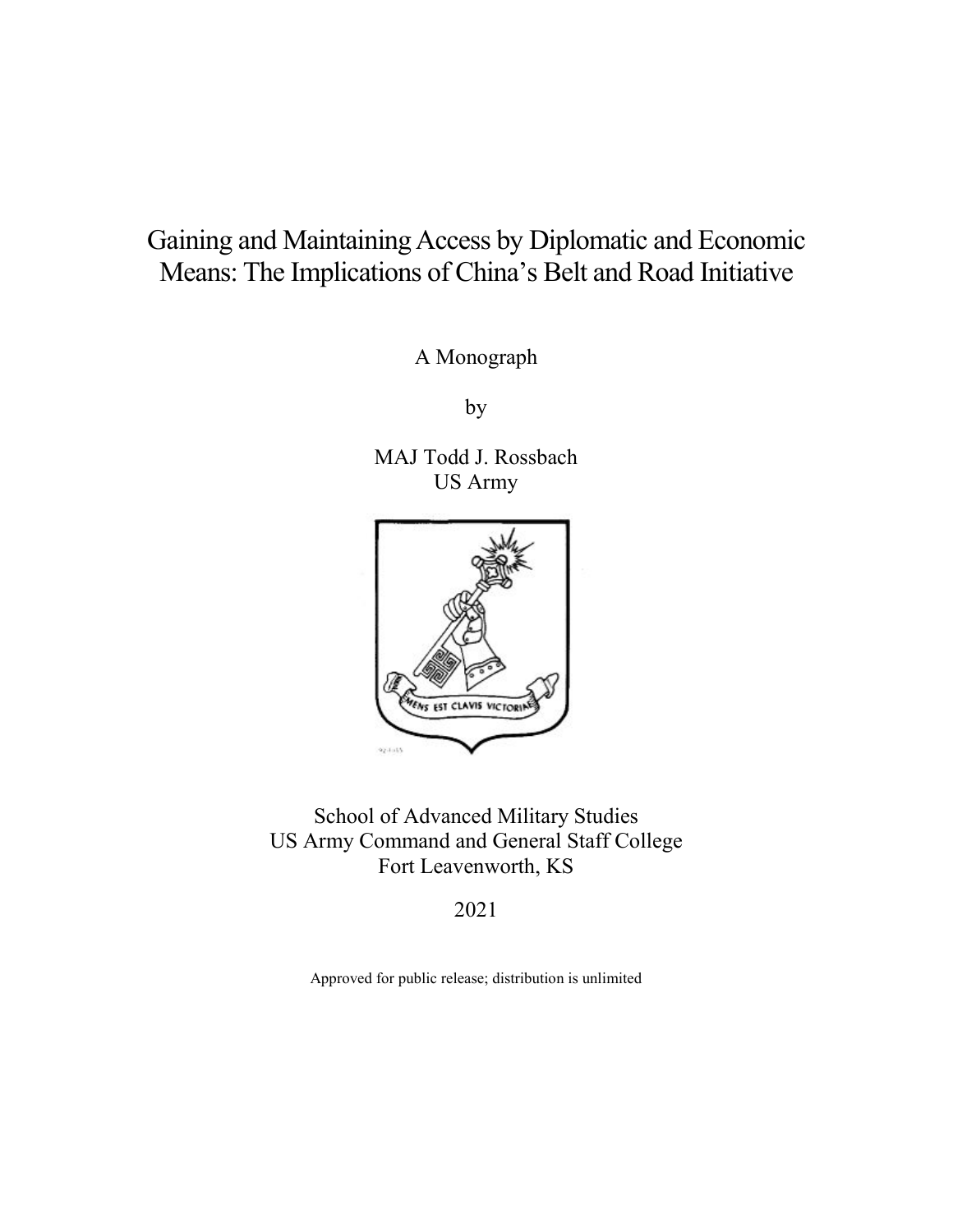**REPORT DOCUMENTATION PAGE** *Form Approved OMB No. 0704-0188* Public reporting burden for this collection of information is estimated to average 1 hour per response, including the time for reviewing instructions, searching existing data sources, gathering and maintaining the data needed, and completing and reviewing this collection of information. Send comments regarding this burden estimate or any other aspect of this collection of information, including suggestions for reducing this burden to Department of Defense, Washington Headquarters Services, Directorate for<br>Information Operations and Reports (0704-0188), 1215 Jeff any other provision of law, no person shall be subject to any penalty for failing to comply with a collection of information if it does not display a currently valid OMB control<br>number. **PLEASE DO NOT RETURN YOUR FORM TO 1. REPORT DATE** *(DD-MM-YYYY)* 19 03 2021 **2. REPORT TYPE** MONOGRAPH **3. DATES COVERED** *(From - To)* JUL 2020 – MAY 2021 **4. TITLE AND SUBTITLE** Gaining and Maintaining Access by Diplomatic and Economic Means: The Implications of China's Belt and Road Initiative **5a. CONTRACT NUMBER 5b. GRANT NUMBER 5c. PROGRAM ELEMENT NUMBER 6. AUTHOR(S)** Major Todd Joseph Rossbach **5d. PROJECT NUMBER 5e. TASK NUMBER 5f. WORK UNIT NUMBER 7. PERFORMING ORGANIZATION NAME(S) AND ADDRESS(ES)** U.S. Army Command and General Staff College ATTN: ATZL-SWD-GD Fort Leavenworth, KS 66027-2301 **8. PERFORMING ORG REPORT NUMBER 9. SPONSORING / MONITORING AGENCY NAME(S) AND ADDRESS(ES)** ADVANCED MILITARY STUDIES PROGRAM **10. SPONSOR/MONITOR'S ACRONYM(S) 11. SPONSOR/MONITOR'S REPORT NUMBER(S) 12. DISTRIBUTION / AVAILABILITY STATEMENT** Approved for Public Release; Distribution is Unlimited **13. SUPPLEMENTARY NOTES 14. ABSTRACT** China's Belt and Road Initiative (BRI) is often portrayed as a grand design to displace US presence by diplomatic and economic means, but perhaps this interpretation is exaggerated. Indeed, China's vision for the twenty-first century entails national rejuvenation by 2049. Should China's vision succeed, Americans should be concerned, as China's authoritarian system directly conflicts with US interests and values. A critical aspect of China's strategic approach is using non-military means through its BRI to gain and maintain access to strategic regions. Yet, despite the seeming effectiveness in gaining influence through non-military means, diplomacy and economics alone have distinct limitations. This monograph evaluates the effectiveness of diplomatic and economic instruments in gaining and maintaining access to desired theaters via Pakistan in two case studies. The first assesses US use of diplomatic and economic means after September 11, 2001 to gain and maintain operational access for the conduct of Operation Enduring Freedom. The second seeks to understand how China's use of diplomatic and economic activity through the BRI allow it to gain and maintain operational access to South Asia and the Indian

Ocean. Ultimately, this monograph argues that perceptions of national interests are more important in determining a nation's relationship with great powers than merely the diplomatic and economic instruments such powers can orchestrate. Where interests align, diplomacy and economics can help achieve operational access; but where interests diverge, these instruments are unlikely to have the desired effects and tend to produce resentment at perceived violations of national sovereignty.

#### **15. SUBJECT TERMS**

Diplomatic, Economic, Operational Access, Pakistan, Operation Enduring Freedom, China, Belt and Road Initiative

| I 16. SECURITY CLASSIFICATION OF: |             |                     | <b>17. LIMITATION</b><br><b>OF ABSTRACT</b> | 18. NUMBER<br>l OF PAGES | <b>19a. NAME OF RESPONSIBLE PERSON</b>       |
|-----------------------------------|-------------|---------------------|---------------------------------------------|--------------------------|----------------------------------------------|
| l a. REPORT                       | b. ABSTRACT | <b>c. THIS PAGE</b> |                                             |                          | <b>19b. PHONE NUMBER</b> (include area code) |
| U                                 |             |                     | (U)                                         | 55                       | 913 758-3300                                 |
|                                   |             |                     |                                             |                          | Chanderd Ferm 200 (Dev. 8.08)                |

**Standard Form 298 (Rev. 8-98) Prescribed by ANSI Std. Z39.18**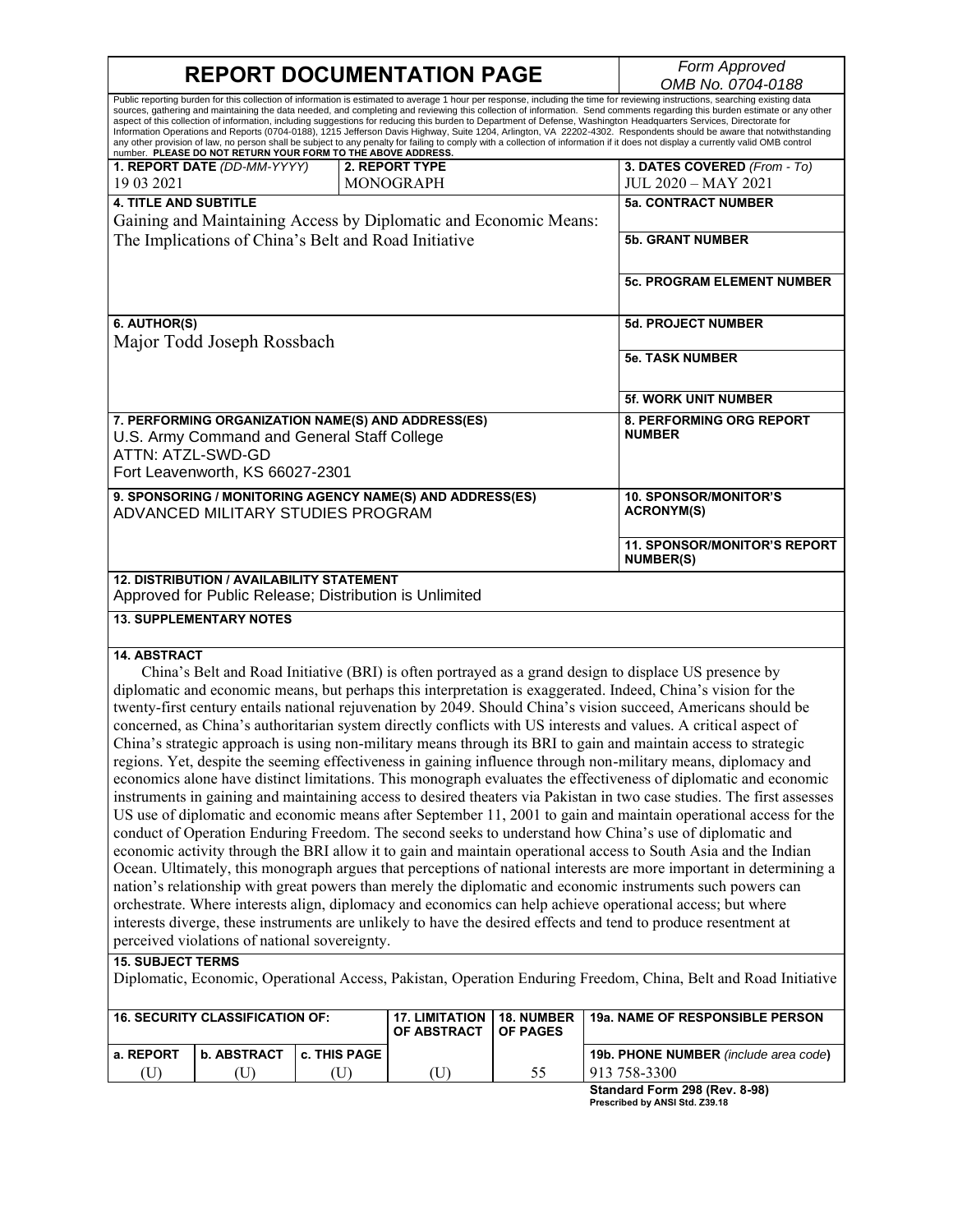## Monograph Approval Page

Name of Candidate: MAJ Todd J. Rossbach

Monograph Title: Gaining and Maintaining Access by Diplomatic and Economic Means: The Implications of China's Belt and Road Initiative

Approved by:

 //signed//17 MAR 21/AMN// , Monograph Director Amanda M. Nagel, PhD

 //signed//20 MAR 21/BKE// , Seminar Leader Brit K. Erslev, COL

\_\_//Signed/6 April 21/BAP// , Director, School of Advanced Military Studies Brian A. Payne, COL

Accepted this 20th day of May 2021 by:

 \_\_\_\_\_\_\_\_\_\_\_\_\_\_\_\_\_\_\_\_\_\_\_ , Assistant Dean of Academics for Degree Programs Dale F. Spurlin, PhD and Research, CGSC

The opinions and conclusions expressed herein are those of the student author and do not necessarily represent the views of the US Army Command and General Staff College or any other government agency. (References to this study should include the foregoing statement.)

Fair use determination or copyright permission has been obtained for the inclusion of pictures, maps, graphics, and any other works incorporated into this manuscript. A work of the US government is not subject to copyright, however further publication or sale of copyrighted images is not permissible.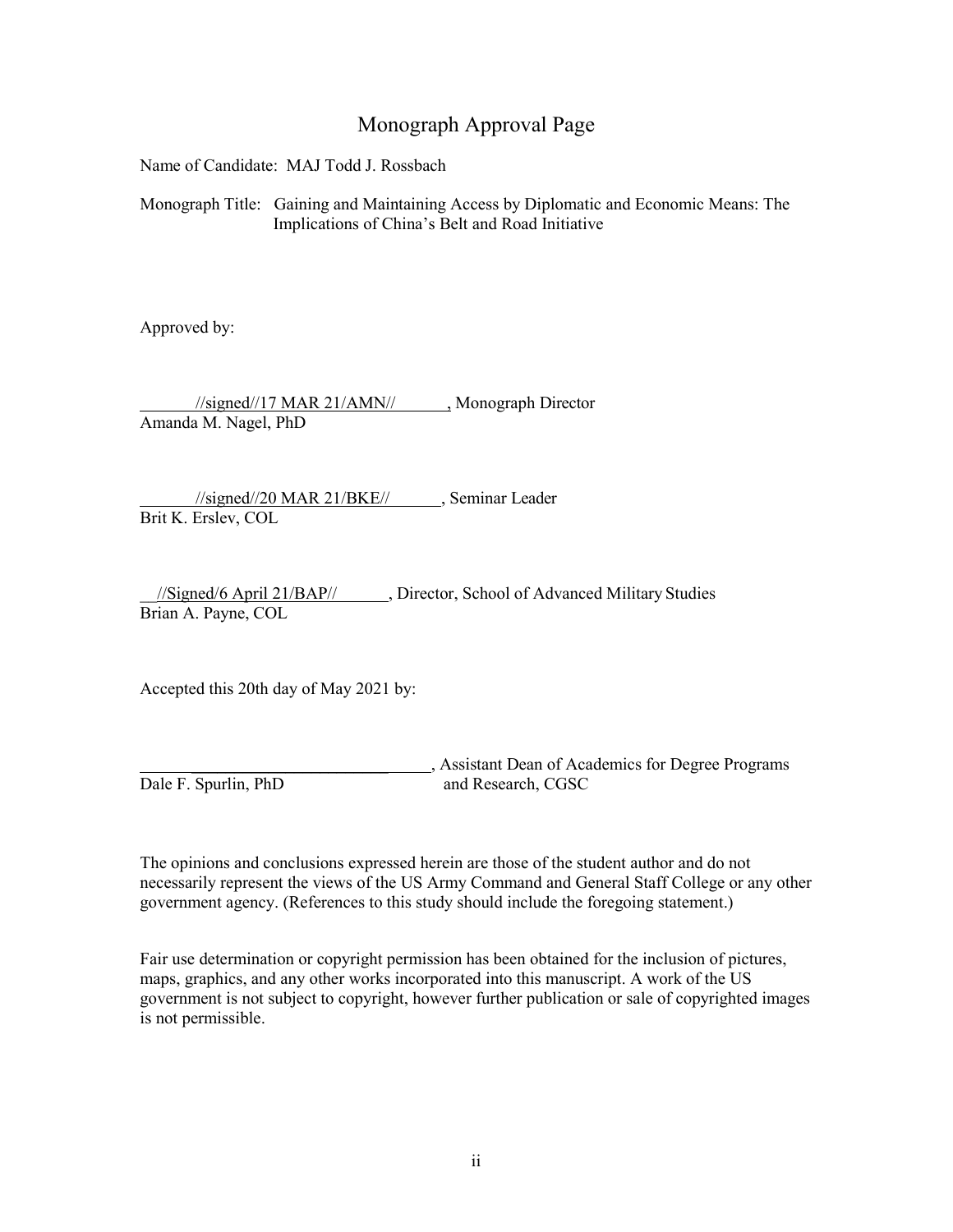#### Abstract

Gaining and Maintaining Access by Diplomatic and Economic Means: The Implications of China's Belt and Road Initiative, by MAJ Todd J. Rossbach, 55 pages.

China's Belt and Road Initiative (BRI) is often portrayed as a grand design to displace US presence by diplomatic and economic means, but perhaps this interpretation is exaggerated. Indeed, China's vision for the twenty-first century entails national rejuvenation by 2049. Should China's vision succeed, Americans should be concerned, as China's authoritarian system directly conflicts with US interests and values. A critical aspect of China's strategic approach is using non-military means through its BRI to gain and maintain access to strategic regions. Yet, despite the seeming effectiveness in gaining influence through non-military means, diplomacy and economics alone have distinct limitations. This monograph evaluates the effectiveness of diplomatic and economic instruments in gaining and maintaining access to desired theaters via Pakistan in two case studies. The first assesses US use of diplomatic and economic means after September 11, 2001 to gain and maintain operational access for the conduct of Operation Enduring Freedom. The second seeks to understand how China's use of diplomatic and economic activity through the BRI allow it to gain and maintain operational access to South Asia and the Indian Ocean. Ultimately, this monograph argues that perceptions of national interests are more important in determining a nation's relationship with great powers than merely the diplomatic and economic instruments such powers can orchestrate. Where interests align, diplomacy and economics can help achieve operational access; but where interests diverge, these instruments are unlikely to have the desired effects and tend to produce resentment at perceived violations of national sovereignty.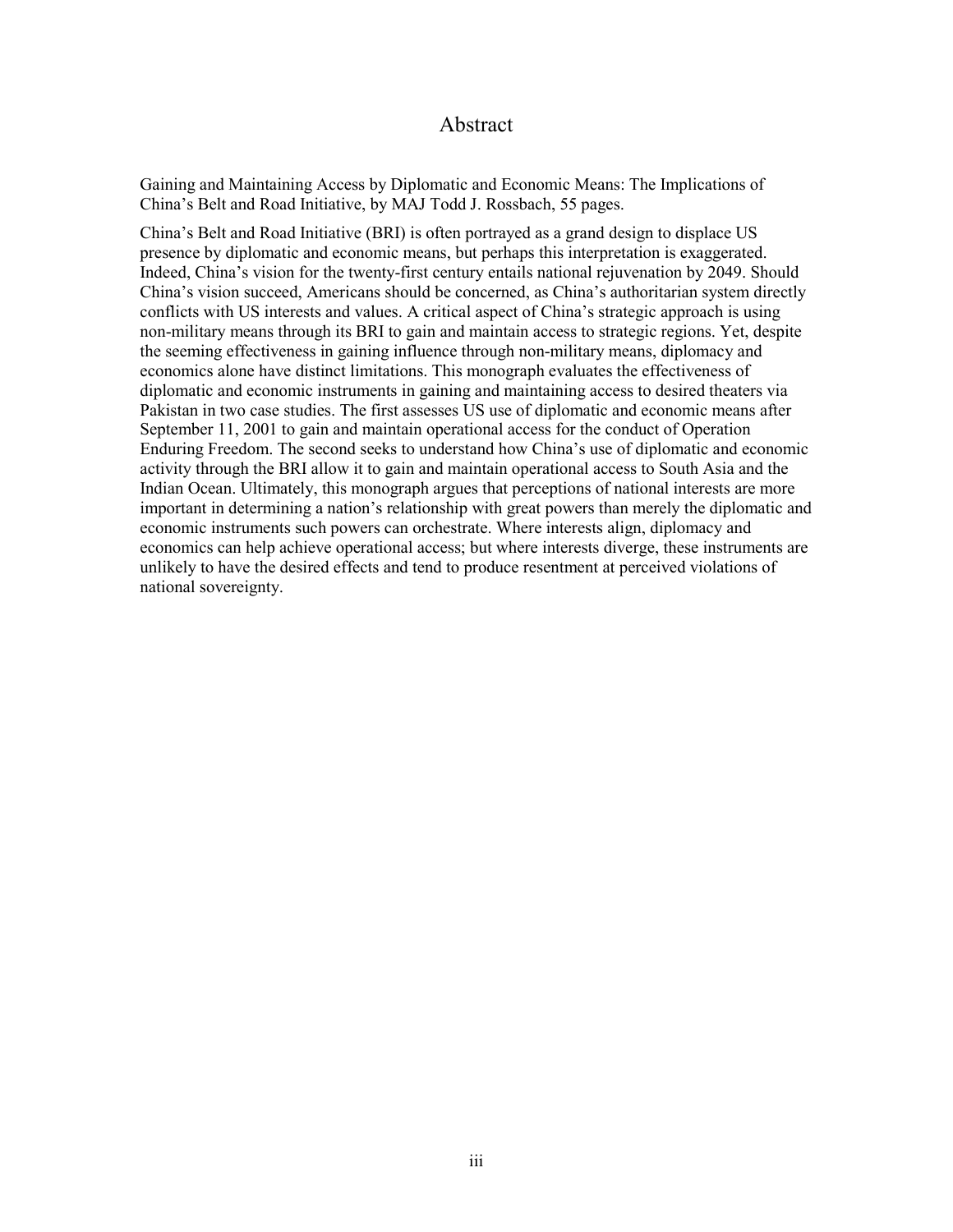# Contents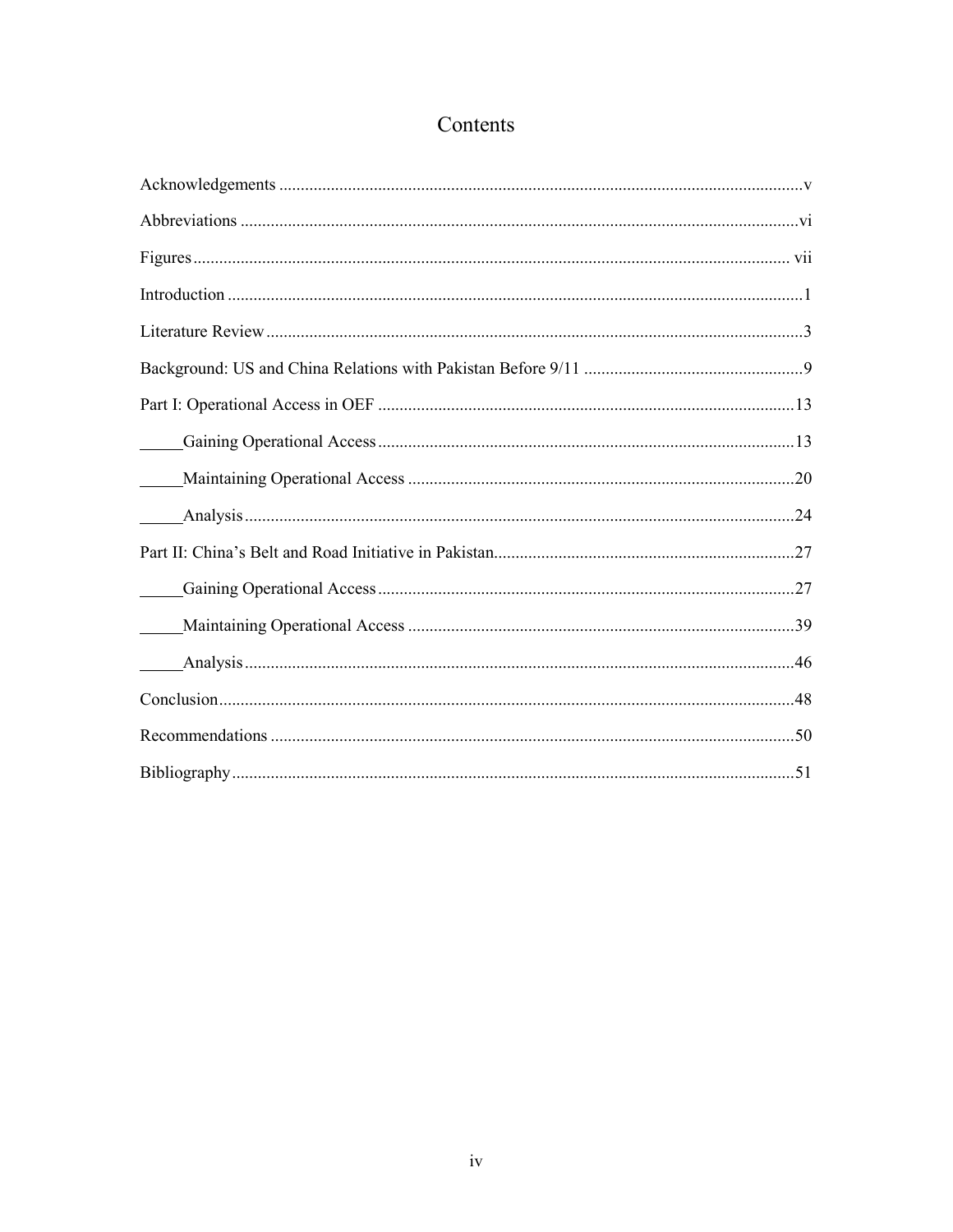## Acknowledgements

<span id="page-5-0"></span>I would like to express my gratitude to the many individuals who were instrumental in the construction of this monograph. First, thank you to my monograph director, Dr. Amanda M. Nagel, for her insightful guidance and encouragement throughout the research and writing process. Next, thank you to my seminar leader, COL Brit K. Erslev, for setting an excellent example of what a soldier-scholar can achieve academically while still performing in the service of our great nation. Third, thank you to the staff at the Combined Arms Research Library who adapted to the challenges of the COVID-19 pandemic in innovative ways that allowed us to leverage their professional research skills and draw upon the materials needed to inform this monograph. Lastly, but foremost in my mind and heart, I would like to thank my beautiful wife, Beth, for her endless patience, love, and support.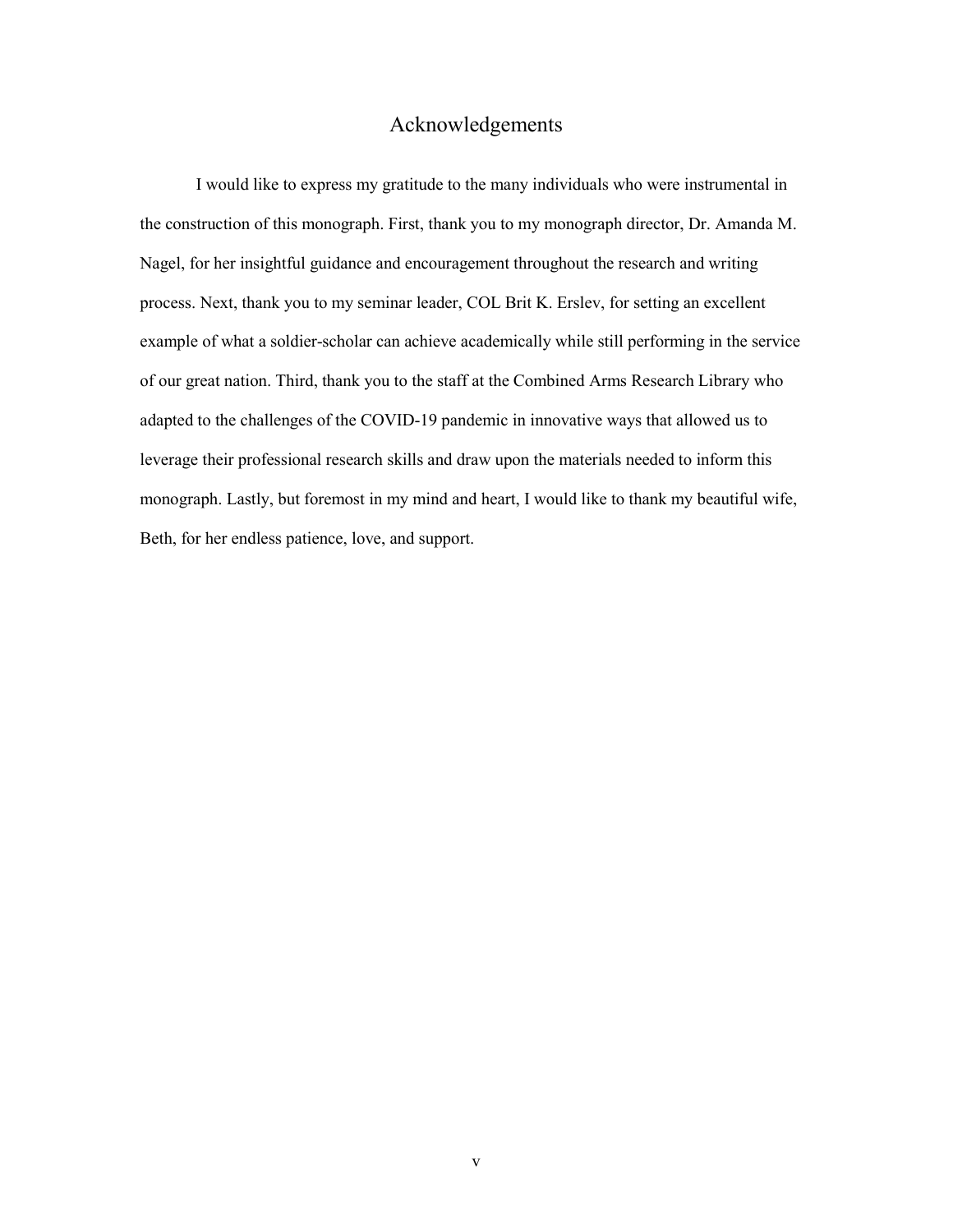## Abbreviations

<span id="page-6-0"></span>

| <b>ALOC</b> | Air Line of Communication                          |
|-------------|----------------------------------------------------|
| <b>BRI</b>  | Belt and Road Initiative                           |
| <b>CCP</b>  | <b>Chinese Communist Party</b>                     |
| <b>CPEC</b> | China-Pakistan Economic Corridor                   |
| <b>DIME</b> | Diplomatic, Informational, Military, Economic      |
| <b>GLOC</b> | Ground Line of Communication                       |
| <b>GWOT</b> | Global War on Terrorism                            |
| <b>IMF</b>  | <b>International Monetary Fund</b>                 |
| JP          | Joint Publication                                  |
| <b>KBL</b>  | Kerry Berman Luger                                 |
| <b>NATO</b> | North Atlantic Treaty Organization                 |
| <b>NDN</b>  | Northern Distribution Network                      |
| <b>NDS</b>  | <b>National Defense Strategy</b>                   |
| <b>NSS</b>  | National Security Strategy                         |
| <b>OBOR</b> | One Belt One Road                                  |
| <b>OEF</b>  | <b>Operation Enduring Freedom</b>                  |
| <b>PLA</b>  | People's Liberation Army                           |
| <b>PLAN</b> | People's Liberation Army Navy                      |
| <b>SEZ</b>  | Special Economic Zone                              |
| <b>SLOC</b> | Sea Line of Communication                          |
| USAID       | United States Agency for International Development |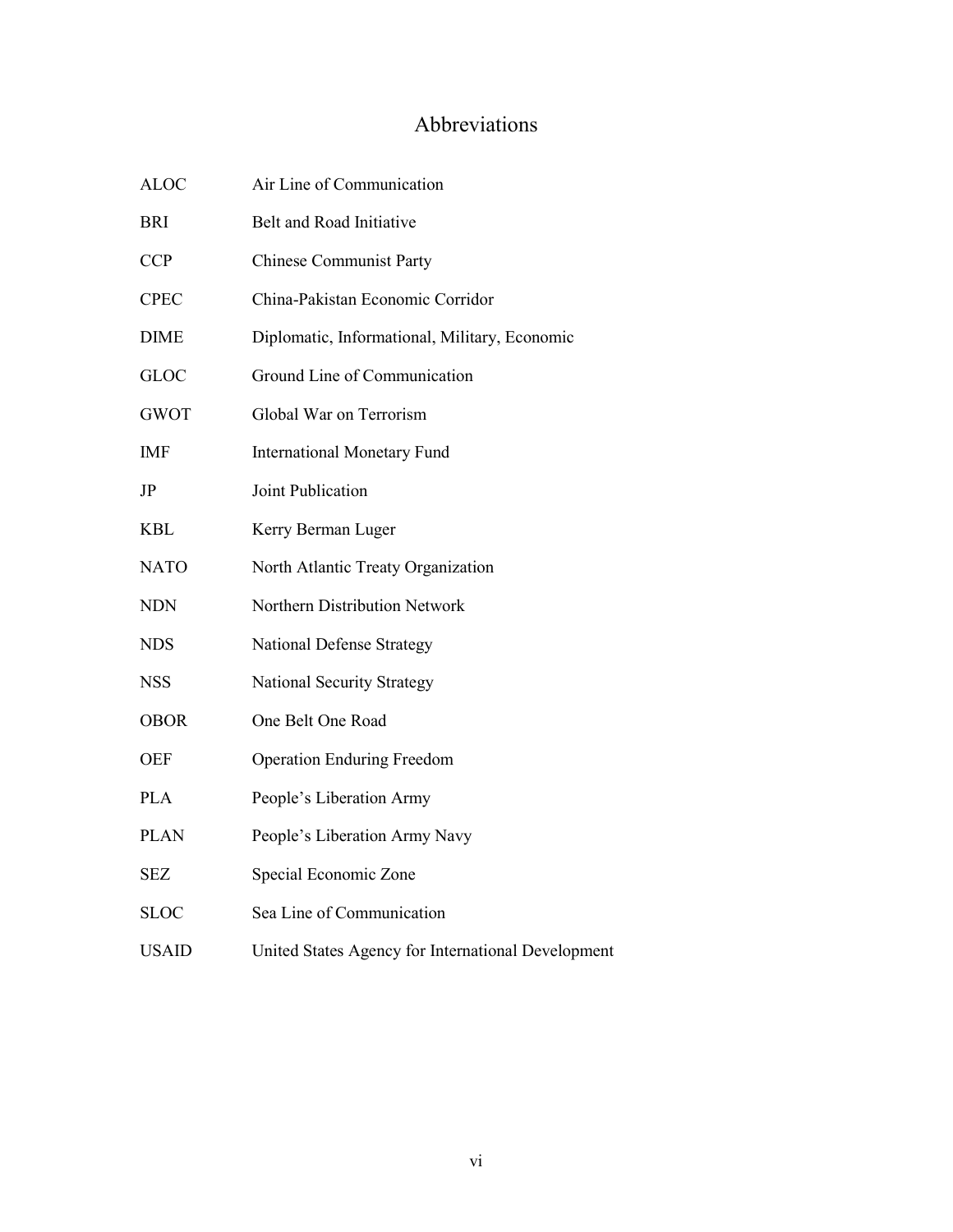# Figures

<span id="page-7-0"></span>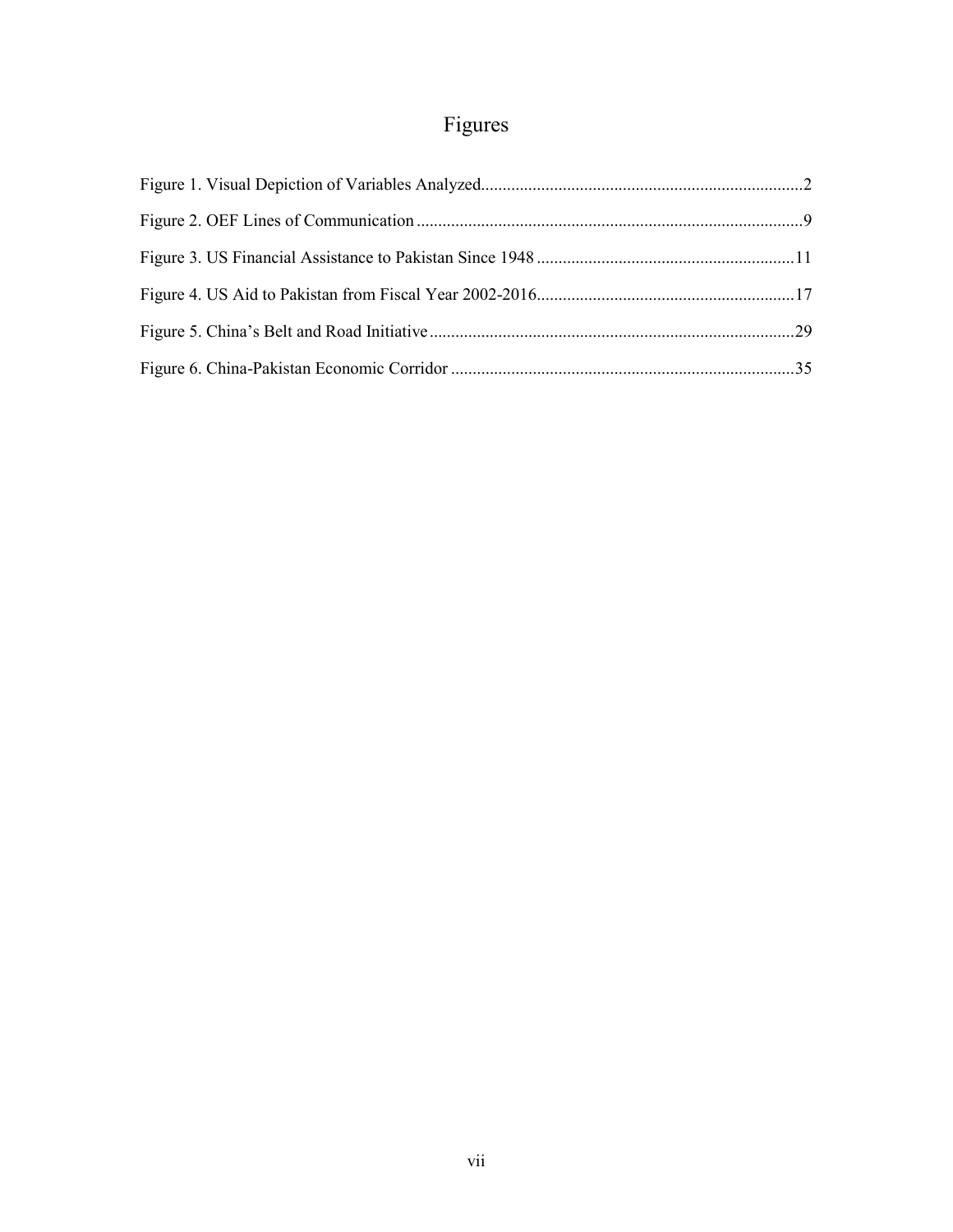## Introduction

<span id="page-8-0"></span>This monograph is about great power competition between the United States and China. More specifically, it is about the use of diplomatic and economic instruments to gain and maintain access for military operations. Writing about the past requires a balance between the broad generalizations of abstract ideas like great power competition and the particulars of individual people, places, and events occurring within the larger web of history.<sup>1</sup> This monograph seeks to achieve this balance by considering the broad idea of great power competition between the United States and China in the context of one place. That place is Pakistan, trapped as it is like a fly entangled by two great powers' diplomatic, economic, and military webs of power and influence. To understand the silk strands of this competition, this monograph begins by assessing each nation's approach to great power competition before turning to Pakistan's role in enabling operational access for the fulfillment of each state's strategic designs.

Guided by a series of research questions, two case studies are used to evaluate the role of diplomatic and economic instruments in gaining and maintaining operational access. First, a literature review begins the inquiry by assessing US and Chinese strategic approaches combining diplomatic, economic, and military instruments of power in peace and war before establishing a working definition of operational access. Two case studies follow that explore the use of diplomatic and economic instruments (independent variables) by the United States and China to achieve operational access (dependent variable) to desired theaters via Pakistan (see Figure 1). The first case study evaluates the United States' ability to gain and maintain access in Afghanistan through Pakistan following the September 11, 2001 attacks. The second case study assesses how China's Belt and Road Initiative (BRI) provides it access to Pakistan and the Indian Ocean. Examining the evidence reveals that despite the general belief in the effectiveness of

<sup>1</sup> John Lewis Gaddis, *The Landscape of History: How Historians Map the Past* (New York: Oxford University Press, 2002), 12-15.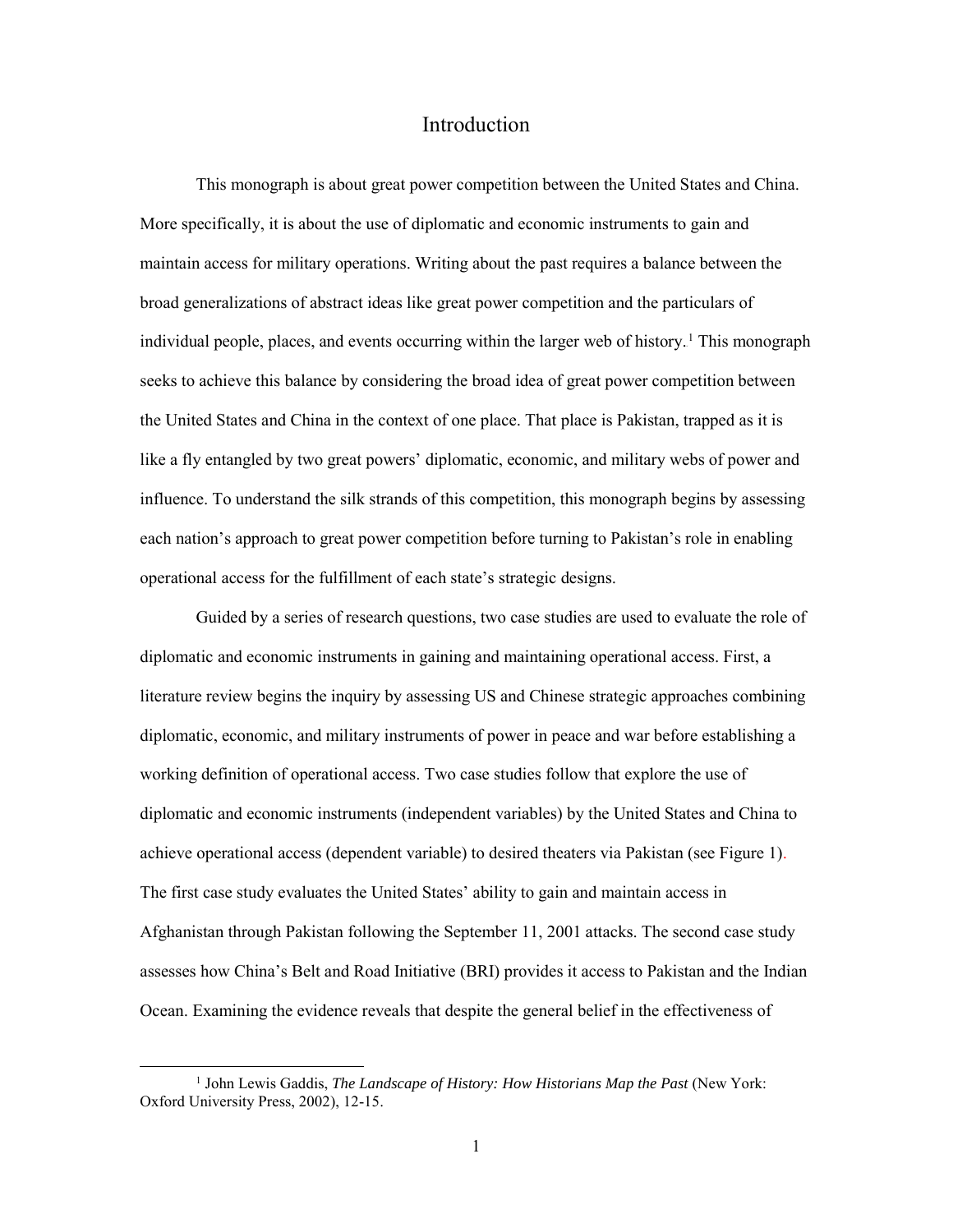using diplomatic and economic means to achieve desired ends, in reality, their use has distinct limitations. Ultimately, perceptions of vital national interests are more important in determining a nation's relationship with great powers than merely the diplomatic and economic instruments such nations can orchestrate. Where interests align, diplomacy and economics can incentivize and reward partners for granting operational access; but where interests diverge, these instruments are unlikely to have the desired effects and tend to produce resentment due to perceived sovereignty infringement.



The *United States National Security Strategy (NSS)*, published in 2017, identified China as a strategic rival and highlighted the importance of competition to maintain US interests and influence in the world.<sup>2</sup> China's vision of regional dominance and global parity by 2049, along with its authoritarian values, directly conflicts with US values and interests in the world. While the risk of direct military confrontation exists, China's most likely approach given its strategic tradition is to gain influence globally through indirect means to avoid provoking a direct US military challenge. One aspect of this approach is gaining influence through diplomatic and

<sup>2</sup> Donald J. Trump, *The National Security Strategy of the United States* (Washington, DC: The White House, 2017), 2.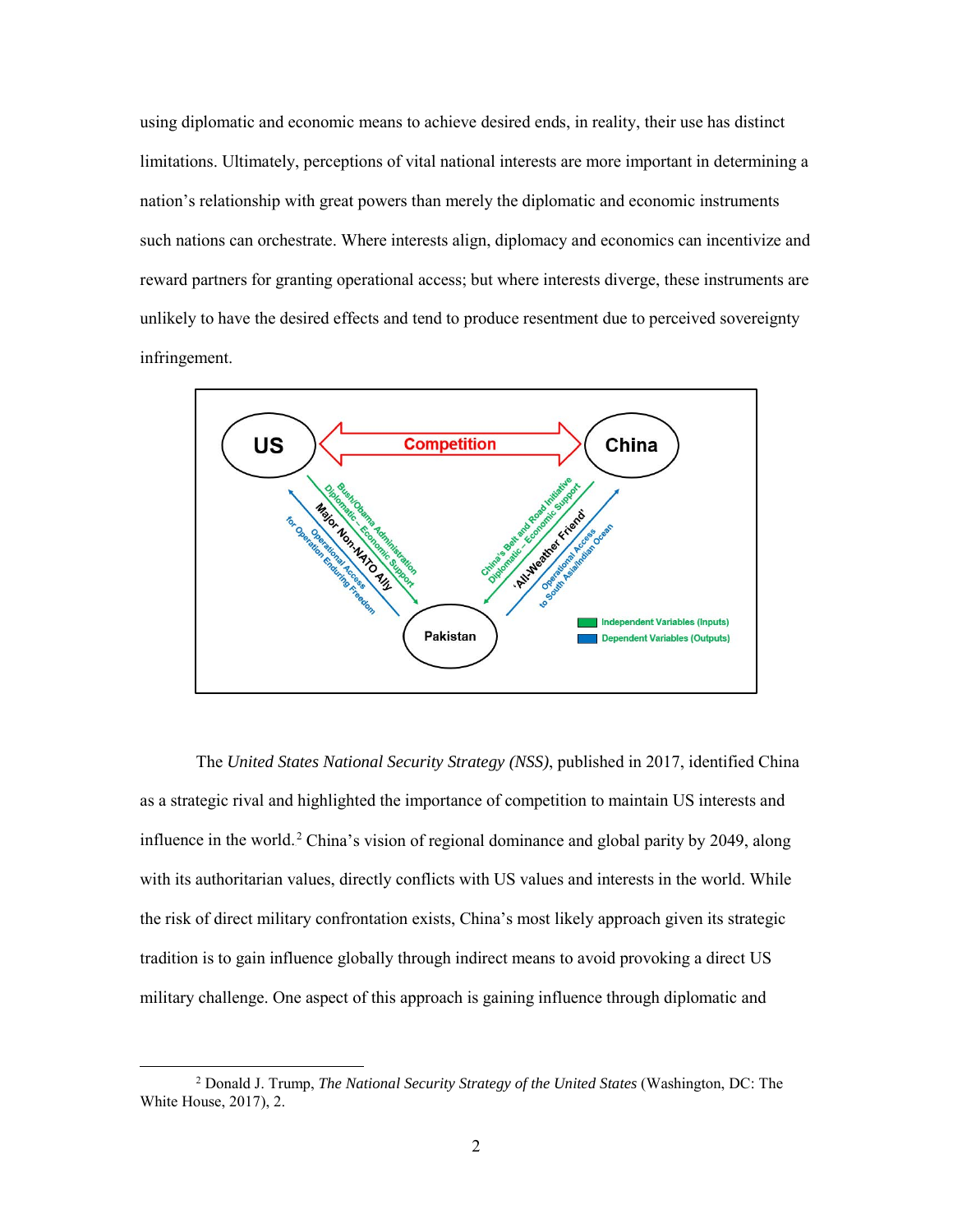economic activity under the BRI. China's control of critical infrastructure, like ports and transportation networks, provides it significant strategic and operational advantages that may allow it to achieve its desired aims without resorting to war. In the event of conflict, China may fight from an initial position of relative advantage that denies the operational access upon which US expeditionary warfare depends.<sup>3</sup> The purpose of this monograph is to explore the issue of operational access in relation to diplomatic and economic instruments to determine whether China's use of those instruments through the BRI will produce the negative outcomes elaborated above; if so, then all Americans should be concerned.

## Literature Review

<span id="page-10-0"></span>Given that this monograph is about competition between the United States and China, it is natural to begin by seeking to understand how each nation frames great power competition. The *NSS* introduces the concept of great power competition into US strategic discourse and provides direction to US national strategy. In framing the strategic environment, the *NSS* asserts that US efforts to create a neoliberal world of cooperation were exploited by great power rivals, like Russia and China, who "challenge American power, influence, and interests," while seeking to "reassert their influence regionally and globally."<sup>4</sup> While the United States often confines thinking to a binary construct of 'peace' and 'war,' others are not so constrained, and so the United States must realize that it operates in "an arena of continuous competition."<sup>5</sup> Economic

<sup>3</sup> Daniel R. Russel and Blake H. Berger, *Weaponizing the Belt and Road Initiative* (New York: The Asia Society Policy Institute, 2020), 41. "Since the end of World War II, the U.S. Navy has been able to operate largely unimpeded in international waters. The U.S. military has been able to deploy ships, planes, and troops to far-flung shores with minimal concern over the ability of these assets to obtain permissions and support. However, the development of Chinese strategic strongpoints and Beijing's greater overall leverage suggest that the United States is losing the level of unfettered access that it has long enjoyed."

<sup>4</sup> Trump, *National Security Strategy*, 2 and 27.

<sup>5</sup> Ibid., 28.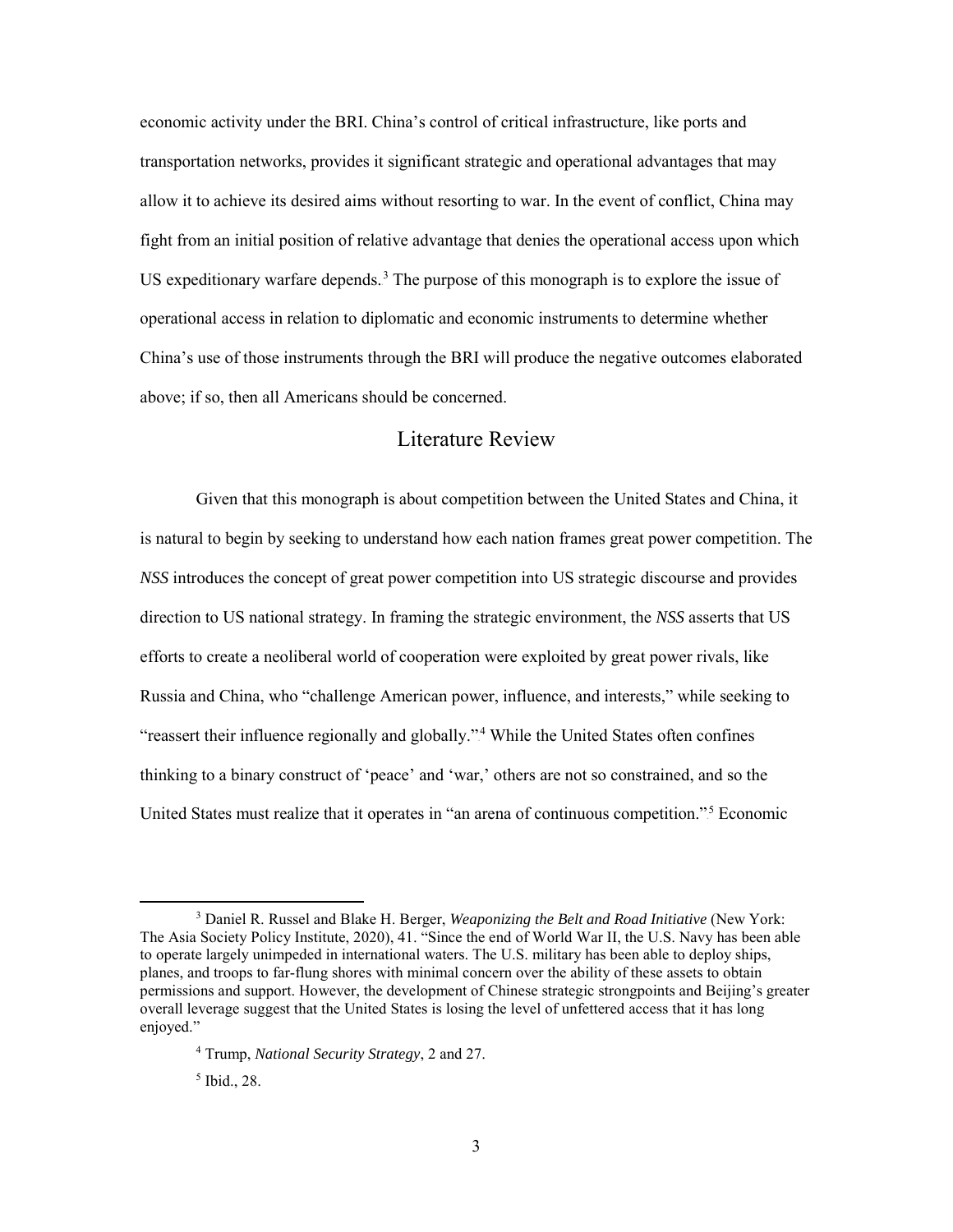competition within the broader scope of geopolitics is central in that 'arena,' which the *NSS* prioritizes through the integration of all instruments of national power.<sup>6</sup>

Nested within the *NSS*, the *National Defense Strategy (NDS)* recognizes, "the central challenge to US prosperity and security is the reemergence of long-term, strategic competition by ... revisionist powers."<sup>7</sup> Specifically, it highlights China for its efforts to modernize its military, leverage influence operations, and use "predatory economics to coerce neighboring countries to reorder the Indo-Pacific region to their advantage."<sup>8</sup> To counter such actions, the *NDS* stresses establishing a strategy that integrates "multiple elements of national power—diplomacy, information, economics, finance, intelligence, law enforcement, and military."<sup>9</sup> Additionally, the *NDS* reinforces the importance of working with allies and partners to advance US interests and maintain favorable balances of power, recognizing their role in gaining "access to critical regions," by providing "basing and logistics system that underpins global reach."<sup>10</sup>

Understanding China's strategic framework begins with Xi Jinping's concept of the 'China Dream' of 'national rejuvenation' that provides a vision for China's rise to global power. Xi most clearly articulated his two-stage vision for China at the 19th Party Congress in October  $2017$ .<sup>11</sup> In the first stage, set at 2035, "China's cultural soft power has grown much stronger; Chinese culture has greater appeal."<sup>12</sup> Ending the second stage in 2049, China will achieve

l

<sup>8</sup> Ibid.

 $9$  Ibid., 4.

<sup>10</sup> Ibid., 8.

<sup>12</sup> Xi Jinping, "Secure a Decisive Victory in Building a Moderately Prosperous Society in All Respects and Strive for the Great Success of Socialism with Chinese Characteristics for a New Era,"

 $6$  Ibid., 17.

<sup>7</sup> US Department of Defense, *National Defense Strategy* (Washington, DC: Government Publishing Office, 2018), 2.

<sup>&</sup>lt;sup>11</sup> Andrew Scobell, Edmund J. Burke, Cortez A. Cooper III, Sale Lilly, Chad J. R. Ohlandt, Eric Warner, and J. D. Williams, *China's Grand Strategy: Trends, Trajectories, and Long-Term Competition*  (Santa Monica, CA: RAND Corporation, 2020), 18. Xi became General Secretary of the Chinese Communist Party (CCP) and Central Military Commission (CMC) Chair in November 2012, and President of the People's Republic of China (PRC) four months later.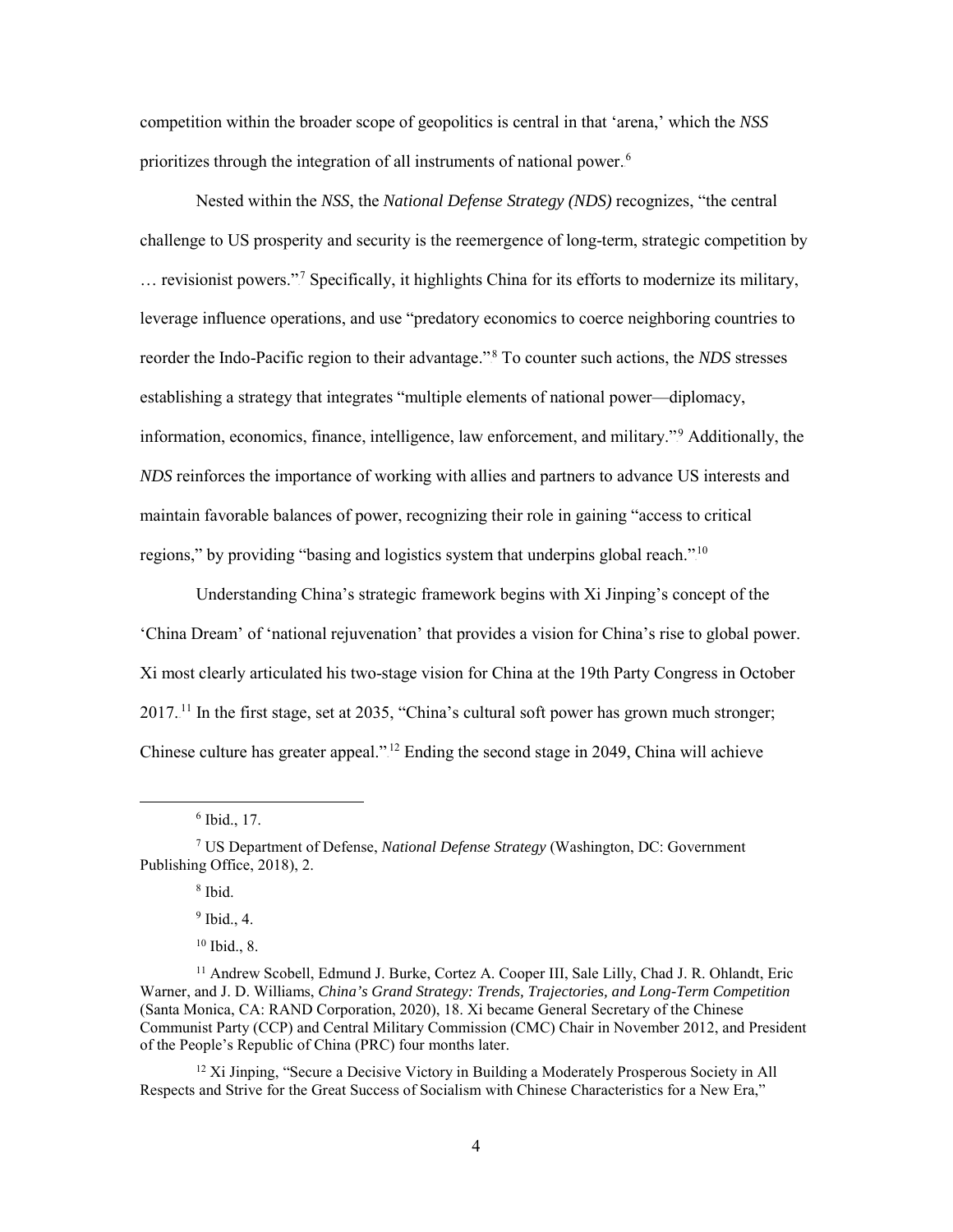national rejuvenation by becoming "a global leader in terms of composite national strength and international influence."<sup>13</sup> Therefore, China's vision includes global parity in political, military, and cultural influence, essentially restoring the ancient Chinese empires as a modern version of the Middle Kingdom. Given that US strategy seeks to preserve a 'free and open' world order, China's path to global power places it in direct competition with the United States.<sup>14</sup> How China might use its elements of national power in competition with the US may be deduced by reviewing available literature on China's approach to warfare.

To achieve its ends, China employs combinations of means that extend beyond the limits of traditional warfare. In *Un-restricted Warfare*, Qiao Liang and Wang Xiangsui argue warfare has changed from a primarily military affair to 'using *all means*, including military and nonmilitary means to compel the enemy to accept one's interests."<sup>15</sup> The concept of 'non-military warfare' includes the use of many forms of 'war' not traditionally associated with that term to achieve one's aims, including trade, finances, terrorism, psychology, media, and economic aid.<sup>16</sup> In *China: The Three Warfares*, Stefan Halper also shows how China's approach relies on the integration of various means. He defines the three warfares as, "a dynamic three dimensional warfighting process that constitutes war by other means," which includes psychological, media, and legal warfare, with the aim of acquiring resources, territory, and influence from which to "project the national will."<sup>17</sup> Using combinations of means enables China to gain advantage by modifying

http://www.xinhuanet.com/english/download/Xi\_Jinping's\_report\_at\_19th\_CPC\_National\_Congress.pdf.

delivered at the 19th National Congress of the Communist Party of China, October 18, 2017, 25, accessed September 29, 2020,

<sup>&</sup>lt;sup>13</sup> Xi, "Secure a Decisive Victory," 26.

<sup>14</sup> Scobell, et al., *China's Grand Strategy*, xiii.

<sup>15</sup> Qiao Liang and Wang Xiangsui, *Un-restricted Warfare* (Brattleboro, VT: Echo Point Books & Media, 1999), xxi-xxii.

<sup>16</sup> Ibid., 177.

<sup>17</sup> Stefan Halper, *China: The Three Warfares*, prepared by Stefan Halper for Andy Marshall, Director, Office of Net Assessment, Office of Secretary of Defense (Washington DC, May 2013), 11-13.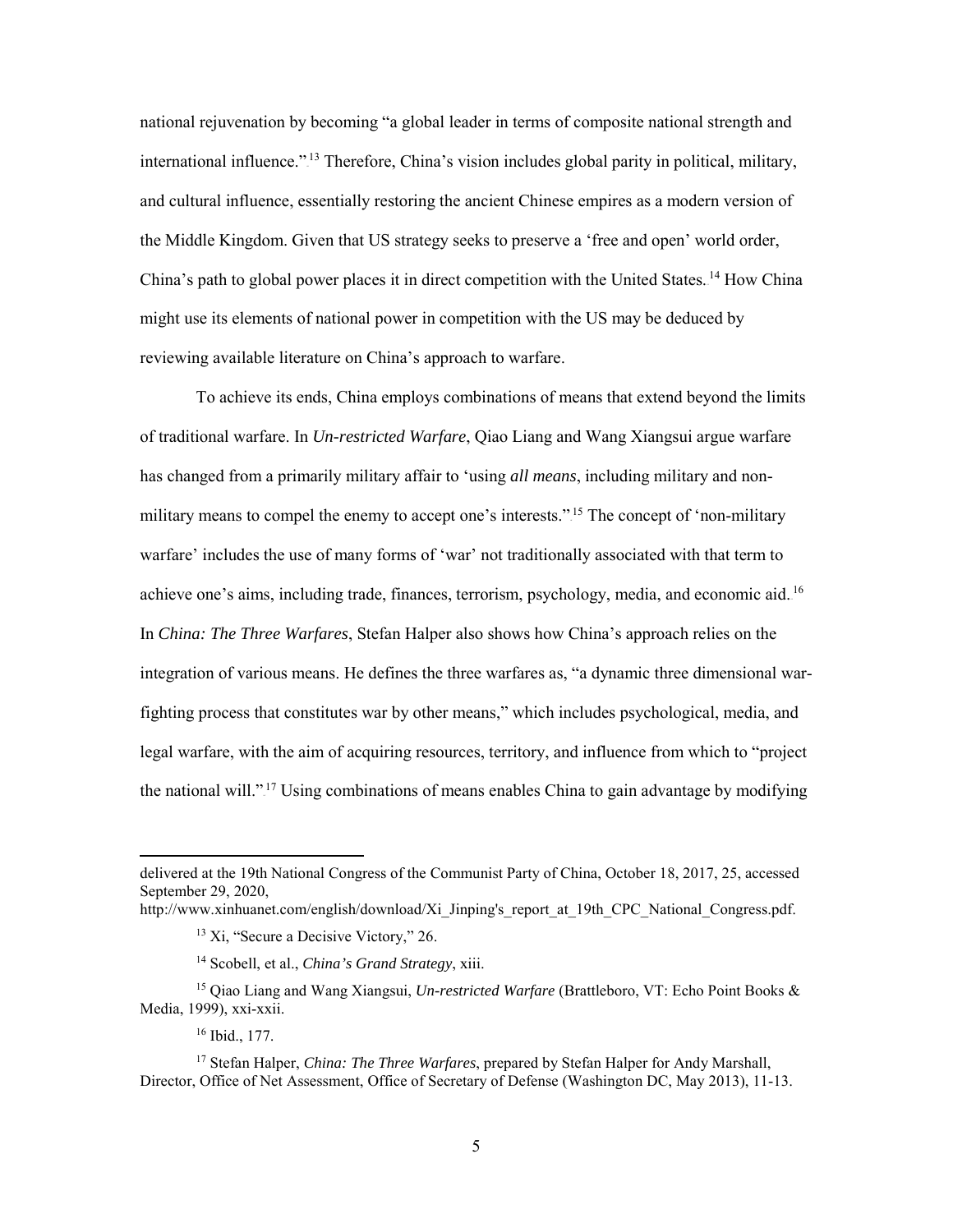"regional expectations and preferences while raising doubts about the legitimacy of US presence."<sup>18</sup> Coercive mechanisms are an integral tool for China to grow its regional presence while conditioning local actors to deny the United States use of infrastructure on which its power projection depends.<sup>19</sup> By creating a favorable strategic environment, China seeks to win during competition by modifying the framework within which conflict may occur, causing US forces to operate from a position of relative disadvantage and denying its legitimacy.<sup>20</sup>

Though China's view suggests the United States and China are in conflict now but using non-military means to achieve their strategic aims, this monograph adopts the constructs established in US military doctrine.<sup>21</sup> Joint Publication (JP) 1, *Doctrine of the Armed Forces of the United States,* introduces the 'conflict continuum' depicting competition from peace to war. Furthermore, JP 1 discusses the integration of the instruments of national power using the DIME (diplomatic, informational, military, and economic) framework.<sup>22</sup> Though the military plays the primary role the closer the continuum approaches war, other instruments dominate closer to peacetime with the military in a supporting role.<sup>23</sup> Therefore, US joint doctrine recognizes the contributions of diplomatic and economic instruments during competition in conjunction with military shaping activities.

The linkage between the instruments of national power and operational access is made explicit in JP 3-0, *Joint Operations*. JP 3-0 defines *operational access* as, "the ability to project military force into an operational area with sufficient freedom of action to accomplish the

 $\overline{a}$ 

<sup>18</sup> Ibid., 15.

<sup>19</sup> Halper, *China: The Three Warfares,* 26.

<sup>20</sup> Ibid., 16, 104.

<sup>21</sup> Timothy L. Faulkner, "Contemporary China: In Conflict, Not Competition," *Military Review* 99, no. 5 (September-October 2019): 42-54.

<sup>22</sup> US Department of Defense, Joint Staff, Joint Publication (JP) 1, *Doctrine of the Armed Forces of the United States* (Washington, DC: Government Publishing Office, 2017), I-12 to I-14.

<sup>&</sup>lt;sup>23</sup> Ibid., I-14 to I-16.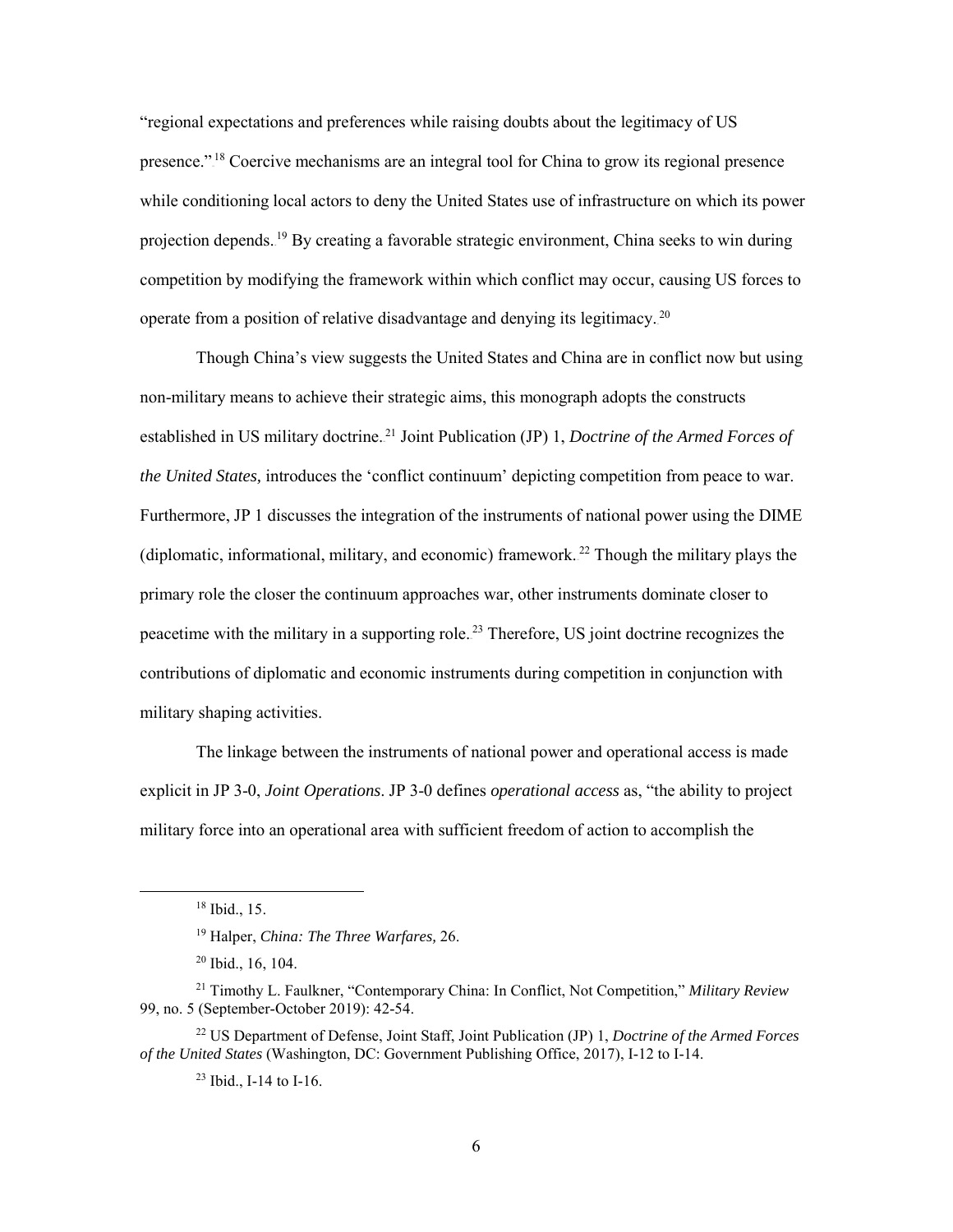mission."<sup>24</sup> Gaining operational access may be achieved through agreements with a partner nation or by forcible entry.<sup>25</sup> Primarily undertaken to set conditions for military operations, gaining access is largely dependent on other US government departments.<sup>26</sup> Activities critical to gaining operational access include building diplomatic relationships; establishing treaties allowing forward force posture; negotiating agreements for basing, transit, and overflight rights; and formalizing support agreements.<sup>27</sup> Thus, the ability to gain access for military operations is inherently linked to the activities the United States pursues across the instruments of national power. Maintaining operational access extends across global air, sea, and ground lines of communications (ALOCs, SLOCs, and GLOCs).<sup>28</sup> JP 3-0 asserts, "the relative combat power military forces can generate against an enemy is constrained by a nation's capability to gain access to and deliver forces and materiel to points of application."<sup>29</sup> The importance of maintaining operational access against disruption is especially pertinent today, as adversaries like China strive to deny US use of partner nation ports, airports, staging areas, and infrastructure to project power.<sup>30</sup> The dependence of the US on other nations for access into theater was especially imperative in Afghanistan, given its landlocked nature.

The United States relied on several nations and methods to conduct Operation Enduring Freedom (OEF). The initial offensive in October 2001 to depose the Taliban and destroy Al Qaeda depended primarily on aerial means. The literature on aerial resupply in OEF is well

- <sup>26</sup> US Joint Staff, JP 3-0 (2017), V-9.
- <sup>27</sup> Ibid., V-9, VI-1, VIII-5.
- <sup>28</sup> Ibid., II-7 to II-8, III-47 to III-48.

<sup>29</sup> Ibid.

<sup>24</sup> US Department of Defense, Joint Publication (JP) 3-0, *Joint Operations* (Washington, DC: Government Publishing Office, 2017), GL-13.

<sup>25</sup> Ibid., VIII-12.

<sup>30</sup> US Joint Staff, JP 3-0 (2017), I-4. See also, David Barno and Nora Bensahel, "The U.S. Military's Dangerous Embedded Assumptions," *War on the Rocks*, April 17, 2018, accessed November 25, 2020, https://warontherocks.com/2018/04/the-u-s-militarys-dangerous-embedded-assumptions/.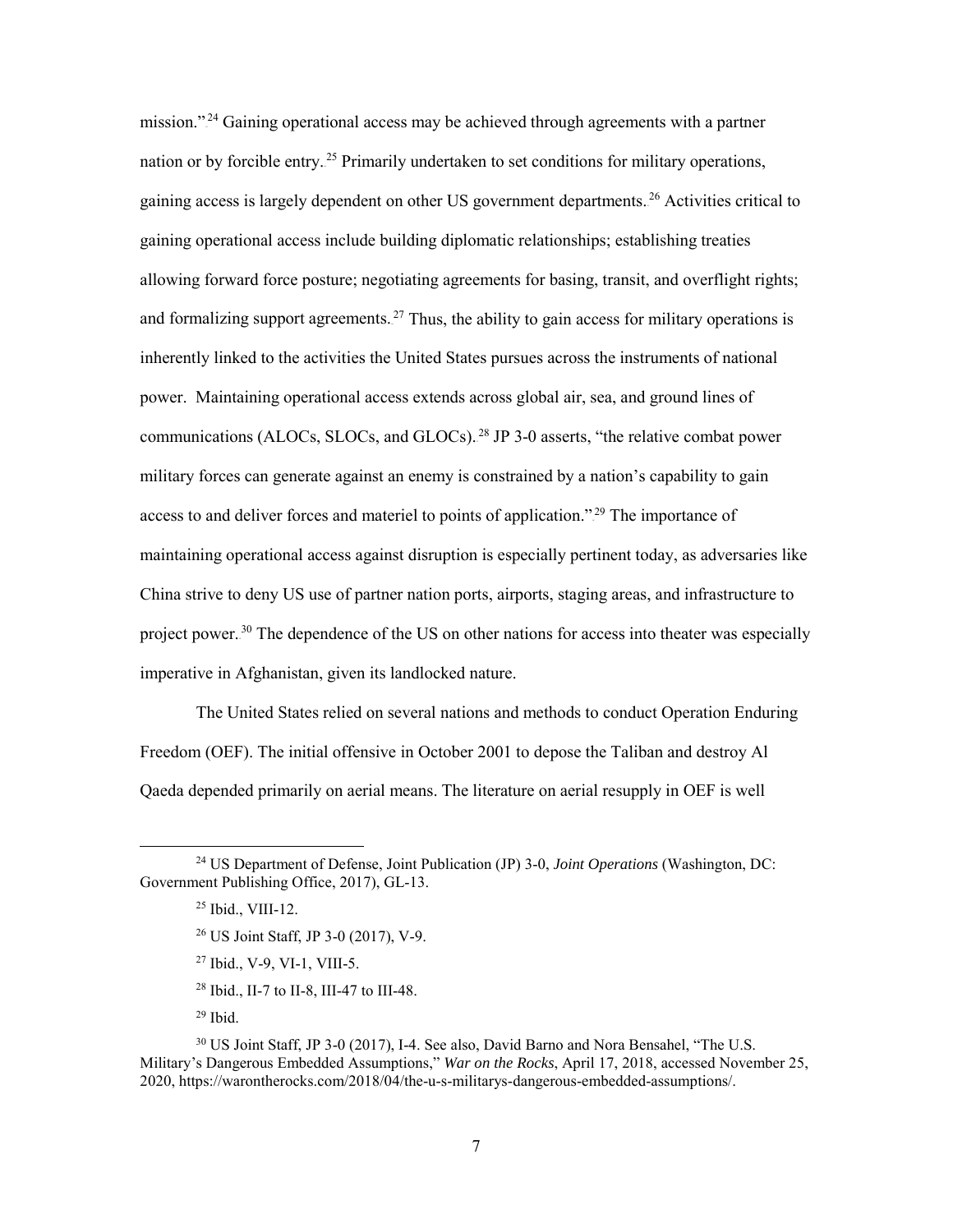established, Benjamin Lambeth's *Air Power Against Terror* being the most comprehensive.<sup>31</sup> Due to the initial success by a small footprint supplied via ALOCs, it is not surprising the role of GLOCs to support military operations in Afghanistan has largely been overlooked.<sup>32</sup> Since 2001, several GLOCs have facilitated operational access for OEF (see Figure 2). Pakistan played a pivotal role as the primary GLOC for rising troop levels after initial combat operations did not win the war, a matter explored in the first case study.<sup>33</sup> The Northern Distribution Network (NDN) developed in 2004-05 as an alternate route into Afghanistan, went dormant, and was restored in 2009, becoming the primary route after Pakistan's 2011 GLOC closure.<sup>34</sup> Surprisingly, though developed later as an alternative, far more literature discusses this route compared to Pakistan.<sup>35</sup> Thus, besides answering the research questions posed, this monograph

 $\overline{\phantom{a}}$ 

<sup>34</sup> Ryan, "Exploring Alternatives," 14-22. See also Monish Gulati, "Unblocking of NATO Supply Routes by Pakistan: Logistics or Plain Politics?" Occasional Paper (Chanakyapuri, New Delhi: Vivekananda International Foundation, 2012), 7-9.

<sup>&</sup>lt;sup>31</sup> For example, see David Kolenda, "Developing the Theater Level Aerial Port of Debarkation, Organization and Structure," Masters Monograph, School of Advanced Military Studies, US Army Command and General Staff College, Ft. Leavenworth, KS, 1996; Christopher J. Ireland, "Why Not Airdrop? The Utility of Preplanned Airdrop to Resupply Land Forces in the Contemporary Operating Environment," Masters Monograph, School of Advanced Military Studies, US Army Command and General Staff College, Ft. Leavenworth, KS, 2006; Benjamin S. Lambeth, *Air Power Against Terror: America's Conduct of Operation Enduring Freedom* (Santa Monica, CA: RAND Corporation, 2005).

<sup>&</sup>lt;sup>32</sup> The Army's primary histories of OEF scarcely mention GLOCs into theater. See Donald P. Wright, ed., *Different Kind of War: The United States Army in Operation Enduring Freedom (OEF), October 2001-September 2005* (Fort Leavenworth, KS: Combat Studies Institute Press, 2010); Walt L. Perry and David Kassing, *Toppling the Taliban: Air-Ground Operations in Afghanistan, October 2001- June 2002* (Santa Monica, CA: RAND Corporation, 2015); US Department of the Army, *Operation Enduring Freedom March 2002-April 2005: United States Army in Afghanistan* (Washington, DC: US Army Center of Military History, 2013); US Department of the Army, *Operation Enduring Freedom October 2001-March 2002: United States Army in Afghanistan* (Washington, DC: US Army Center of Military History, 2004).

<sup>33</sup> Perry and Kassing, *Toppling the Taliban*, 85-87. See also Kurt J. Ryan, "Exploring Alternatives for Strategic Access to Afghanistan," Strategic Research Project, US Army War College, Carlisle Barracks, PA, 2009, 10.

<sup>&</sup>lt;sup>35</sup> Literature regarding the NDN includes the following: Andrew C. Kuchins, Thomas M. Sanderson, and David A. Gordon, "The Northern Distribution Network and the Modern Silk Road Planning for Afghanistan's Future" (Washington, DC: Center for Strategic and International Studies, 2009); Andrew C. Kuchins and Thomas M. Sanderson, "The Northern Distribution Network and Afghanistan: Geopolitical Challenges and Opportunities" (Washington, DC: Center for Strategic and International Studies, 2010); Stephen Benson, "The MAGAI™ Construct and the Northern Distribution Network: A Report of the CSIS Project on the Northern Distribution Network for Afghanistan" (Washington, DC: Center for Strategic and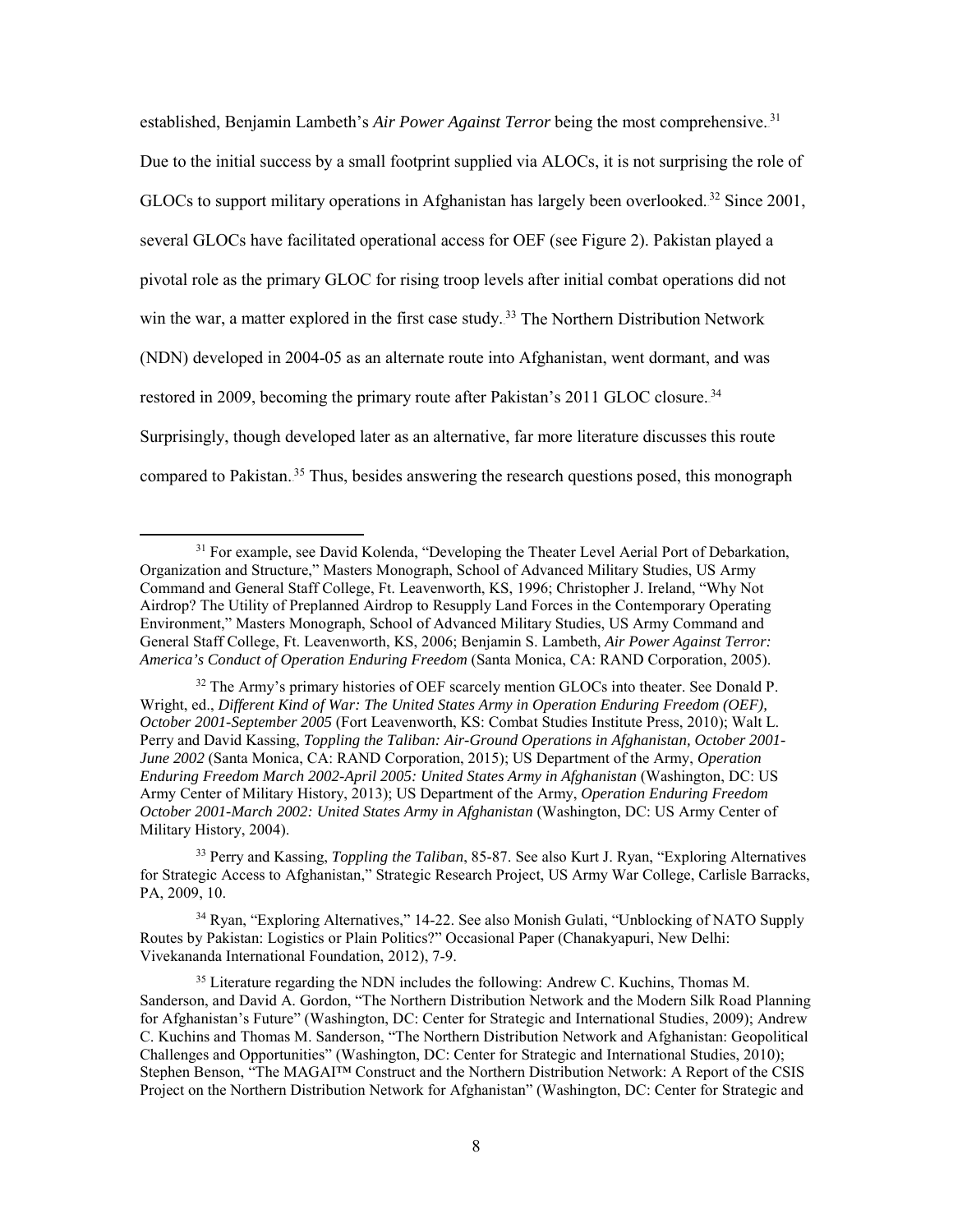also redresses an imbalance by examining an overlooked aspect of OEF. Before that, a brief history will establish relevant context for the case studies.



<span id="page-16-0"></span>Figure 2. OEF Lines of Communication. Anwar Zahid, "Pakistan and the Geopolitics of Supply Routes to Afghanistan," *Journal of Political Studies* 20, no. 2 (2013): 105-123, 110.

## Background: US and China Relations with Pakistan Before 9/11

Pakistan's relationship with the United States and China has deep roots in the Cold War, pivoting with major geopolitical events. Figure 3 shows how US aid to Pakistan has fluctuated according to perceived interests at stake in the region. Beginning in 1955, the United States provided significant aid to Pakistan as its "most allied ally in Asia" in return for bases in Peshawar for U-2 flights over the Soviet Union.<sup>36</sup> After a decade of partnership, Pakistan

International Studies, 2009); Gregory Gleason, "Political Dimensions of the Northern Afghanistan Resupply Routes," *Connections* 8, no. 4 (Fall 2009): 39-62; Kelly J. Lawler, "Learning from Northern Distribution Network Operations," *Army Sustainment* (July–August 2014): 17-19.

<sup>36</sup> Shahid Latif Bajwa, "U.S. Security Cooperation with India and Pakistan: A Comparative Study," Naval Postgraduate School Thesis, Monterey, CA, June 2013, 35. See also, K. Alan Kronstadt and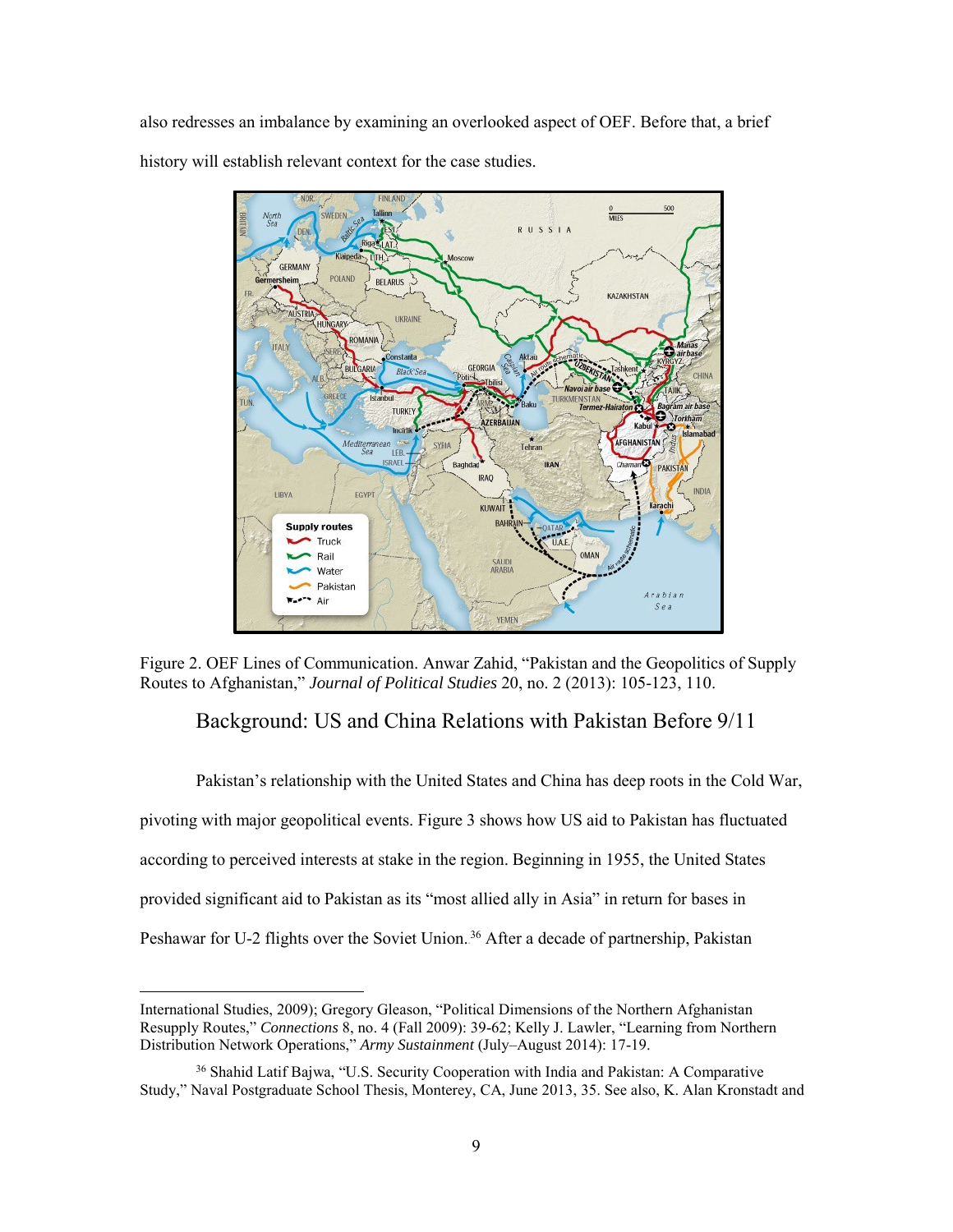perceived US neutrality in the 1965 and 1971 wars between India and Pakistan as abandonment. Relations continued to decline in the 1970s due to Pakistan's initiation of an illicit nuclear program. The primary instrument used to confront Pakistan's pursuit of nuclear weapons was the threat of economic sanctions, in particular the 1985 Pressler Amendment.<sup>37</sup> However, two major events in 1979 revived the US-Pakistan relationship. First, the Iranian Revolution upended US regional policy. Second, the Soviet Union invaded Afghanistan, introducing the possibility of a Soviet drive for a warm water port in the Indian Ocean that would upset the regional balance of power and disrupt the flow of oil.<sup>38</sup> The opportunity to support insurgents in Afghanistan against the Soviets led to a second convergence of US and Pakistan interests, with a corresponding infusion of military and economic assistance. This alignment ended with Soviet withdrawal from Afghanistan in 1989, followed by a second perceived abandonment of Pakistan by the United States.<sup>39</sup> The collapse of the Soviet Union negated Pakistan's relevance as a conduit for great power competition. As a result, US policy shifted from partnership to pressure, as President George H.W. Bush allowed Pressler Amendment sanctions to take effect against Pakistan's nuclear program.<sup>40</sup> This was the state of US-Pakistan relations on the morning of September 11, 2001 when another major geopolitical event created the conditions for a revitalized US and Pakistan relationship (see Figure 3).

 $\overline{a}$ 

Susan Epstein, "Pakistan: U.S. Foreign Assistance" (Washington, DC: Congressional Research Service, 2013), 8, accessed August 25, 2020, https://crsreports.congress.gov.

<sup>37</sup> Kronstadt, "Pakistan: U.S. Foreign Assistance," 9. The Pressler Amendment mandated annual Presidential certification that Pakistan was not pursuing nuclear weapons unless exempted for national security reasons, which it was until 1991 when President George H.W. Bush allowed the sanctions to go into effect.

<sup>&</sup>lt;sup>38</sup> Fazal ur Rehman Khan, Khaldon Haya Al-Rawashdeh, Jose R. Reyes Irizarry, and Raja Shahzad Akram Minhas, "The Pak-U.S. Alliance in the Fight Against Terrorism: A Cost-Benefit Analysis," Naval Postgraduate School, Monterey, CA, December 2011, 13.

<sup>39</sup> Daniel S. Markey, *No Exit from Pakistan: America's Tortured Relationship with Islamabad* (New York: Cambridge University Press, 2013), 91.

<sup>40</sup> Kronstadt, "Pakistan: U.S. Foreign Assistance," 9.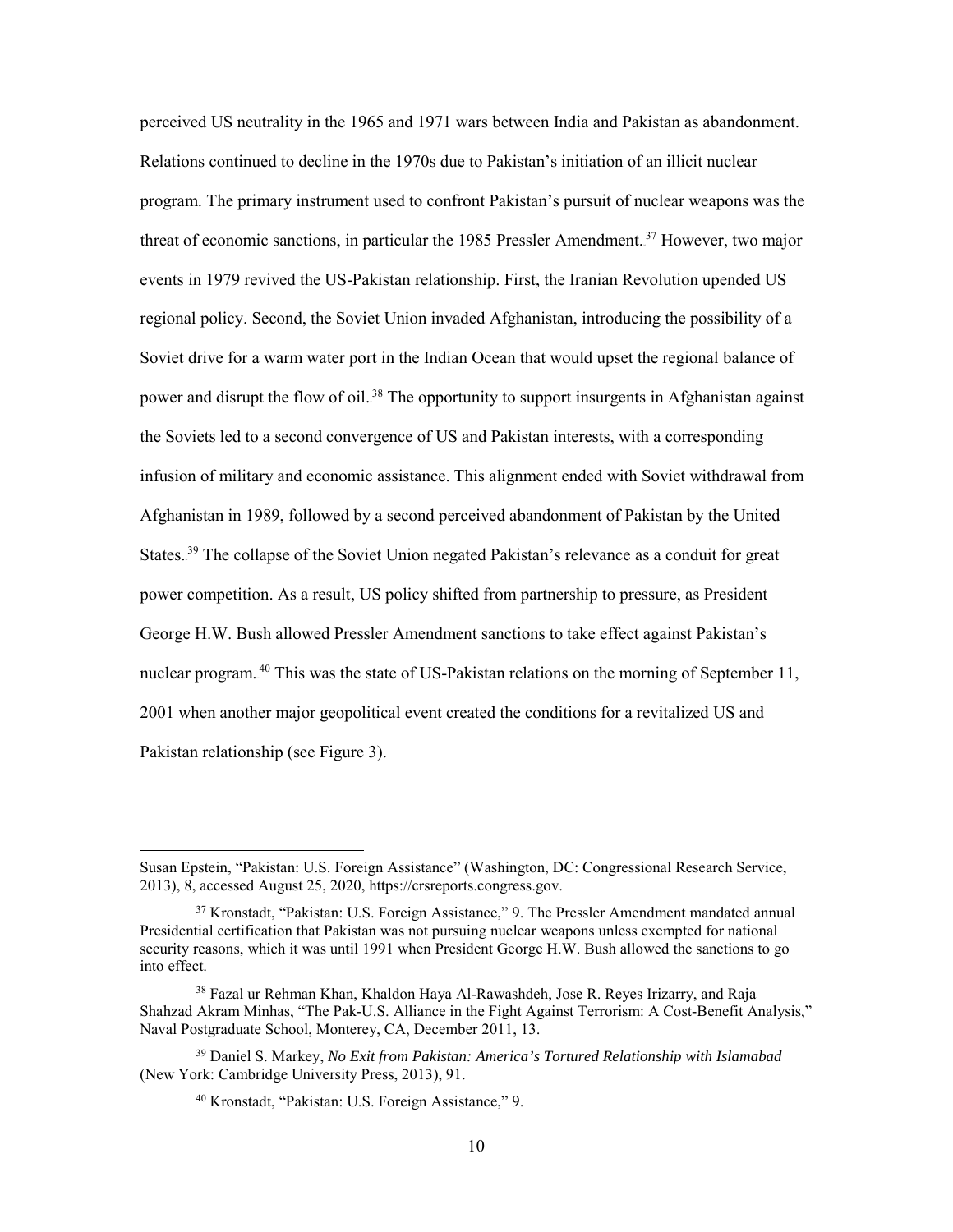

Figure 3. US Financial Assistance to Pakistan Since 1948. Fazal ur Rehman Khan, Khaldon Haya Al-Rawashdeh, Jose R. Reyes Irizarry, and Raja Shahzad Akram Minhas, "The Pak-U.S. Alliance in the Fight Against Terrorism: A Cost-Benefit Analysis," Naval Postgraduate School, Monterey, CA, December 2011, 19.

In contrast, China and Pakistan's relationship is described as an 'all-weather friendship' given its enduring strength through changing geopolitical circumstances. Beginning in the 1960s, both China and Pakistan fought major wars against their regional rival India that created opportunities for greater mutual cooperation.<sup>41</sup> The 1962 Sino-Indian War provided the context for China and Pakistan to settle their border disputes and begin a partnership. <sup>42</sup> In the 1965 Indo-Pakistan War, though it did not directly intervene, China provided diplomatic pressure that likely precluded other powers from interfering and helped bring about the war's conclusion.<sup>43</sup> Furthermore, in 1971 given its mutual relations with both the United States and China, Pakistan served as a bridge for US-China rapprochement.<sup>44</sup> Finally, China's steadfast support for Pakistan's nuclear program through the secretive A. Q. Khan network helped it achieve nuclear

<sup>41</sup> Andrew Small, *The China-Pakistan Axis: Asia's New Geopolitics* (New York: Oxford University Press, 2015), 33-42.

<sup>42</sup> Khan, et al., "Pak-U.S. Alliance," 11.

<sup>43</sup> Small, *The China-Pakistan Axis*, 33-35.

<sup>44</sup> Henry Kissinger, *On China* (New York: Penguin Books, 2011), 225.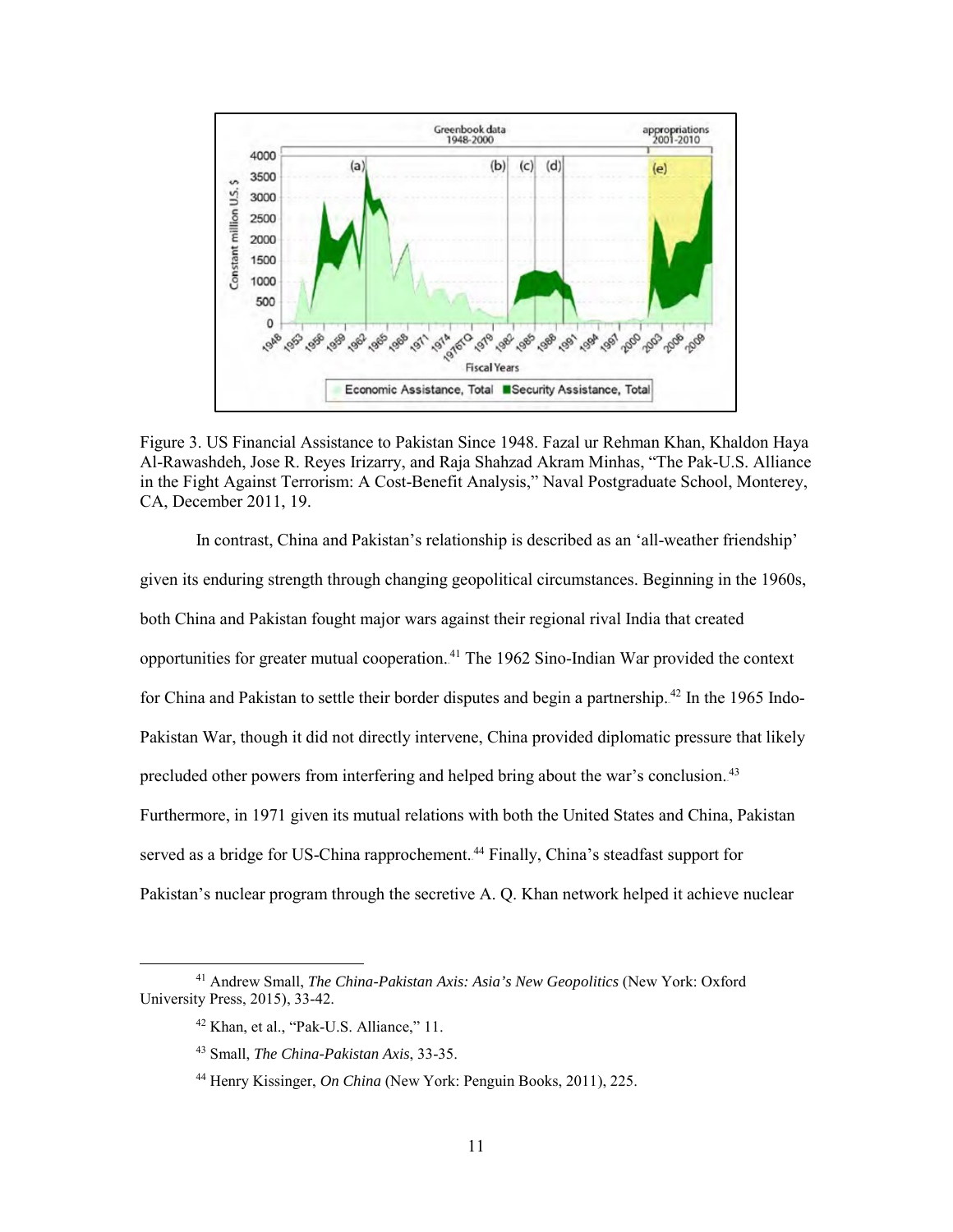status in 1998.<sup>45</sup> Ironically, this relationship has provided China the influence through soft power, which Soviet hard power was incapable of achieving. Whereas the threat of a Soviet advance to secure access to the Indian Ocean elicited a US response, China's use of diplomatic and economic instruments through the BRI to secure that same access remains largely unchecked today.<sup>46</sup> As US relations periodically turned sour according to the flavor of the moment, China remained a willing alternative strategic partner for Pakistan. Which web Pakistan falls into at any particular moment largely pivots according to major changes in the geopolitical environment.

<sup>45</sup> Small, *The China-Pakistan Axis*, 45.

<sup>46</sup> Markey, *No Exit from Pakistan*, 172.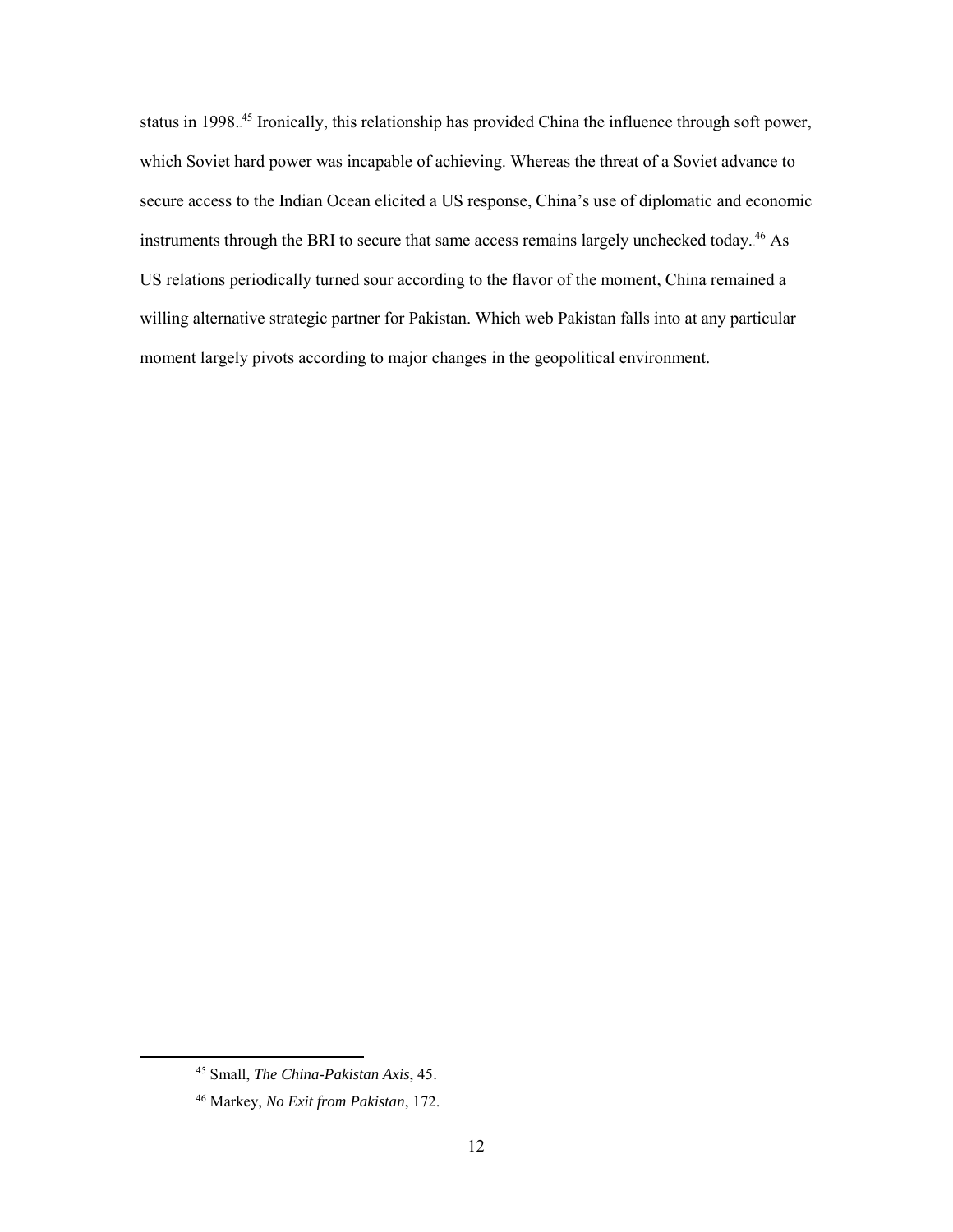#### Part I: Operational Access in OEF

#### <span id="page-20-1"></span><span id="page-20-0"></span>Gaining Operational Access

l

The September 11, 2001 terrorist attacks on the United States represented another significant turning point in US-Pakistan relations and begins the first case study. This section first seeks to answer the research question: What role did US diplomatic and economic engagement with Pakistan play in providing operational access to Afghanistan in 2001? After gaining insights into the use of diplomatic and economic instruments to gain access under the Bush Administration, the discussion transitions to the Obama Administration's efforts to maintain operational access during the 'surge' of US military troops in Afghanistan from 2009-2013.<sup>47</sup> Considering that from 2002-2013 the United States spent over \$28 billion in economic and security aid to Pakistan, perhaps it is natural to wonder what the United States hoped to and what it did achieve by the use of diplomatic and economic instruments of power.<sup>48</sup>

Diplomatic negotiations with Pakistan for support in the emerging Global War on Terror (GWOT) began within days of 9/11 as the embers of the World Trade Center still burned. On September 13, 2001, US Deputy Secretary of State Richard Armitage gave Pakistani Intelligence Chief Mahmoud a list of seven demands focused on gaining Pakistan's "full" cooperation in the war to destroy the Taliban and Al Qaeda.<sup>49</sup> Two of those demands related to gaining access to

<sup>&</sup>lt;sup>47</sup> David Scott Sentell, "On the Brink: Instability and the Prospect of State Failure in Pakistan," Masters Monograph, School of Advanced Military Studies, US Army Command and General Staff College, Ft. Leavenworth, KS, 2010, 47.

<sup>48</sup> K. Alan Kronstadt and Susan Epstein, "Direct Overt U.S. Aid Appropriations for and Military Reimbursements to Pakistan, FY2002-FY2020" (Washington, DC: Congressional Research Service, 2019), accessed August 25, 2020, [https://crsreports.congress.gov.](https://crsreports.congress.gov/)

<sup>49</sup> National Security Archives, "U.S. Deputy Secretary of State Richard Armitage gives Pakistani Intelligence (ISI) Chief Mahmoud a list of seven demands," Diplomatic Cable, September 13, 2001, accessed August 11, 2020, https://nsarchive2.gwu.edu/NSAEBB/NSAEBB325/index.htm. The seven demands include: stop al-Qaeda at the border; provide the US with blanket landing rights to conduct operations; provide territorial and naval access; provide intelligence; publicly condemn terrorist attacks; cut off recruits and supplies to the Taliban; break diplomatic relations with the Taliban and help the US destroy Osama bin Laden.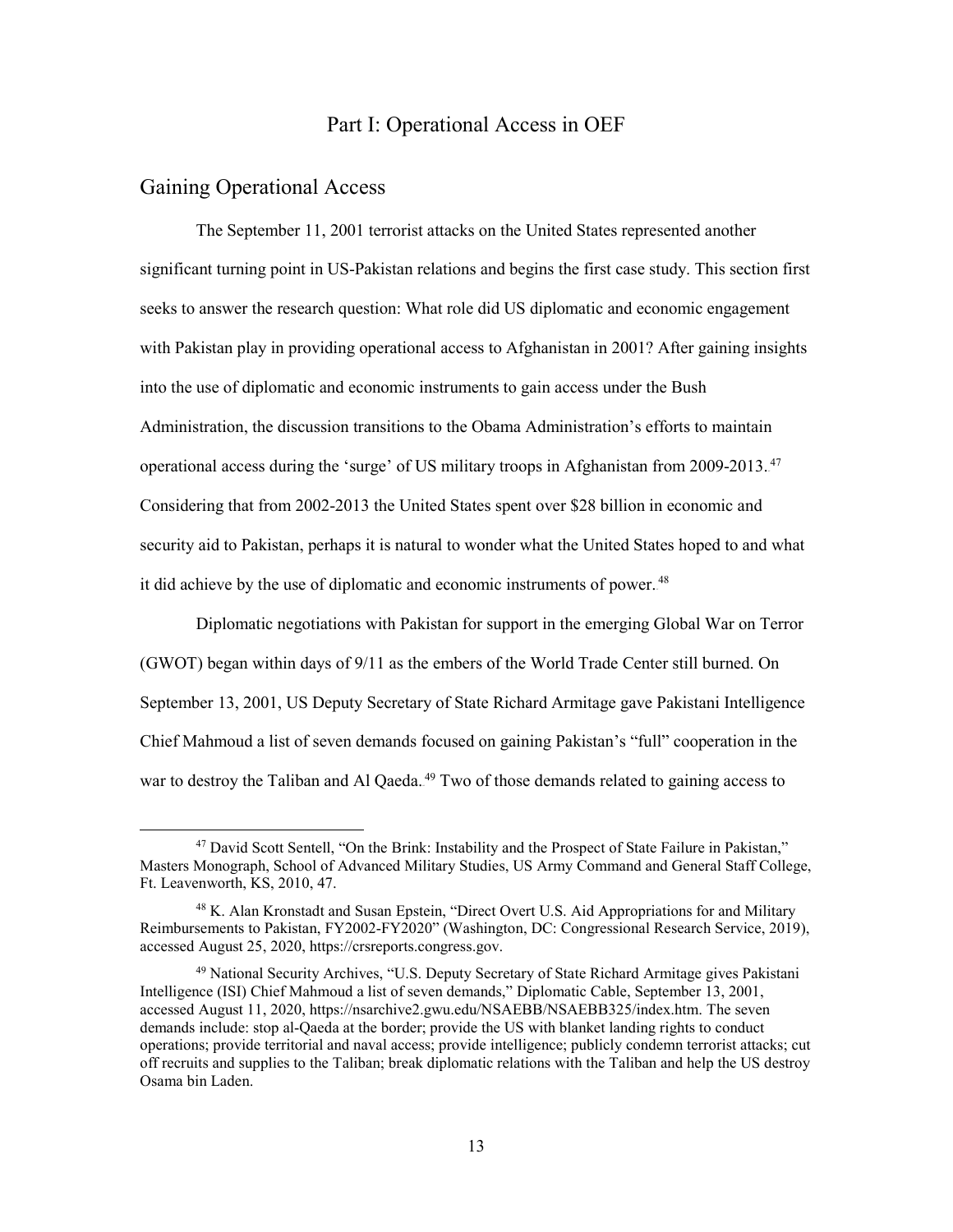Afghanistan. First, "provide the U.S. with blanket overflight and landing rights to conduct all necessary military and intelligence operations."<sup>50</sup> Second, "provide as needed territorial access to U.S. and allied military intelligence, and other personnel to conduct all necessary operations against the perpetrators of terrorism or those that harbor them, including use of Pakistan's naval ports, airbases and strategic locations on borders."<sup>51</sup> On September 14, 2001, Pakistan's President Pervez Musharraf accepted US demands without conditions. Debate continues about the relative role of diplomatic persuasion versus the threat of military action against Pakistan if Musharraf failed to cooperate.<sup>52</sup> Suffice it to say, Pakistan acceded to US diplomatic pressure based on negotiations rather than resort to military force. After all, coercive diplomacy is still diplomacy and one could argue all diplomacy is backed by the threat of military force, implicitly or explicitly. Yet, along with the potential stick that often corresponds with diplomatic negotiations, the United States also sought to leverage its economic might with financial carrots.

Given its long history using economic instruments, the United States again turned to what it believed would be an effective tool to shape Pakistani behavior in support of US interests. In a November 30, 2001 diplomatic cable from the US Embassy in Islamabad, local diplomats recognized, "the United States cannot pursue its counterterrorism agenda in Afghanistan without Pakistani support," and therefore recommended, "Washington continue to supply extensive aid packages to help America secure its long-term regional interests."<sup>53</sup> Highlighting that "suspicions about America are rampant in Pakistan" because of perceived abandonment after the Soviet-Afghan War, the cable argued that, "nevertheless, it is in our U.S. interest to demonstrate to the

<sup>50</sup> National Security Archives, "Seven Demands."

 $51$  Ibid.

<sup>52</sup> Markey, *No Exit from Pakistan*, 111.

<sup>53</sup> National Security Archives, "New Think: Our Long-Term Interests in Pakistan," Diplomatic Cable, November 30, 2001, accessed August 11, 2020, https://nsarchive2.gwu.edu/NSAEBB/NSAEBB325/index.htm.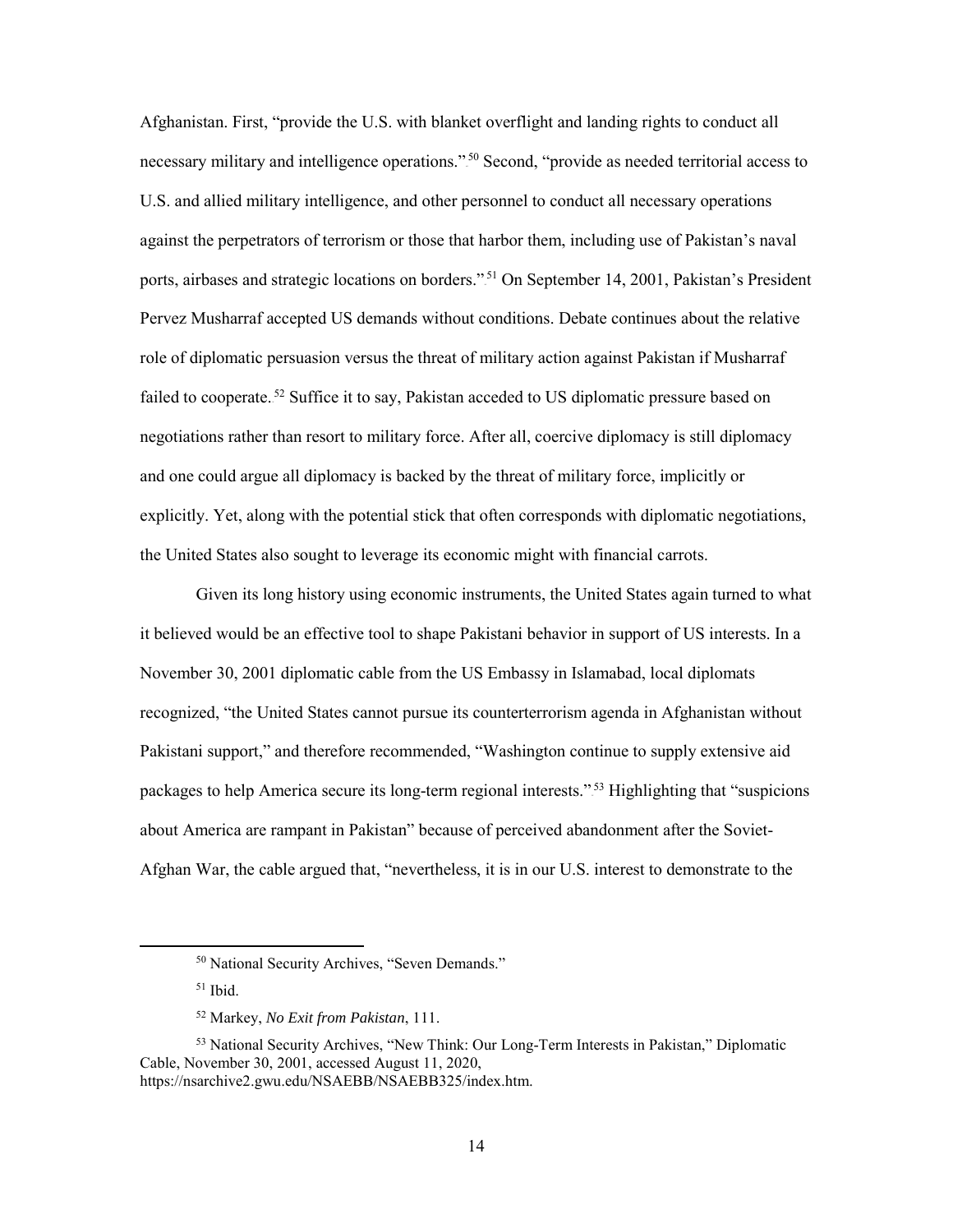Pakistani people that we are a long-term partner."<sup>54</sup> To do so, the cable concluded the best means to achieve this aim is, "through judicious use of our most effective foreign policy tool: foreign aid." $\cdot$ <sup>55</sup>

The Bush Administration began negotiations with Congress and President Musharraf for a massive aid package that would solidify Pakistani support in the GWOT for years to come. This culminated in June 2003 as President Bush presented Musharraf with a five-year, \$3 billion aid package, split between economic and military aid beginning in 2005.<sup>56</sup> Additionally, the United States cancelled \$1 billion in debts and deferred payment of billions more to provide a clean slate for US-Pakistan relations.<sup>57</sup> Furthermore, the United States established "coalition support funds" aimed to reimburse Pakistan for "military related expenditures related to the war in Afghanistan," though the funds "were only loosely based on verifiable Pakistani costs" and therefore proved susceptible to abuse.<sup>58</sup> One of the express purposes of these funds was to, "compensate for use of Pakistan's airfield and ports."<sup>59</sup> Therefore, the Bush Administration provided a total of \$4 billion in economic incentives from the United States to Pakistan, along with a system for undetermined expenses, in return for its support to the GWOT.

In addition to this aid package, the Bush Administration made several other diplomatic and economic moves to pull Pakistan further into the US orbit. First, President Bush removed economic sanctions placed on Pakistan for its nuclear program.<sup>60</sup> Deputy Secretary of State

<sup>55</sup> Ibid.

<sup>&</sup>lt;sup>54</sup> National Security Archives, "New Think."

<sup>56</sup> Markey, *No Exit from Pakistan*, 112.

 $57$  Ibid.

<sup>58</sup> Markey, *No Exit from Pakistan*, 113. See also (name redacted), "Pakistan-U.S. Relations: Issues for the 114th Congress" (Washington, DC: Congressional Research Service, 2015), 14, accessed August 25, 2020, https://crsreports.congress.gov.

<sup>59</sup> Kronstadt, "Pakistan: U.S. Foreign Assistance," 10.

 $60$  Bajwa, "U.S. Security Cooperation with India and Pakistan," 60.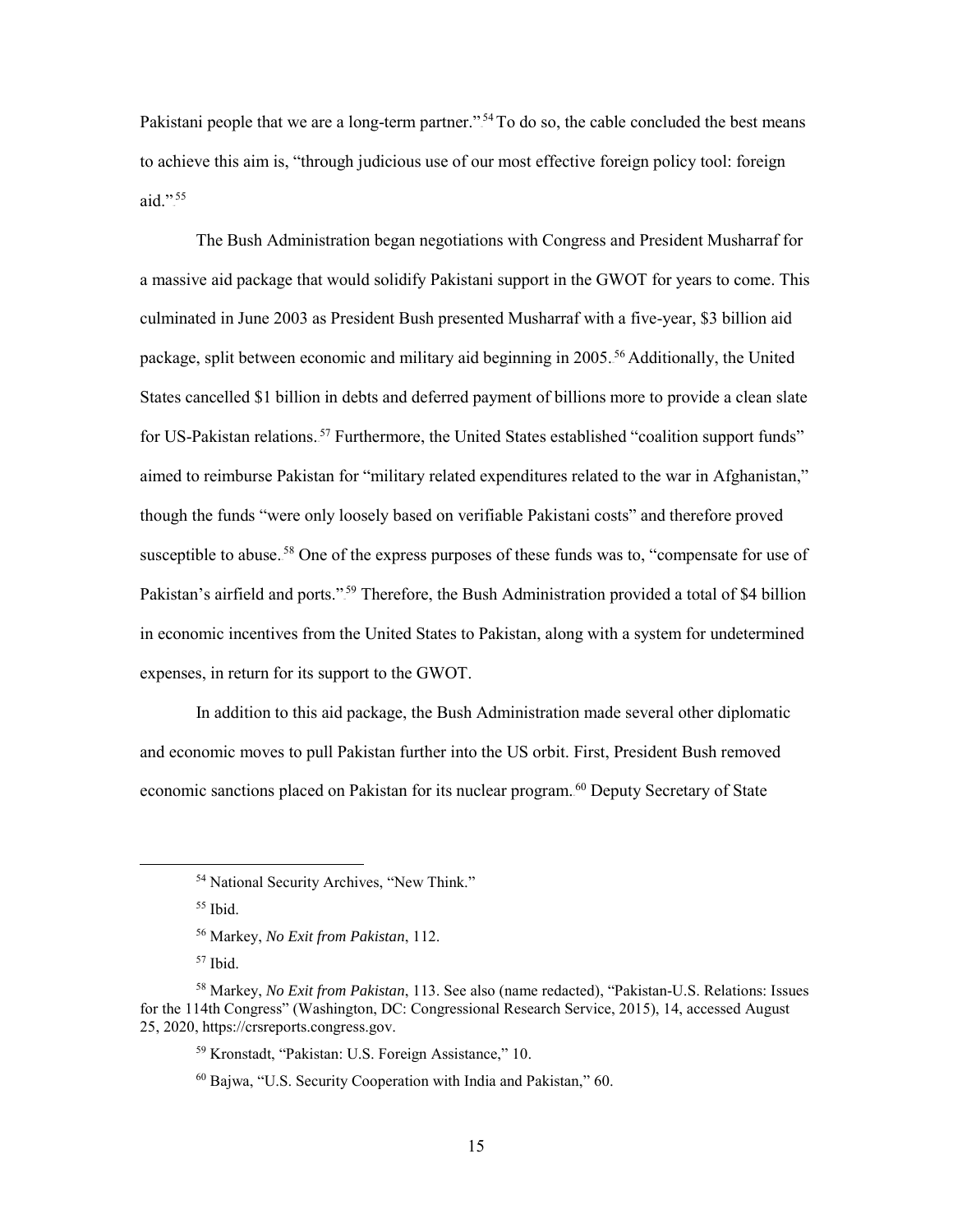Armitage captured the sense of renewal this action intended to create, stating that "history starts today."<sup>61</sup> Second, Bush used the symbolic diplomatic measure of granting "major non-NATO Ally status" to Pakistan in 2004 that allowed it to resume military hardware purchase and other significant benefits.<sup>62</sup> In 2005, Pakistan began purchasing F-16s, with total foreign military sales to Pakistan amounting to \$5.2 billion from 2002-2011.<sup>63</sup> Furthermore, coalition support funds paid directly for Pakistan's support to OEF ended up accounting for half of all US financial transfers to Pakistan, totaling over \$7 billion by 2008.<sup>64</sup> Figure 4 shows the various assistance programs discussed above, totaling \$15 billion in financial transfers from the United States to Pakistan during the Bush Administration.<sup>65</sup> With this collection of diplomatic and economic initiatives, one must consider what the results were and whether those instruments allowed the United States to achieved the operational access necessary to execute OEF.

<sup>61</sup> Markey, *No Exit from Pakistan*, 112.

 $62$  K. Alan Kronstadt, "Pakistan: Key Current Issues and Developments" (Washington, DC: Congressional Research Service, 2011), 75, accessed August 25, 2020, https://crsreports.congress.gov. Some of the benefits include eligibility for loans of material, supplies, or equipment for cooperative research and testing; ability to furnish bilateral training agreements; eligibility for transfer of excess defense articles; and consideration to purchase depleted uranium ammunition. See US Department of State, "Major Non-NATO Ally Status: Fact Sheet" (Bureau of Political-Military Affairs, January 30, 2020), accessed November 25, 2020, https://www.state.gov/major-non-nato-ally-status/.

<sup>63</sup> Kronstadt, "Pakistan: U.S. Foreign Assistance," 10.

 $64$  Ibid.

<sup>65</sup> (name redacted), "Pakistan-U.S. Relations," 16.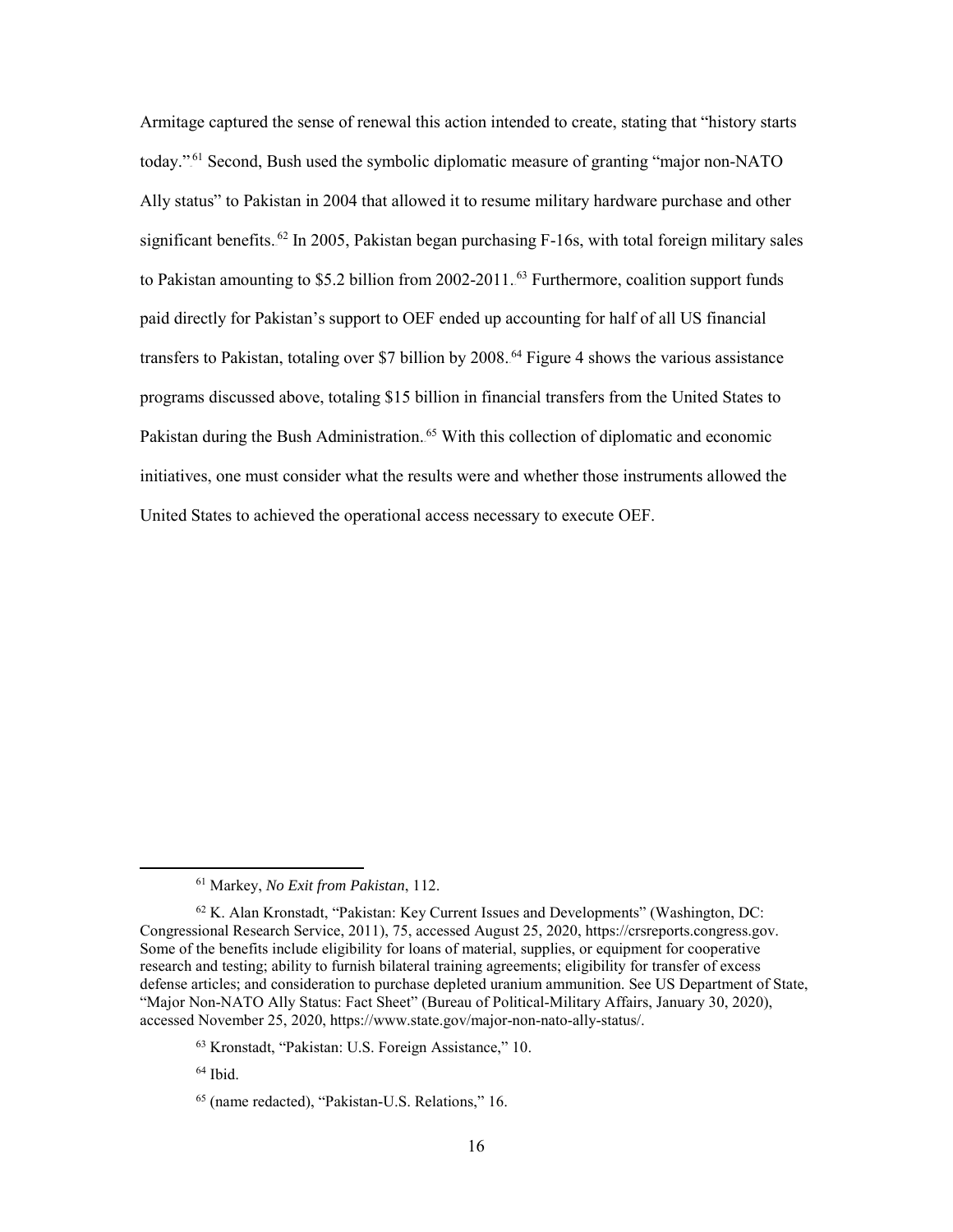| <b>Program or Account</b>                                                                                                                                                                                                                                                                                                                                                                                                                                                                                                                                                                                                                                                                                                                                              | FY<br>$2002 -$<br>FY2009 | (rounded to the nearest millions of dollars)<br><b>FY</b><br>2010 | <b>FY</b><br>2011 | <b>FY</b><br>2012 | <b>FY</b><br>2013 | FY<br>2014  | FY<br>2015<br>$^{\rm (req.)^{\rm g}}$ | Program<br>0r<br>Account<br><b>Total</b> | FY<br>2016<br>$_{(req.)}$ |
|------------------------------------------------------------------------------------------------------------------------------------------------------------------------------------------------------------------------------------------------------------------------------------------------------------------------------------------------------------------------------------------------------------------------------------------------------------------------------------------------------------------------------------------------------------------------------------------------------------------------------------------------------------------------------------------------------------------------------------------------------------------------|--------------------------|-------------------------------------------------------------------|-------------------|-------------------|-------------------|-------------|---------------------------------------|------------------------------------------|---------------------------|
| CN                                                                                                                                                                                                                                                                                                                                                                                                                                                                                                                                                                                                                                                                                                                                                                     | 182                      | 43                                                                | 39                | ı                 | $\overline{8}$    |             |                                       | 273                                      |                           |
| <b>FMF</b>                                                                                                                                                                                                                                                                                                                                                                                                                                                                                                                                                                                                                                                                                                                                                             | 1,866                    | 294                                                               | 295               | 296               | 280               | 280         | 280                                   | 3,591                                    | 265                       |
| <b>IMET</b>                                                                                                                                                                                                                                                                                                                                                                                                                                                                                                                                                                                                                                                                                                                                                            | 13                       | 5                                                                 | 4                 | 5                 | 5                 | 5           | 5                                     | 42                                       | 5                         |
| <b>INCLE</b>                                                                                                                                                                                                                                                                                                                                                                                                                                                                                                                                                                                                                                                                                                                                                           | 358                      | 170                                                               | 114               | 75                | 57                | 57          | 41                                    | 872                                      | 46                        |
| <b>NADR</b>                                                                                                                                                                                                                                                                                                                                                                                                                                                                                                                                                                                                                                                                                                                                                            | 66                       | 24                                                                | 25                | 20                | 11                | П           | 10                                    | 167                                      | ÷                         |
| <b>PCF/PCCF</b>                                                                                                                                                                                                                                                                                                                                                                                                                                                                                                                                                                                                                                                                                                                                                        | 400                      | 700                                                               | 800               | 452               | -                 | ۳           | ۰                                     | 2,352                                    | ٠                         |
| <b>Total Security-Related®</b>                                                                                                                                                                                                                                                                                                                                                                                                                                                                                                                                                                                                                                                                                                                                         | $3,197^*$                | 1.236                                                             | 1.277             | 849               | 361               | 353         | 336 <sup>8</sup>                      | 7,609*                                   | 316                       |
| <b>CSH/GHCS</b>                                                                                                                                                                                                                                                                                                                                                                                                                                                                                                                                                                                                                                                                                                                                                        | 191                      | 30                                                                | 28                |                   |                   |             |                                       | 249                                      |                           |
| DA                                                                                                                                                                                                                                                                                                                                                                                                                                                                                                                                                                                                                                                                                                                                                                     | 286                      |                                                                   |                   |                   |                   | -           |                                       | 286                                      |                           |
| ESF                                                                                                                                                                                                                                                                                                                                                                                                                                                                                                                                                                                                                                                                                                                                                                    | $3.494$ <sup>d</sup>     | 1,292                                                             | 919               | 905               | 724               | 477         | 546                                   | 8,357                                    | 478                       |
| Food Aid <sup>b</sup>                                                                                                                                                                                                                                                                                                                                                                                                                                                                                                                                                                                                                                                                                                                                                  | 238                      | 124                                                               | 51                | 96                | 81                | 30          |                                       | 620                                      | ٠                         |
| <b>HRDF</b>                                                                                                                                                                                                                                                                                                                                                                                                                                                                                                                                                                                                                                                                                                                                                            | 17                       |                                                                   | ä,                | $\leq$            | ٠                 | ۳           |                                       | 17                                       |                           |
| <b>IDA</b>                                                                                                                                                                                                                                                                                                                                                                                                                                                                                                                                                                                                                                                                                                                                                             | 273                      | 232                                                               | 145               | 54                | 20                | -           |                                       | 724                                      | ٠                         |
| <b>MRA</b>                                                                                                                                                                                                                                                                                                                                                                                                                                                                                                                                                                                                                                                                                                                                                             | 102                      | 91                                                                | 43                | 12                | $\ddot{Q}$        | -           |                                       | 257                                      |                           |
| <b>Total Economic-Related</b>                                                                                                                                                                                                                                                                                                                                                                                                                                                                                                                                                                                                                                                                                                                                          | 4,601                    | 1,769                                                             | 1,186             | 1,067             | 834               | 507         | 546                                   | 10,510                                   | 478                       |
| <b>CSF Reimbursements<sup>c</sup></b>                                                                                                                                                                                                                                                                                                                                                                                                                                                                                                                                                                                                                                                                                                                                  | 7,382                    | 1.499                                                             | 1.118             | 688°              | 1,438°            | $861^\circ$ | $\mathbf{c}$                          | 12,986                                   |                           |
| <b>Grand Total</b>                                                                                                                                                                                                                                                                                                                                                                                                                                                                                                                                                                                                                                                                                                                                                     | 15.180                   | 4.504                                                             | 3.581             | 2.604             | 2,633             | 1,721       | <b>882</b> <sup>s</sup>               | 31.055                                   | 794                       |
| CN:<br>Counternarcotics Funds (Pentagon budget)<br>CSF:<br>Coalition Support Funds (Pentagon budget)<br>Child Survival and Health (Global Health and Child Survival, or GHCS, from FY2010)<br>CSH:<br>Development Assistance<br>DA:<br>ESF:<br><b>Economic Support Funds</b><br>Foreign Military Financing<br>FMF:<br>HRDF:<br>Human Rights and Democracy Funds<br>International Disaster Assistance (Pakistani earthquake, flood, and internally displaced persons relief)<br>IDA:<br><b>IMET:</b><br>International Military Education and Training<br>International Narcotics Control and Law Enforcement (includes border security)<br><b>INCLE:</b><br>MRA:<br>Migration and Refugee Assistance (also includes Emergency Refugee and Migration Assistance or ERMA) |                          |                                                                   |                   |                   |                   |             |                                       |                                          |                           |



The assessment of diplomatic and economic instruments in achieving operational access is mixed. Generally sufficient for the United States to gain operational access to Afghanistan, these instruments did not achieve access to areas in Pakistan where its vital interests ran counter to the United States. Of the seven demands President Musharraf agreed to following 9/11, Pakistan fulfilled those two related to gaining access to Afghanistan. When OEF began on October 7, 2001, not only did overflight prove crucial for carrying out airstrikes, but the use of Pakistani airfields provided access for Marine Task Force 58's operational maneuver into Afghanistan on November 25, 2001.<sup>66</sup> After the Taliban's fall, the establishment of GLOCs from

<sup>66</sup> Lambeth, *Air Power Against Terror*, 32, 139. "On September 14, Pakistan's military leadership consented to open its airspace for the transit of any U.S. air and cruise missile attacks against the Taliban and al Qaeda … In the meantime, in a deployment code-named Operation Swift Freedom, approximately 1,200 U.S. Marines entered southern Afghanistan on November 25, heralding the first involvement of conventional U.S. ground troops on a significant scale in the seven-week campaign. The Marines were flown into an airstrip 80 miles southwest of Kandahar to reinforce a foothold that had initially been secured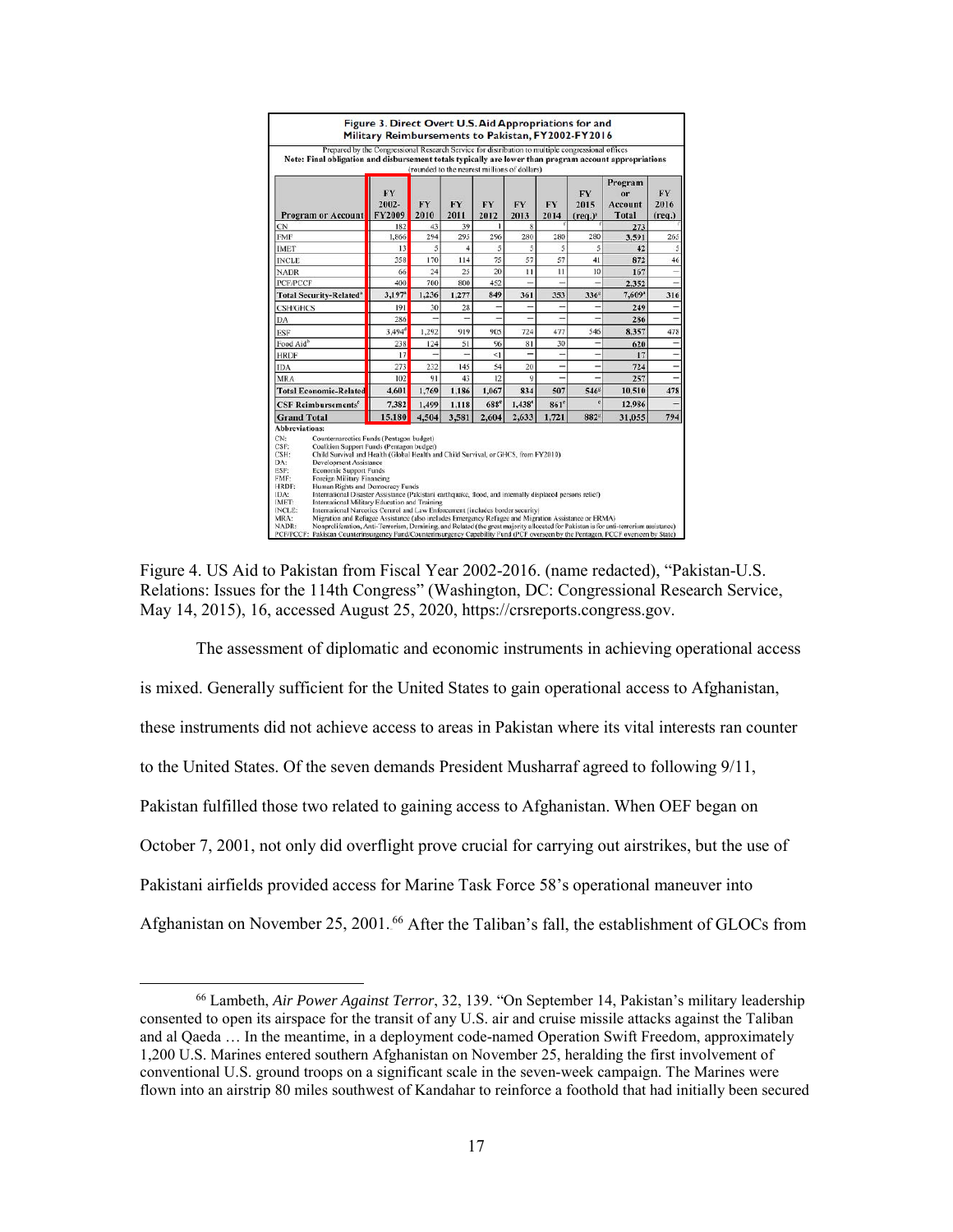Karachi port to Afghanistan enabled larger scale logistics movements for growing troop levels than initial ALOCs.<sup>67</sup> Yet, as much as diplomatic and economic initiatives helped soften Pakistan's stance on transiting its territory and using ports, roads, and airfields to support operations in Afghanistan, these instruments proved less effective in areas where US and Pakistani interests diverged.

When considering areas of vital US interests, Pakistan failed to fulfill the majority of agreed demands despite the influx of billions of dollars, resumption of military sales, and recognition as a major US ally. Specifically, Pakistan proved less willing (or able) to support critical US objectives of pursuing Al Qaeda, "destroying Usama bin Laden," and cutting off support to the Taliban, often largely for domestic political reasons.<sup>68</sup> Beginning with the escape of Al Qaeda operatives following the battle of Tora Bora in December 2001, the use of Pakistan as a sanctuary for terrorist groups would become a major thorn in relation between the US and Pakistan.<sup>69</sup> Ironically, although Pakistan proved critical for the United States to gain access to Afghanistan for military operations that toppled the Taliban, Pakistan's resistance to US operational access to sanctuary areas in Pakistan prevented the United States from achieving its broader strategic objectives.

by an Army Special Forces A-Team and that soon came to be called Forward Operating Base (FOB) Rhino."

<sup>67</sup> Gulati, "Unblocking of NATO Supply Routes by Pakistan," 6. "Around 70 percent of NATO's surface supplies to Afghanistan move by PGLOCs from Pakistani ports. The quantum of transiting supplies had increased as Operation Enduring Freedom (OEF) evolved into a NATO operation with a longer forecasted operational time frame and larger troop deployments." See also Lambeth, *Air Power Against Terror*, 157. "By mid-January 2002 … In yet another sign of the campaign's growing transition from a largely air-centric operation to a more ground-dominated affair, the 101st Airborne Division arrived at Kandahar to relieve the 1,500 Marines who had initially established the first significant U.S. conventional ground presence at nearby FOB Rhino. That Army deployment showed a clear willingness on the part of the Bush administration to establish a longer-term U.S. military presence in Afghanistan."

<sup>68</sup> National Security Archives, "Seven Demands."

<sup>69</sup> US Army, *OEF October 2001-March 2002*, 29-30.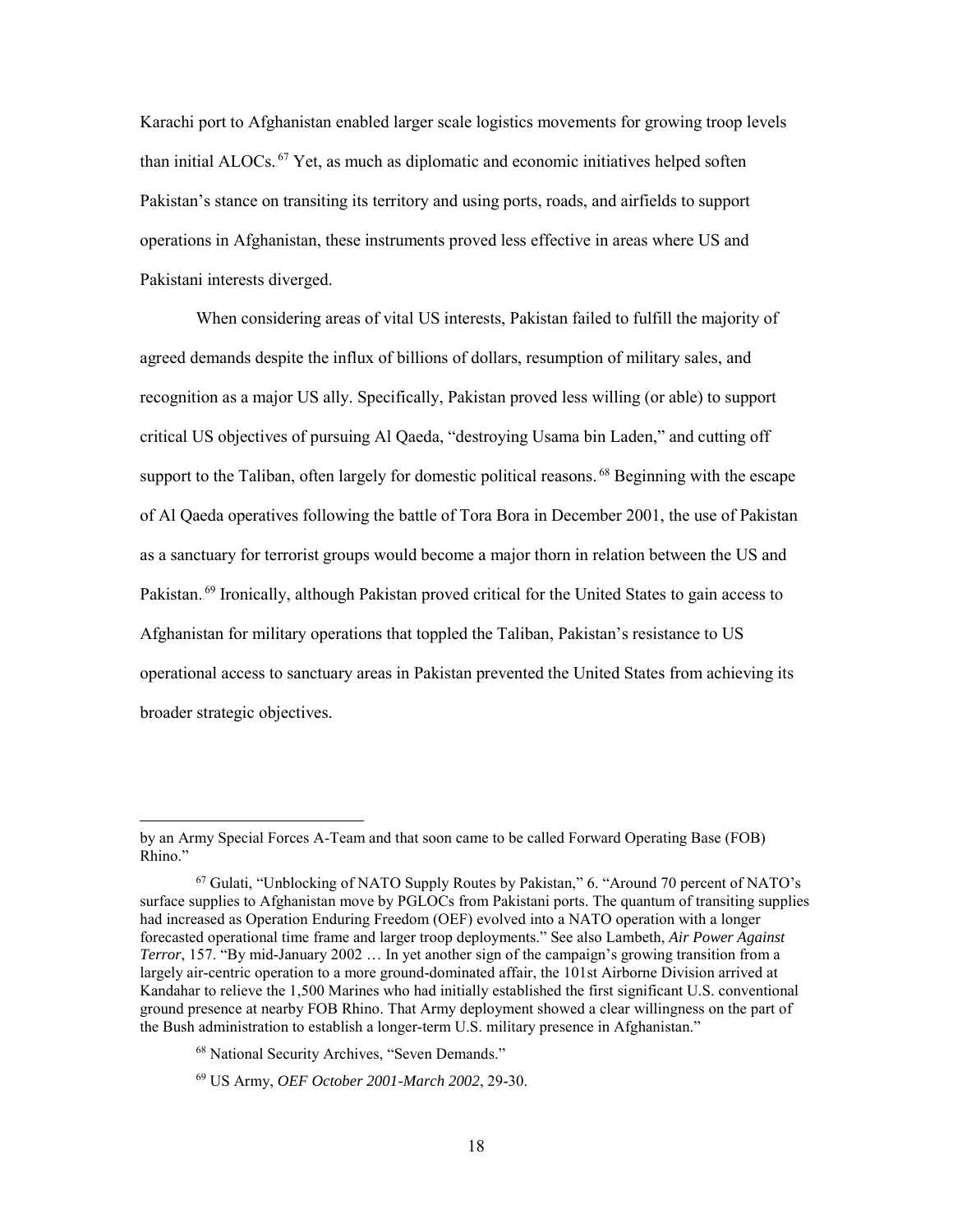On both international and domestic levels, Pakistan retained a vital interest in not pursuing domestic terror groups to complete destruction or allowing US access to do the same.<sup>70</sup> Primarily, the use of terror proxies is a key component of Pakistan's strategic approach to India.<sup>71</sup> The existence of terror groups capable of attacking targets in India provides Pakistan an asymmetric option to counter Indian conventional strength. Uncertain about US long-term presence in Afghanistan, retaining such options gave Pakistan a strategic hedge against its existential rival.<sup>72</sup> Domestically, allowing US access to sanctuary areas constituted an unacceptable violation of Pakistani sovereignty. Likewise, aggressive actions by the Pakistani military against terror groups threatened to generate domestic instability capable of causing the regime to collapse. Thus, on those areas of US demands that threatened Pakistan's vital interests, Pakistan largely failed to deliver, in spite of the diplomatic and economic initiatives pursued by the Bush Administration. In 2009, US strategy in Afghanistan transitioned under the Obama Administration from neglect to surge, and with it came new uses of diplomatic and economic instruments to maintain operational access in Afghanistan amidst rising troop levels.

<sup>70</sup> Henry Kissinger, *Diplomacy* (New York: Simon & Schuster, 1994), 836; and Robert D. Putnam, "Diplomacy and Domestic Politics: The Logic of Two-Level Games," *International Organization* 42, no. 3 (Summer 1988): 427-460, accessed August 8, 2020, http://www.jstor.com/stable/2706785. Two sources are particularly relevant to understanding a country's foreign policy across the two levels, as well as the integration of interests and values. First, Henry Kissinger synthesizes realist and liberal traditions by arguing that US foreign policy reflects a balance of interests and values. This tenuous balance is important to consider because sometimes the two aims can coincide or conflict, and often values infuse state actions despite the rhetoric of acting in the name of national interests. Second, Robert Putnam argues that states develop foreign policy on two levels. On the international level, geopolitical considerations and the interplay of national interests shape decision makers' options and choices in foreign policy development. Simultaneously, domestically public opinion and relevant actors (i.e., voters, lobbyists, military or religious authorities, or party officials) also influence the form and substance of foreign policy. Connecting the two concepts, one can see that while consideration of the international political environment may present certain interests for decision makers, the values and priorities of domestic actors will exert an equally powerful influence upon a nation's foreign policy.

 $71$  Thomas F Lynch III, "The Decades-Long Double-Double Game: Pakistan, the United States, and the Taliban," *Military Review* 98, no. 4 (July-August 2018): 64-78, 66-70.

<sup>72</sup> Ibid., 75.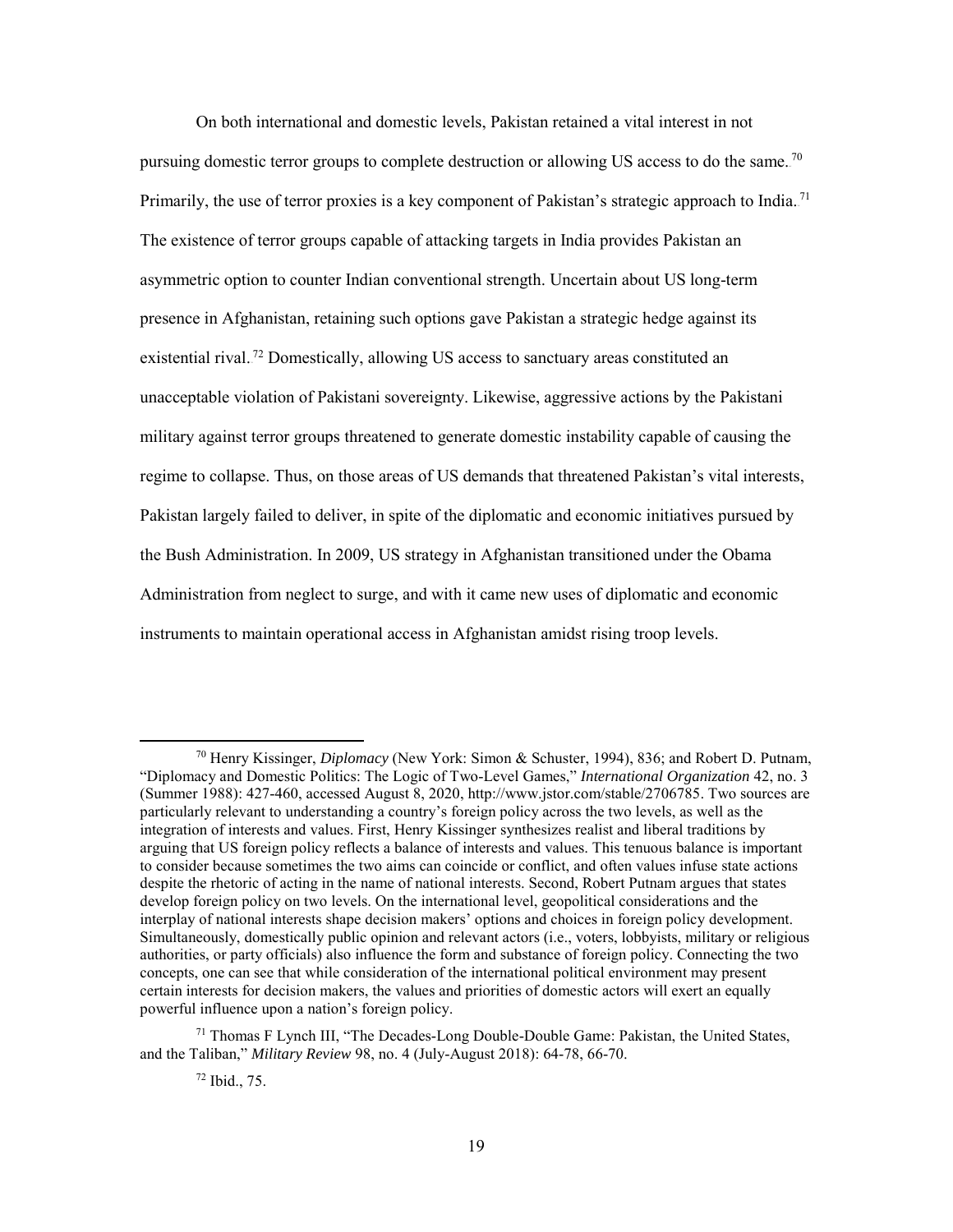### <span id="page-27-0"></span>Maintaining Operational Access

With a new administration came a new strategy for Afghanistan and the broader South Asia region. This section seeks to answer the research question: how did the use of diplomatic and economic instruments help maintain operational access in Afghanistan from 2009-2013? Recognizing the governance problems, instability, and other issues plaguing Pakistan, Obama's strategy aimed to change conditions in Pakistan to affect the security situation in Afghanistan.<sup>73</sup> In support of this strategy, the Obama Administration and Congress passed a massive economic aid package; however, this aid came with a different focus and more conditions attached.<sup>74</sup> Ultimately, President Obama's use of diplomatic and economic instruments to maintain operational access in Afghanistan by improving conditions in Pakistan began with great expectations, but ended with diplomatic estrangement and severe logistical disruption.

The Obama Administration's signature aid package to Pakistan nearly tripled total economic assistance to \$7.5 billion.<sup>75</sup> Known as the Kerry-Berman-Luger bill, or KBL, this bill provided \$1.5 billion annually over five years and contained conditions reflecting Obama's broader strategic approach aimed at changing underlying conditions giving rise to terrorism.<sup>76</sup> As such, focus shifted from military to non-military areas, prioritizing improving governance, promoting economic growth, and investing in the population to achieve long-term changes to combat terrorism from the bottom up.<sup>77</sup> The focus on improving democratic governance and human rights signaled a distinct shift towards greater intervention and linkage of aid to the internal politics of Pakistan. A key provision dictated "all security-related assistance and arms

<sup>73</sup> Kronstadt, "Pakistan: U.S. Foreign Assistance," 18.

<sup>74</sup> Ibid., 12.

<sup>75</sup> Markey, *No Exit from Pakistan*, 141.

<sup>76</sup> Kronstadt, "Pakistan: U.S. Foreign Assistance," 12-13. KBL is formally called the Enhanced Partnership with Pakistan Act of 2009 (EPPA), but generally gained the title 'KBL' due to its sponsorship by Senators John Kerry, Howard Berman, and Richard Luger.

<sup>77</sup> (name redacted), "Pakistan-U.S. Relations," 14.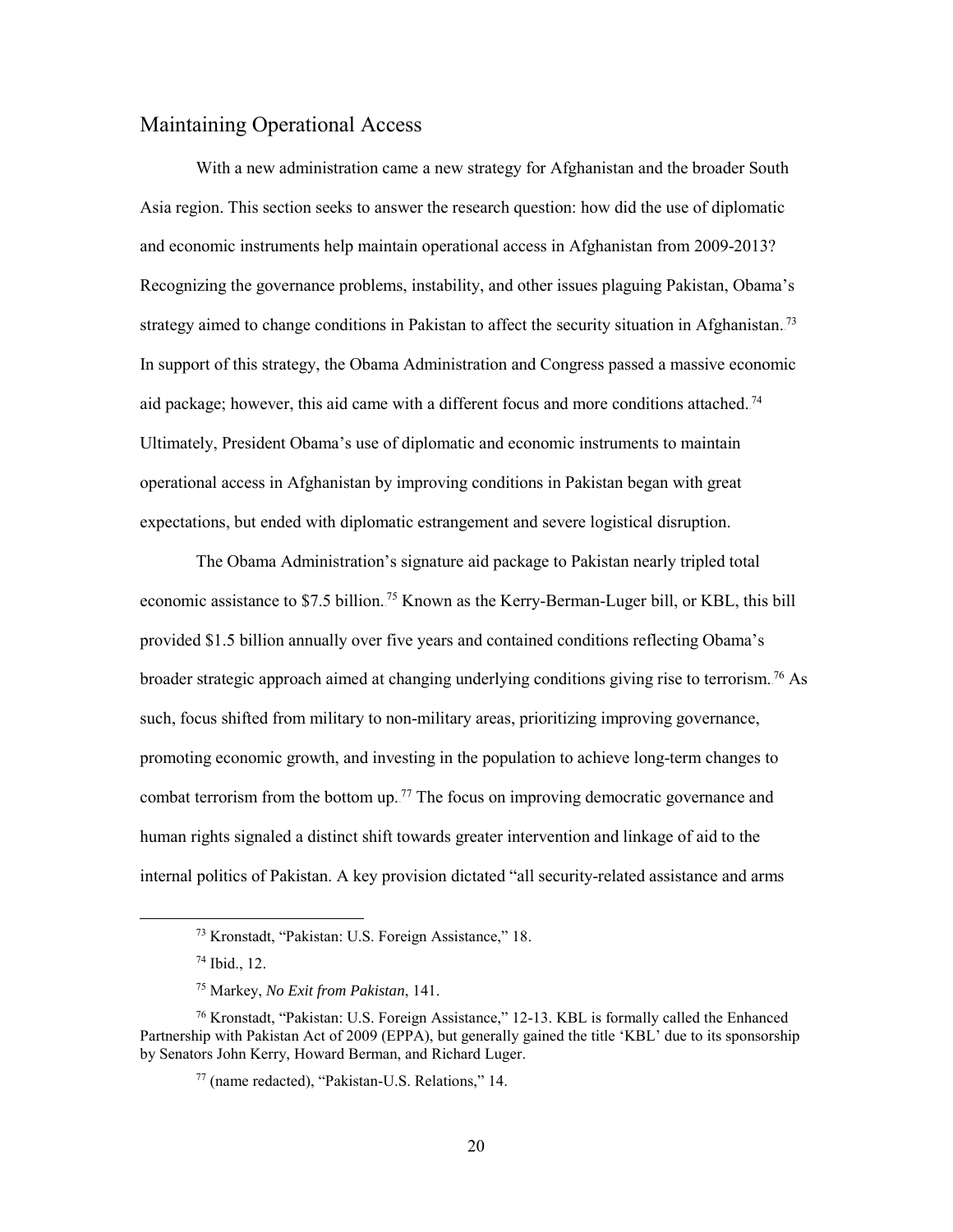transfers to Pakistan" required the Secretary of State to certify annually that, "security forces of Pakistan are not materially and substantially subverting the political or judicial processes of Pakistan."<sup>78</sup> Though the importance of this inclusion was negligible from the US perspective, given the implicit norm of civilian control in US politics, this condition threated a military elite accustomed to dominating Pakistan's domestic politics.

Furthermore, focusing on economic growth and improving living conditions diluted the potential diplomatic effects of such a massive aid package. Compared to the early Cold War, when large infrastructure projects provided tangible evidence of US assistance, aid delivered during Obama's presidency focused on important but less visible sectors, like health and services.<sup>79</sup> Additionally, problems in execution ranging from corruption, incompetence, overreliance on international over domestic companies, USAID humanitarian motivations, and an insecure environment that prevented the 'branding' of US aid, all undercut the aid package's ability to fulfill its promise or link US assistance to the diplomatic objective of gaining the Pakistani people's support.<sup>80</sup> In fact, in 2009 and 2010, only \$180 million of the promised \$1.5 billion annual aid had been disbursed, with full disbursement only beginning to take effect in 2011. By this time, growing Pakistani resentment over US military actions overshadowed the attempt to use diplomacy and economics as the primary instruments of power in the region.

Despite increased aid, hostility among Pakistanis toward the United States grew during Obama's tenure and culminated in GLOC closures that threatened US operational access into Afghanistan. To Americans' surprise, Pakistanis responded to additional economic aid with resentment rather than gratitude. Given its perceived infringement of their prerogatives, the

<sup>78</sup> Susan B. Epstein and K. A. Kronstadt, "Pakistan: U.S. Foreign Aid Conditions, Restrictions, and Reporting Requirements" (Washington, DC: Congressional Research Service, 2013), 8, accessed August 25, 2020, https://crsreports.congress.gov.

<sup>79</sup> Markey, *No Exit from Pakistan*, 147.

<sup>80</sup> Markey, *No Exit from Pakistan*, 147.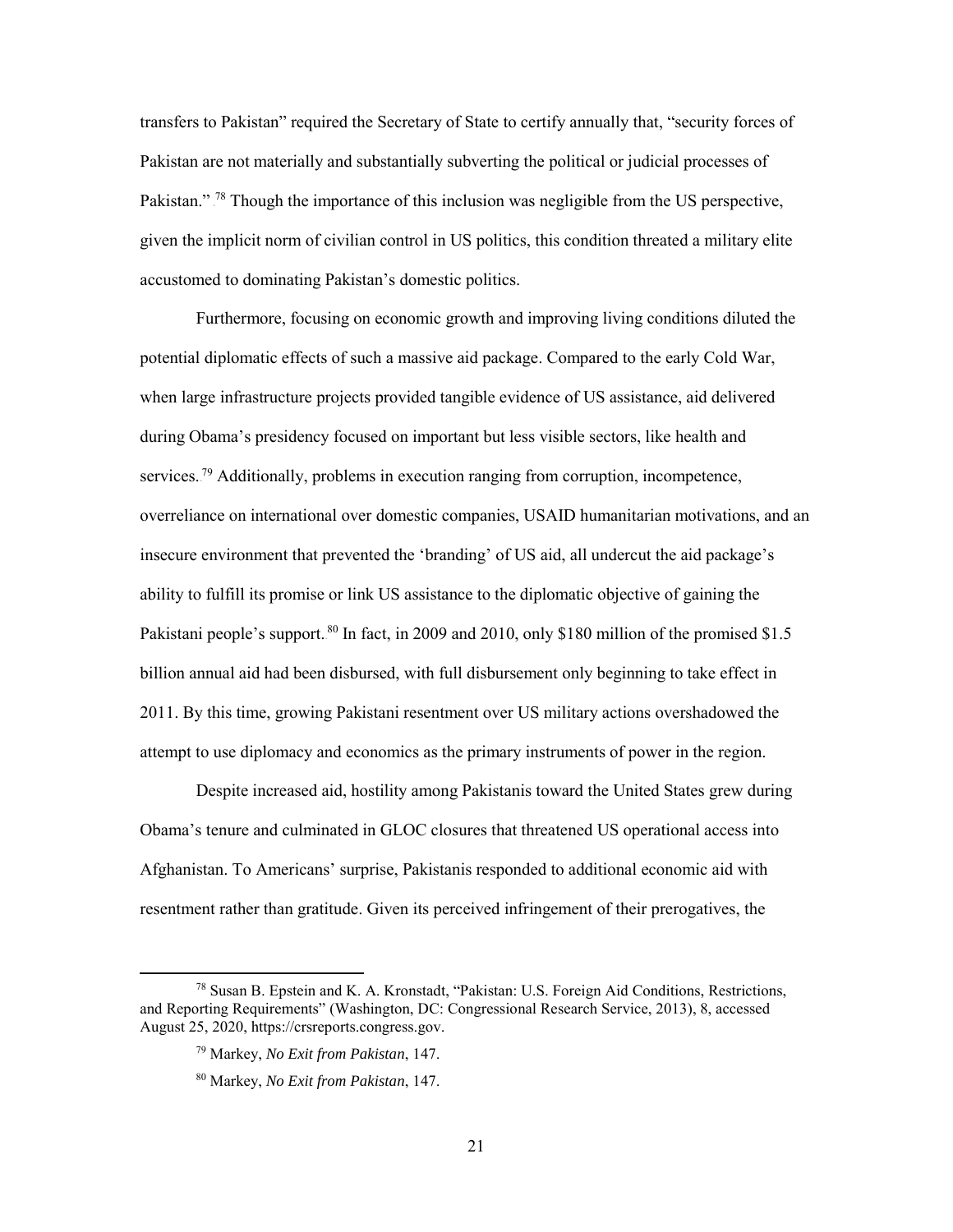Pakistani military offered the fiercest criticism, "focusing especially on clauses related to civilian control over the military."<sup>81</sup> Besides seeing aid conditions as meddling in domestic affairs, US military actions exacerbated the tension between US desire for access to terrorist sanctuaries and Pakistani concerns over sovereignty. <sup>82</sup> In September 2008, a US raid in Waziristan killed several militants in Pakistan. In response, Pakistan's Army Chief expressed outrage declaring, "No external force is allowed to conduct operations inside Pakistan," and such actions violated Pakistan's sovereignty that could cause Pakistan to reconsider its alliance with the United States.<sup>83</sup> Incensed by the attack, the Pakistani parliament used its leverage by threatening to close GLOCs to Afghanistan, a harbinger of disruptions to come.<sup>84</sup> Despite the stated aim to elevate non-military instruments, President Obama accelerated the frequency of cross border raids and drone strikes to destroy terror groups in Pakistan, putting counterterrorism goals ahead of all others.<sup>85</sup> While these military operations greatly degraded Al Qaeda from 2009-2012, the diplomatic costs meant further deterioration of US-Pakistan relations.<sup>86</sup> To Pakistanis, drone strikes violated their sovereignty, offsetting any potential benefits of the KBL aid package.

 $\overline{a}$ 

<sup>83</sup> Jane Perlez, "Pakistan's Military Chief Criticizes U.S. Over a Raid," *The New York Times*, September 10, 2008, accessed November 25, 2020, https://www.nytimes.com/2008/09/11/world/asia/11pstan.html.

<sup>85</sup> Ibid., 160.

<sup>86</sup> Ibid.

<sup>81</sup> Kronstadt, "Pakistan: Key Current Issues," 73.

<sup>82</sup> Ibid., 14-15.

<sup>84</sup> Markey, *No Exit from Pakistan*, 156. As a result of the increased attacks on US supplies transiting through Pakistan, as well as Pakistan's threat to close GLOCs through its country, the US began considering and testing alternatives GLOC routes to maintain. This exploration is well documented in Colonel Kurt Ryan's, "Exploring Alternatives for Strategic Access to Afghanistan," who reviewed the challenges facing US access in 2009 and offered viable alternatives like re-establishing the Northern Distribution Network. To a large extent, by preparing, testing, and gaining the diplomatic agreements necessary to open the NDN during the 2008-2010 timeframe, the US was able to significantly mitigate the level of disruption that later closures of Pakistani GLOCs would incur. For instance, when Pakistan closed its GLOCs for eight months in 2011-2012, the US was postured to shift capacity to the NDN, thereby maintaining operational access into Afghanistan that without NDN may have faced a significantly greater disruption. Thus, to a certain extent, the initial threats against US GLOCs may have created the unintended effect of mitigating eventual closure by triggering US actions that limited the very leverage Pakistan was threatening to use.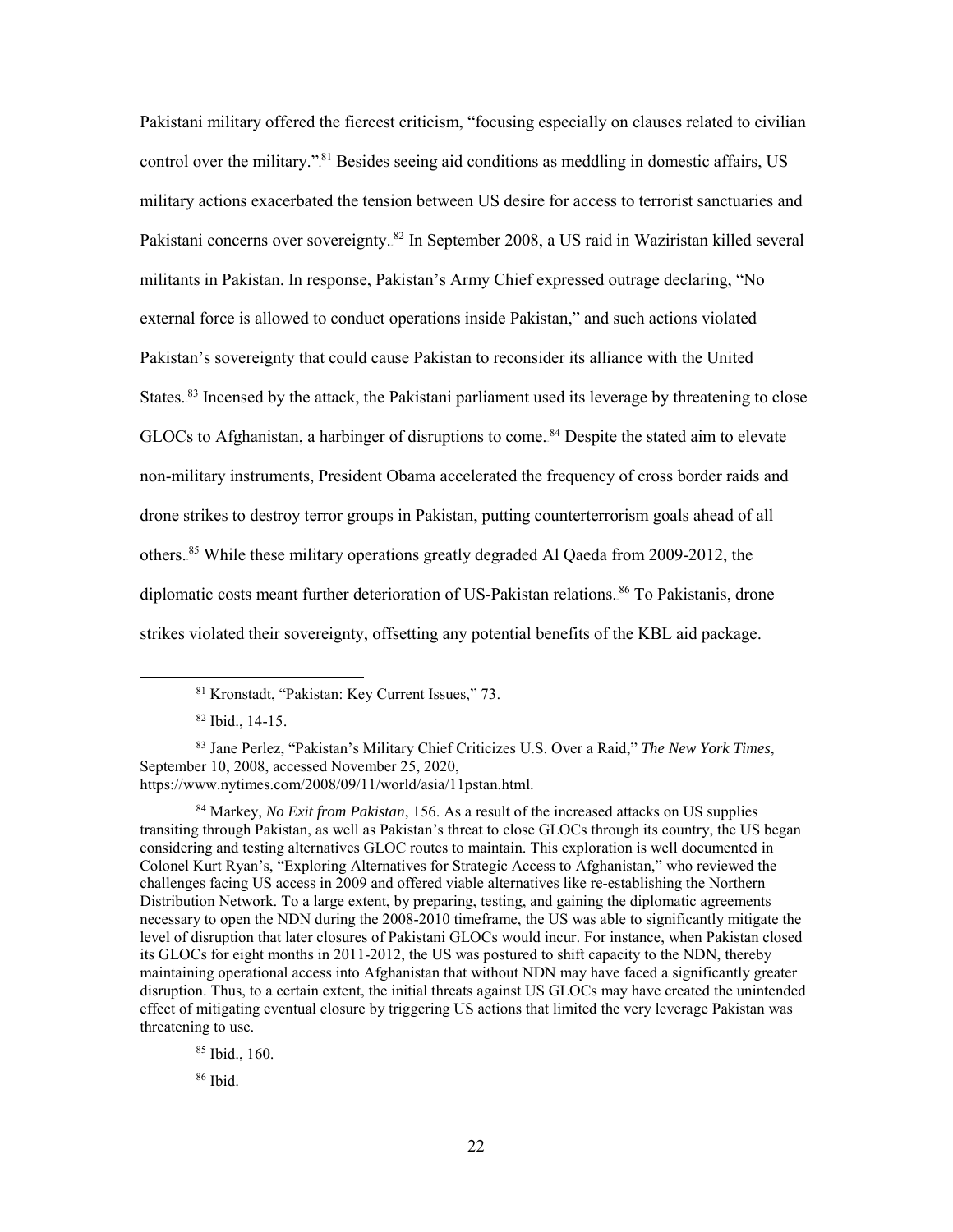Several events in 2011 further inflamed the tension between US counterterrorism goals and Pakistani concerns over sovereignty. Amidst regular anti-drone protests in Islamabad, another drone strike on March 17, 2011 led Obama to conduct a policy review; he ultimately concluded counterterrorism would remain the primary goal of US policy.<sup>87</sup> Then, on May 2, 2011, Seal Team 6 executed its infamous raid of the Abbottabad compound in Pakistan, killing Osama bin Laden.<sup>88</sup> This raid perhaps more than any other event marked a pivotal moment in US-Pakistan relations from hesitant cooperation toward open hostility. The tension culminated on November 26, 2011, when another US raid resulted in the death of 24 Pakistani soldiers at the Salala border station and led Pakistan to sever US GLOCs into Afghanistan.<sup>89</sup>

Pakistan's closure of supply routes in November 2011 significantly disrupted US operational access to Afghanistan and left strategic planners scrambling for other options. Perhaps it is enough to say Pakistan's GLOC closure was disruptive, but this broad statement does not quite capture the experience. The confusion of dealing with the issue firsthand is captured by Colonel Walter Daniels who describes the impact at Transportation Command's headquarters.

Thanksgiving weekend Pakistan's [inaudible] lock shuts down because of the crossborder helicopter incident. So, now we don't have our land line of communication to Afghanistan anymore. We have to fly everything. We're also splitting our attention with, 'Okay, can we keep Afghanistan supplied without a GLOC? How are we going to do it?

<sup>87</sup> Markey, *No Exit from Pakistan*, 159.

<sup>88</sup> Markey, *No Exit from Pakistan*, 139.

<sup>89</sup> Gulati, "Unblocking of NATO Supply Routes by Pakistan," 3. "The entire imbroglio has its beginning on 26 November, 2011, when two NATO Apache helicopters, an AC-130 gunship and two F-15E Eagle fighter jets fired upon Pakistani troops at two check posts in the Salala area of Federally Administered Tribal Areas (FATA), Pakistan. This NATO air strike, better known in the media as the Salala incident or Salala attack, killed 24 Pakistani soldiers including two officers and wounded 13 others. There was immense public outcry all over Pakistan and the government reacted by ordering the evacuation of US personnel from its Shamsi Airfield and immediately closing all NATO Ground Lines of Communications through Pakistan (PGLOCs) to Afghanistan. The conditions laid down to open PGLOCs included an end to the drone strikes on Pakistani territory, an apology for the deaths of Pakistani soldiers in the Salala attack, an increased transit fee on NATO convoys and a ban on transporting weapons and ammunition through Pakistan."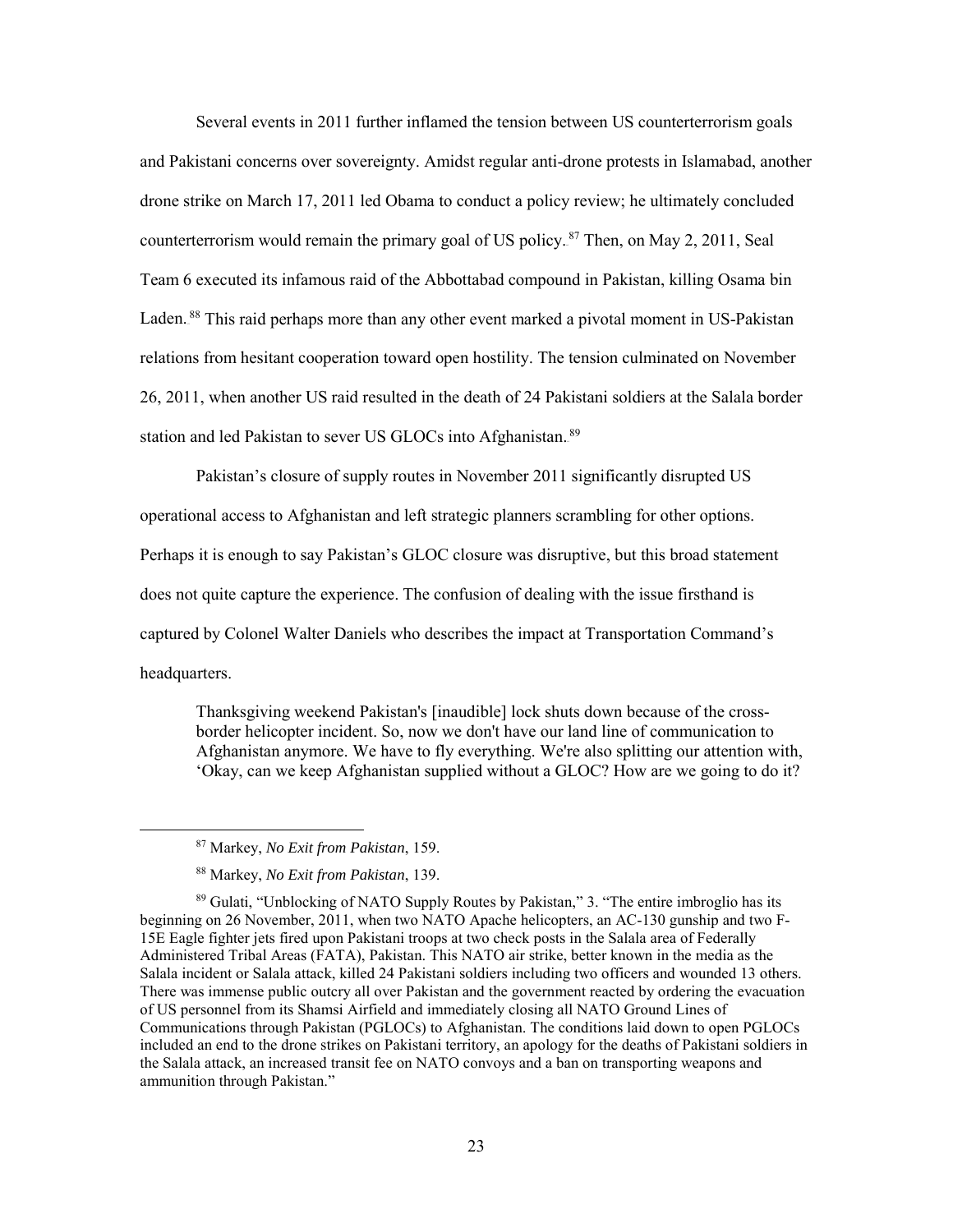If we lose the airspace, what are we going to do?' I had 21 days' worth of supply already at sea, that are all going to the port of Karachi. 'So, what do we do with those?'.<sup>90</sup> Likewise, lack of asset visibility from sealift through Pakistan became abundantly clear when the system suddenly halted. Daniels states, "When the GLOCs closed, we were trying to figure out what was no kidding at the scene and what was about to get to the port of action, we had no idea.".<sup>91</sup>

After nearly eight months, the further use of diplomatic and economic instruments restored operational access to Afghanistan. On July 3, 2012, Secretary of State Hillary Clinton apologized for the Salala incident and released \$1.18 billion in suspended aid in exchange for reopening Pakistani GLOCs.<sup>92</sup> Though effective in achieving short-range goals, the subordination of diplomatic and economic instruments to military considerations, as well as their reactive use after negative incidents, limits their long-term effectiveness. In fact, despite the restoration of GLOCs in 2012, the divergence of US and Pakistan interests regarding terrorist sanctuaries versus Pakistani sovereignty would remain a fundamental roadblock to greater US-Pakistan relations. Analysis

<span id="page-31-0"></span>This case study reveals several implications regarding the United States' use of diplomatic and economic instruments. First, these tools were mostly successful in persuading Pakistan to allow US forces to gain operational access after September 11, 2001. This is largely reflective, however, of their use within a broader shift in US policy to gain the support of an erstwhile ally. While the Bush Administration's \$3 billion aid package represented a significant sum of money, it emerged within the context of specific geopolitical conditions that caused the United States to shift policy toward Pakistan from pressure and isolation to ally in the GWOT. When US interests require operational access in a particular region, diplomacy and economic aid

<sup>90</sup> Walter Daniels, "Interview with Col. Walter Daniels" (Fort Leavenworth, Combat Studies Institute, 2014), 12.

<sup>91</sup> Ibid., 20.

<sup>92</sup> Kronstadt, "Pakistan: U.S. Foreign Assistance," 8.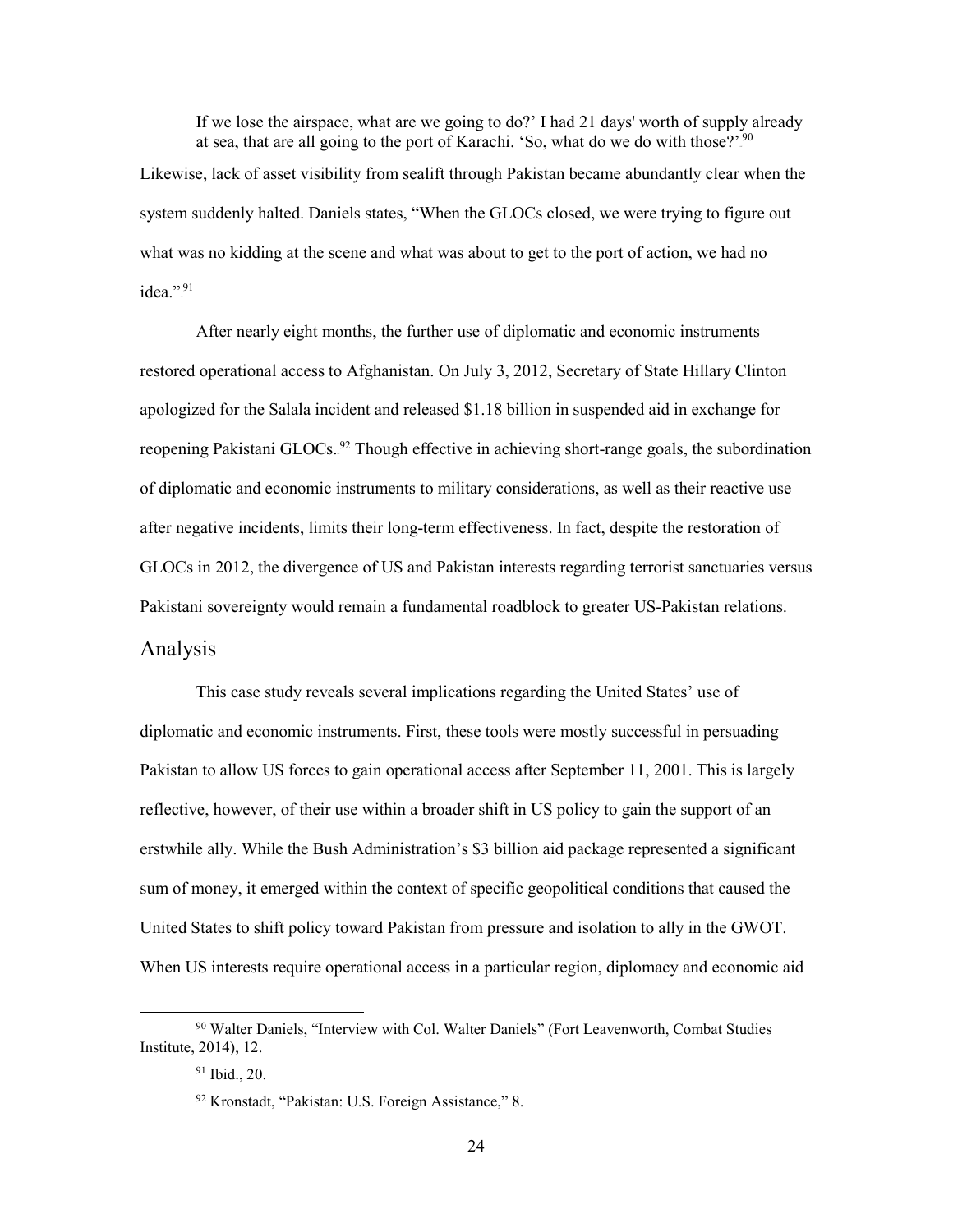can sweeten the appeal of a broader strategic alignment with the United States but are unlikely to persuade a nation to abandon areas of vital interest due to diplomatic and economic inducements alone.

For issues of vital national interest or domestic survival, diplomatic and economic instruments proved less effective in changing behavior. Despite the Obama Administration's increased economic aid and emphasis on diplomacy to achieve a broader regional strategy, the divergence of the United States and Pakistan in areas of vital interest undermined the effectiveness of these instruments. US military operations in Pakistani territory violated Pakistan's sense of sovereignty, while aid conditions linked to US democratic values created their own form of resentment against US meddling in Pakistani domestic affairs, especially among the military elite. In 2011, the United States learned the cost of this lesson when the effects of military operations pushed Pakistan beyond its ability to accept further violations of its sovereignty, thereby causing a culmination of sorts in which Pakistan's policy shifted in a way that threatened US operational access into Afghanistan.

US policy toward Pakistan reflected a use of diplomatic and economic instruments in the shadow of military force. In the initial negotiations by the Bush Administration for transit rights through Pakistan, the threat of military force for noncompliance reflects the subordinate role of diplomacy and economic aid in gaining desired aims. Despite President Obama's new regional strategy aimed to enhance non-military instruments, his decisions in policy reviews and in response to military incidents demonstrated a clear priority for military considerations to diplomatic and economic. The dominance of military force in US strategic calculations toward Pakistan are understandable given the geopolitical context following 9/11, but also reveal how the long-term effectiveness of diplomatic and economic instruments are limited when overshadowed by urgent military actions. Despite the role of diplomatic and economic instruments in repairing damage done to US relations with Pakistan in 2011, the divergence of interests between the US and Pakistan since then has accelerated Pakistan's strategic pivot towards China, the direction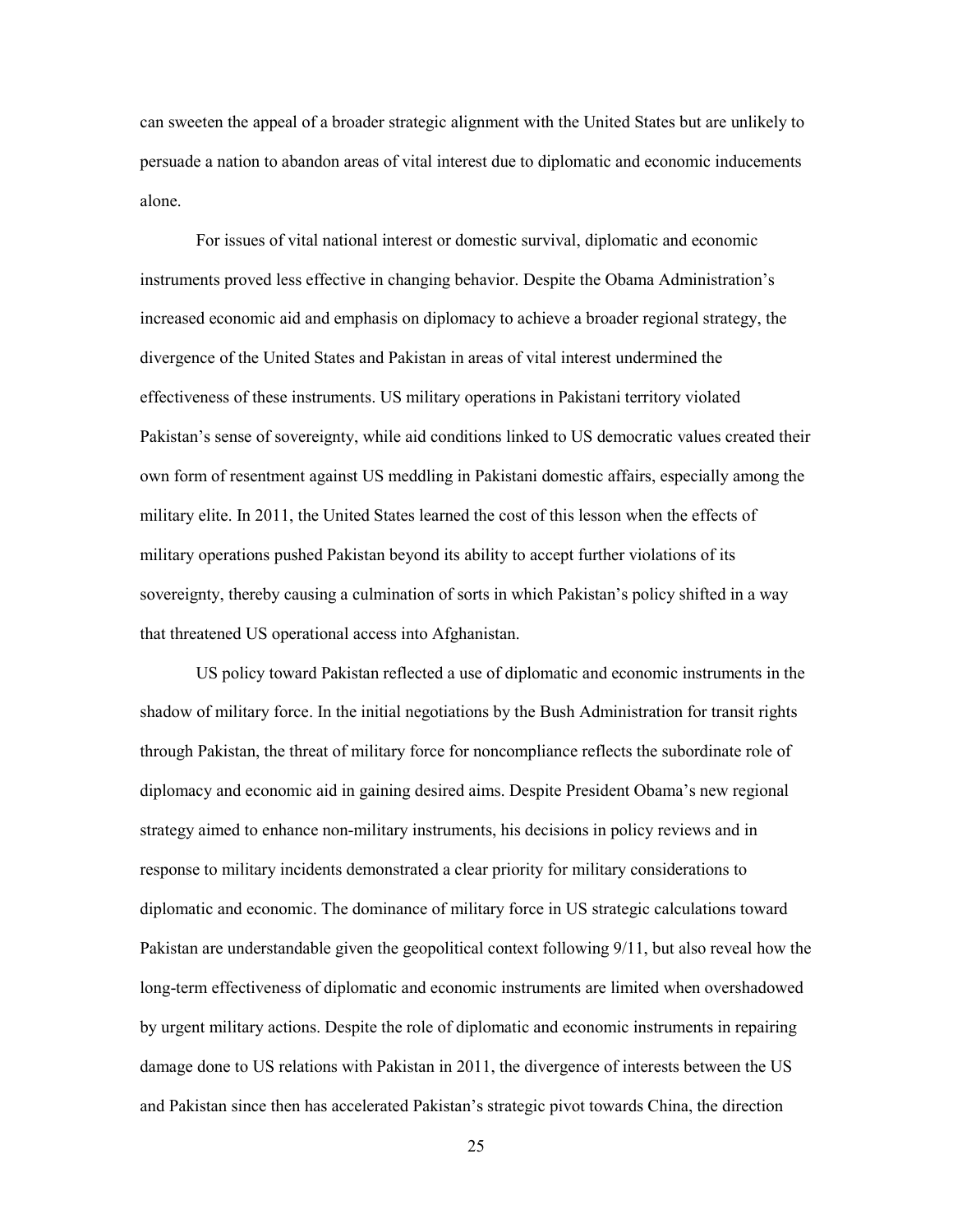which this monograph now also turns. Perhaps, this use of diplomatic and economic instruments over the long-term to gain access during competition is more reflective of China's form of grand strategy.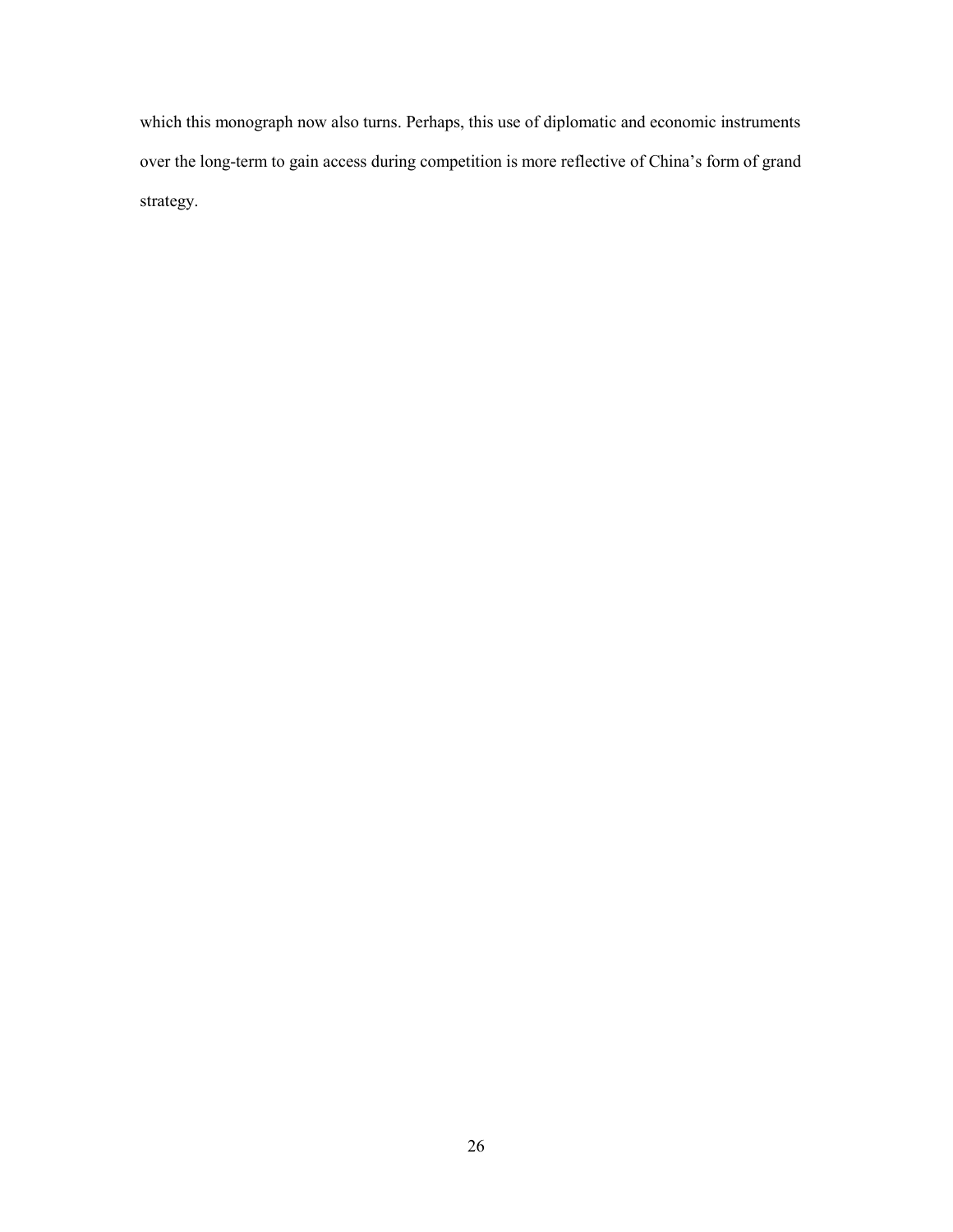## Part II: China's Belt and Road Initiative in Pakistan

#### <span id="page-34-1"></span><span id="page-34-0"></span>Gaining Operational Access

 $\overline{\phantom{a}}$ 

Pakistan's pivot toward China coincided with changes inside China. Its grand strategy shifted from Deng Xiaoping's notion of quietly building the economy while hiding capability to the rise of Xi Jinping's China Dream of 'national rejuvenation'. This case study seeks to answer the research question: what role do China's diplomatic and economic activities in Pakistan play in gaining operational access to desired theaters in competition? Answering this question begins with discussion of the BRI's origin and goals. Then, China's use of diplomatic and economic instruments through China-Pakistan Economic Corridor (CPEC) to gain access to the South Asia region is explored. Finally, China's ability to sustain its operational access to the Indian Ocean in competition and conflict is analyzed. Starting where the last case study ended, this section begins in 2013 with the rise of Xi Jinping.

The 2013 election of Xi Jinping's to lead the Peoples' Republic of China brought his vision of a more assertive and outward looking foreign policy to the forefront.<sup>93</sup> In September and October 2013, Xi visited Kazakhstan and Indonesia where he announced a new "Silk Road Economic Belt" and "21st Century Maritime Silk Road," collectively labeled "One Belt One Road" (later renamed Belt and Road Initiative).<sup>94</sup> An action plan followed in 2015 that identified China's aim to, "promote the connectivity of Asian, European and African continents and their

<sup>93</sup> Melissa Albert, "Xi Jinping," *Britannica*, accessed November 25, 2020, https://www.britannica.com/biography/Xi-Jinping. Xi Jinping was selected as General Secretary of the Chinese Communist Party (CCP) in November 2012 and President of the Peoples' Republic of China in March 2013.

<sup>94</sup> Daniel S. Markey, *China's Western Horizon: Beijing and the New Geopolitics of Eurasia* (New York: Oxford University Press, 2020), 15. China's general design for the BRI encompasses a series of landbased economic belts and sea-ward ports. Following its ancient predecessor, the new Silk Road Economic Belt consists of six economic belts or corridors linking China to developing markets, raw materials, and trade. The 21st Century Maritime Silk Road consists of maritime routes connecting the South China Sea with the South Pacific, Indian Ocean, and Red Sea.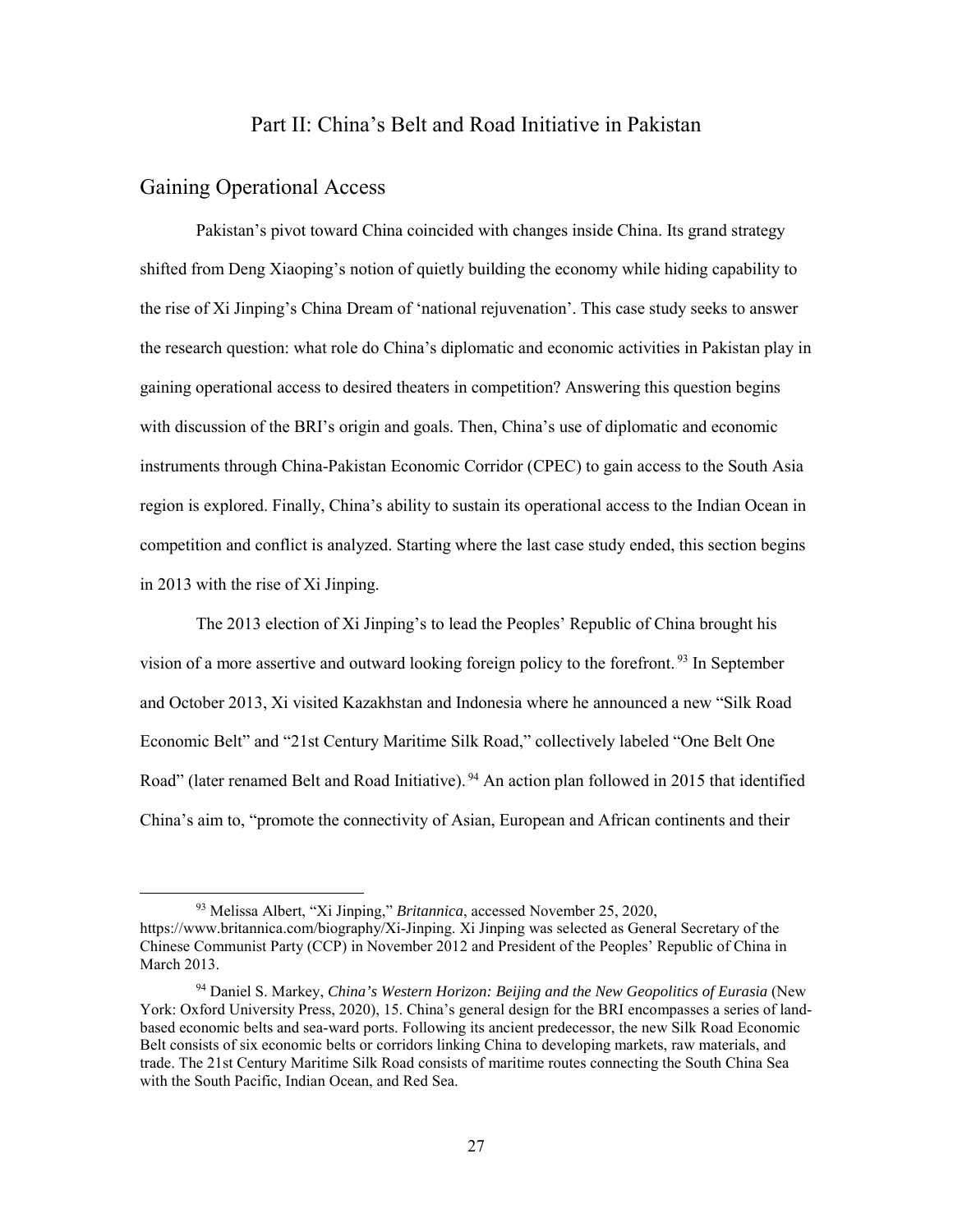adjacent seas, establish and strengthen partnerships among the countries along the Belt and Road, and realize balanced and sustainable development."<sup>95</sup> Since its inception, the number of countries signing BRI agreements has grown, with active projects in over 70 countries.<sup>96</sup> Estimates suggest the BRI will total somewhere between \$1 and \$8 trillion over the next decade, meeting a large portion of developing country infrastructure needs.<sup>97</sup> See Figure 5 for the extent of the BRI. The scope and scale of the BRI make it the largest development initiative in history, surpassing even the Marshall Plan's \$130 billion in current dollars.<sup>98</sup> By making the BRI central to Chinese foreign policy, Xi not only made it integral to China's drive for global influence, but also tied his domestic political legitimacy to its fate.

<sup>95</sup> National Development and Reform Commission, "Vision and Actions on Jointly Building Silk Road Economic Belt and 21st-Century Maritime Silk Road" (Issued by the Ministry of Foreign Affairs, and Ministry of Commerce of the People's Republic of China, with State Council authorization March 2015), 2, accessed September 17, 2020, https://en.ndrc.gov.cn/newsrelease\_8232/201503/t20150330\_1193900.html.

<sup>&</sup>lt;sup>96</sup> Rafiq Dossani, Jennifer Bouey, and Keren Zhu, "Demystifying the Belt and Road Initiative: A Clarification of its Key Features, Objectives and Impacts" (Santa Monica, CA: RAND Corporation, 2020), ix, accessed August 25, 2020, https://www.rand.org/pubs/working\_papers/WR1338.html.

<sup>97</sup> David De Cremer, Bruce McKern, and Jack McGuire, eds., *The Belt and Road Initiative: Opportunities and Challenges of a Chinese Economic Ambition* (Los Angeles: SAGE Publications, 2020), 320.

<sup>98</sup> Ibid., 27, 344.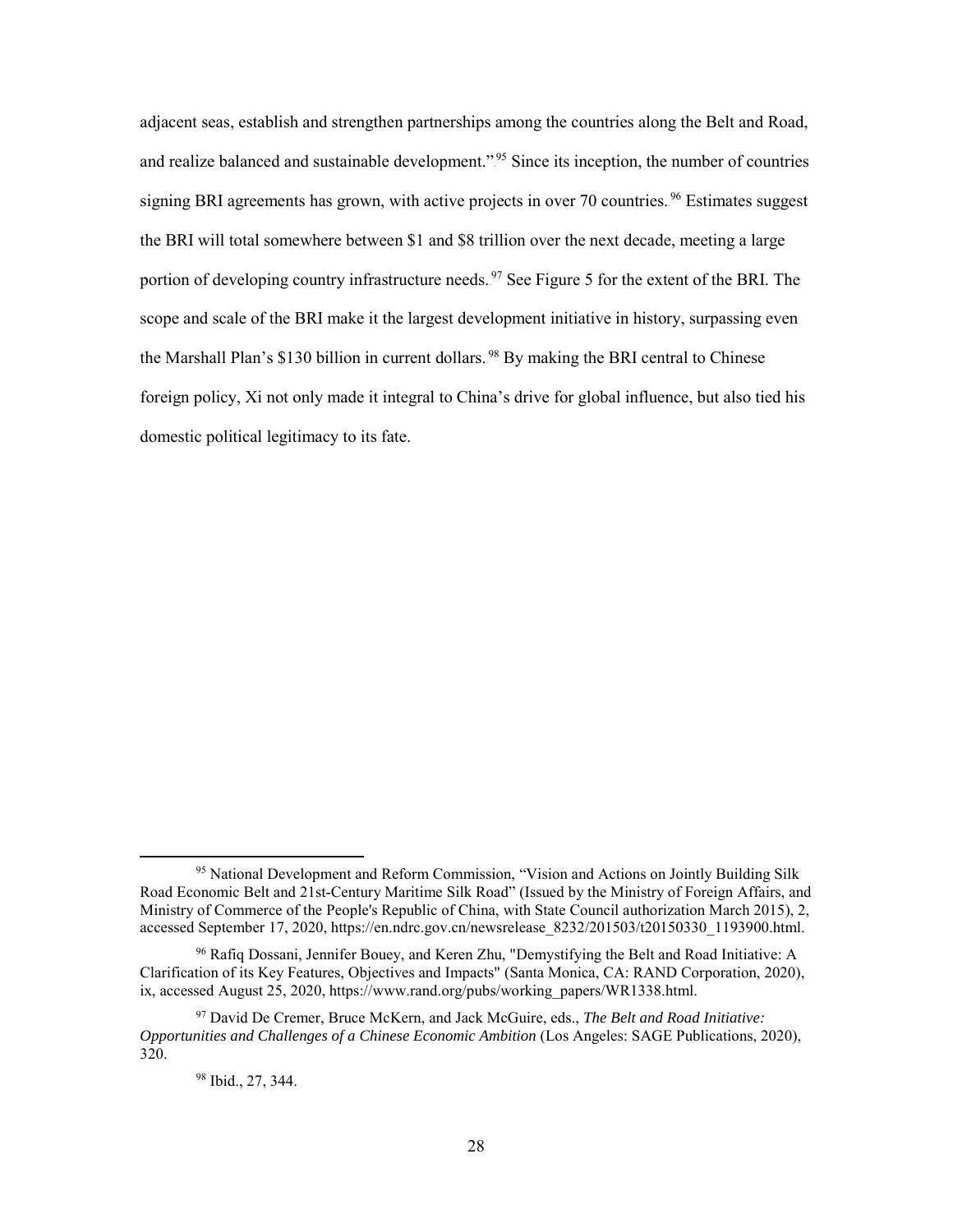

Figure 5. China's Belt and Road Initiative. Merics, "Mapping the Belt and Road Initiative," Mercator Institute for China Studies, June 07, 2018, accessed August 25, 2020, https://merics.org/sites/default/files/2020-06/Silkroad-Projekt\_EN\_2020\_150dpi.png.

Further analysis, however, reveals the origins of the BRI extend beyond Xi Jinping's rise.

In 1999, China's "Go West" policy aimed to extend the development model used in eastern

regions to the underdeveloped western province of Xinjiang. <sup>99</sup> With 25% of China's oil and gas

reserves and 40% of its coal and mineral deposits, Xinjiang province offered a "new frontier" for

China's economic development. <sup>100</sup> Yet, Xinjiang also posed a significant threat to Chinese unity

<sup>99</sup> Juan Pablo Carndenal and Heriberto Araujo, *China's Silent Army: The Pioneers, Traders, Fixers and Workers Who Are Remaking the World in Beijing's Image* (New York: Random House, 2013), 43. See also Isaac B. Kardon, Conor M. Kennedy, and Peter A. Dutton, "China Maritime Report No. 7: Gwadar: China's Potential Strategic Strongpoint in Pakistan," *CMSI China Maritime Reports*, no. 7 (August 2020), 46, accessed October 15, 2020, https://digital-commons.usnwc.edu/cmsi-maritime-reports/7. "Silk Road Economic Belt is in many respects the extension of these domestic stability and development policies. The 'Great Western Development' or 'Go West' strategy, initiated in 1999, is the domestic precursor to BRI, and the programs are now intertwined."

<sup>100</sup> Carndenal, *China's Silent Army*, 41.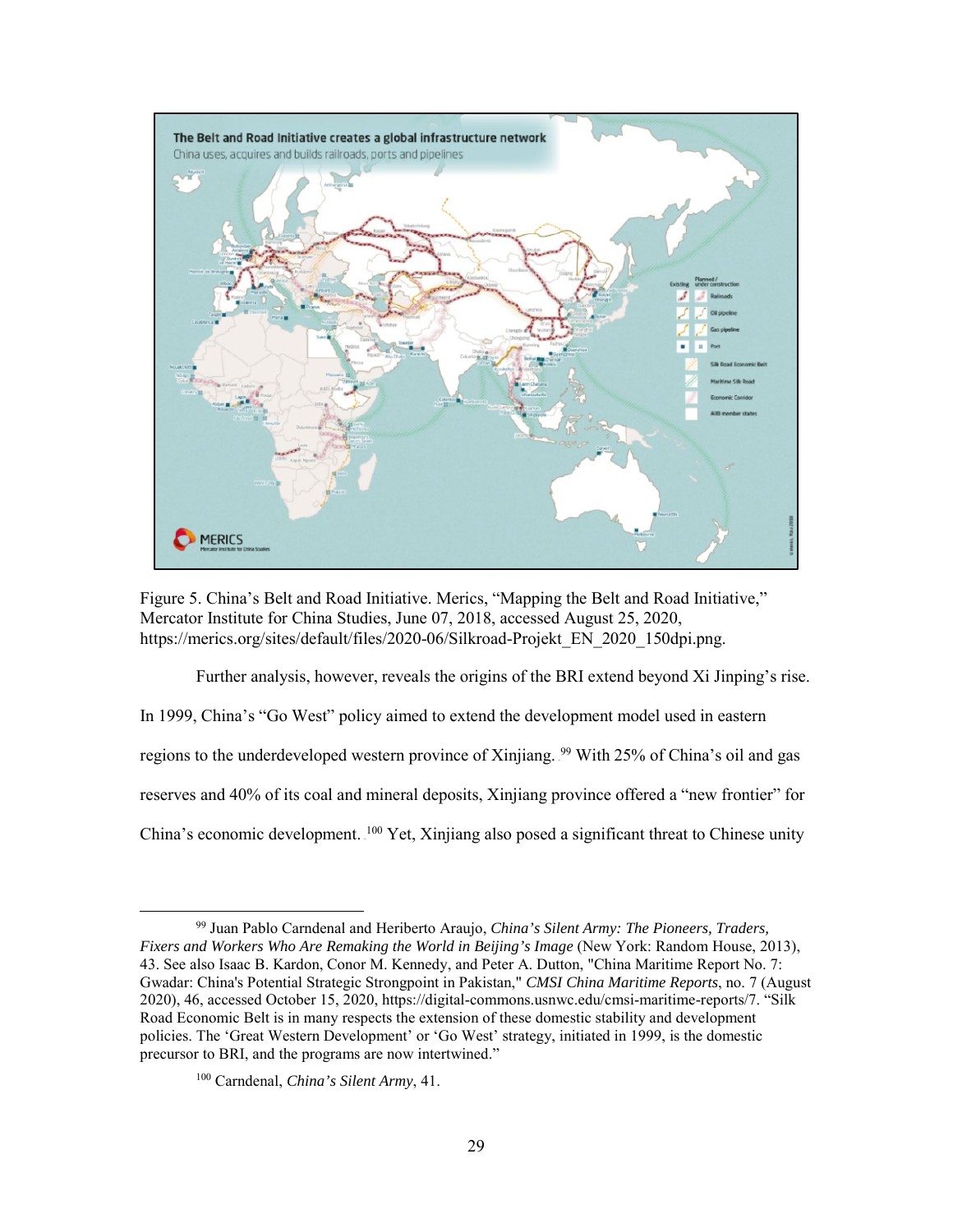and domestic stability, an enduring vital interest. Xinjiang represents a collision point between Han Chinese and Uighur Muslim cultures, a tension exacerbated by developmental discrepancies between the rural Muslim population in the southwest and the urban Han Chinese in the northeast.<sup>101</sup> Xinjiang is not just a geographic linchpin for China's BRI, but also an ideological vector for China's pursuit of stability. The driving logic for extending economic development beyond China's western borders is the desire to pacify Uighur Muslims in Xinjiang. Thus, China's peripheral strategy is integrally linked with its interest in domestic stability. $102$ 

With consideration of its interconnected nature, the goals of China's BRI can be assessed using the DIME framework to understand the intentions hidden beneath its grand rhetoric. China portrays the BRI as a cooperative framework for global economic development with the goal of promoting "win/win cooperation" and creating a "community of common destiny." <sup>103</sup> However, analysis of China's interests reveals a more telling picture. Diplomatically, the BRI represents an indirect strategy to replace US-dominated economic and political institutions with new ones having "Chinese characteristics." <sup>104</sup> This highlights the informational purpose of BRI to project a narrative of China as a global rising power, in contrast to US decline. The ability to portray China as a global leader helping developing nations rise against a hegemonic Western order reflects Xi's notion of building an "Asia for Asians."<sup>105</sup> Economically, the BRI allows China to relieve pressure on its domestic economy by redirecting production overcapacity overseas and generating

 $\overline{a}$ 

<sup>101</sup> Carndenal, *China's Silent Army*, 41.

<sup>102</sup> Kardon, "China Maritime Report No. 7: Gwadar," 45.

<sup>103</sup> De Cremer, *The Belt and Road Initiative*, 76.

<sup>104</sup> De Cremer, *The Belt and Road Initiative*, 61.

<sup>105</sup> Russel and Berger, *Weaponizing the Belt and Road Initiative*, 43. "Movement toward a Sinocentric regional ecosystem represents a fundamental change in the regional balance of power between China and the United States; there have been echoes of a "sphere of influence" strategy in Xi Jinping's public statements calling for "Asia for Asians."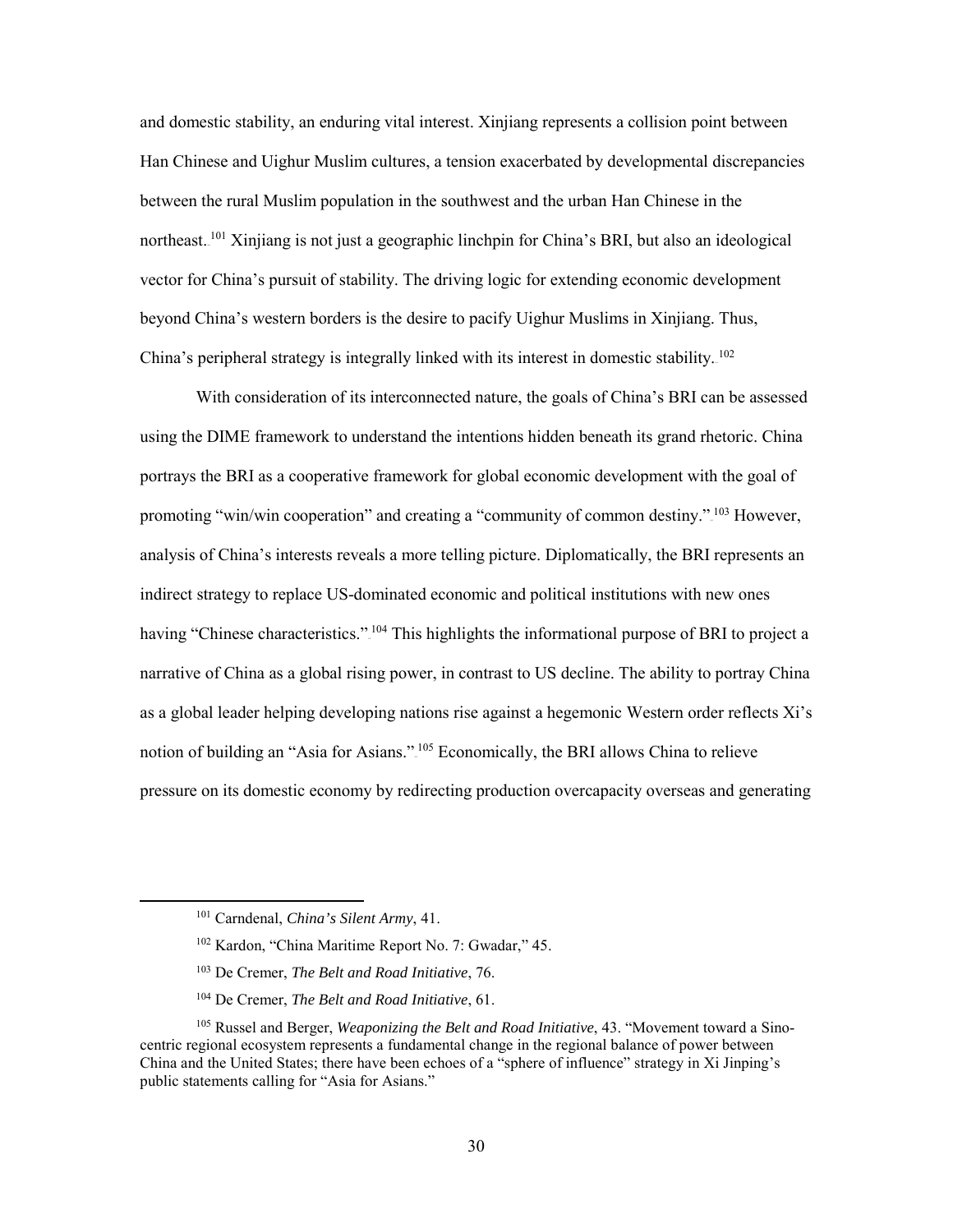export markets for Chinese products. <sup>106</sup> A major component of this is the construction of port cities into Special Economic Zones (SEZ), following the Shekou development model used at Shenzhen.<sup>107</sup> Additionally, China is largely dependent on the import of critical resources, with 80% of imported oil transiting the Strait of Malacca. <sup>108</sup> Securing access to sources of energy resources that bypass the chokepoint at Malacca is one major economic driver of the BRI. Finally, militarily the BRI serves China's security interests in two ways. First, given linkages between instability along China's western periphery and terrorism in Xinjiang, China aims to secure Xinjiang by stabilizing nearby Muslim states through economic development.<sup>109</sup> Second, and more long-term, the influence China gains through its BRI offers to provide access and presence in critical regions under the pretense of protecting "overseas interests.".<sup>110</sup>

As the land bridge between China's continental belt and maritime road, CPEC brings together all the strands of the BRI in one location and has symbolic value as the 'flagship' of China's BRI.<sup>111</sup> China's interests in Pakistan reflect its concern for maintaining domestic

<sup>109</sup> Kardon, "Gwadar," 57.

<sup>106</sup> Jessica C. Liao, "China's Belt and Road Initiative and Its Infamous Debt: More of a Threat than a Trap," *Red Diamond* 10, no. 3 (Jul-Sep 2019): 8-10, 9. "Economic and social returns on infrastructure investment diminish sharply, if not go negative, when haphazard investment leads to overcapacity. This happened in China in the late 2000s when Beijing pushed through a \$590-billion stimulus package in response to the 2008 financial crisis. While creating a short-term boost, it caused severe overcapacity, particularly amongst Chinese SOEs."

<sup>107</sup> Kardon, "China Maritime Report No. 7: Gwadar," 18. "The port is designed to incorporate an adjacent free trade and export processing zone modeled on Shekou, the port complex at the heart of the PRC's Shenzhen Special Economic Zone. The basic "Shekou Model" is a port surrounded by a logistics and free trade zone and bolstered by a purpose-built commercial and residential city to support the workforce for the whole complex. This "port-park-city" is designed to reproduce a thriving, Chinese business ecosystem that can generate and process the trade required to make the port and its hinterlands prosper."

<sup>108</sup> Russel and Berger, *Weaponizing the Belt and Road Initiative*, 15.

<sup>110</sup> Russel and Berger, *Weaponizing the Belt and Road Initiative*, 13. In 2004, President Hu Jintao expanded the scope of China's security interests by tasking the military to defend China's overseas interests as one of their "New Historic Missions." See also Markey, *China's Western Horizon*, 32. In 2017, the PLA expanded its definition of "overseas interests" to include Chinese enterprises, investments, and personnel requiring protection.

<sup>111</sup> Madiha Afzal, "At All Costs: How Pakistan and China Control the Narrative on the China-Pakistan Economic Corridor," *Global China: Regional Influence and Strategy*, Brookings Institution, June 2020, 1.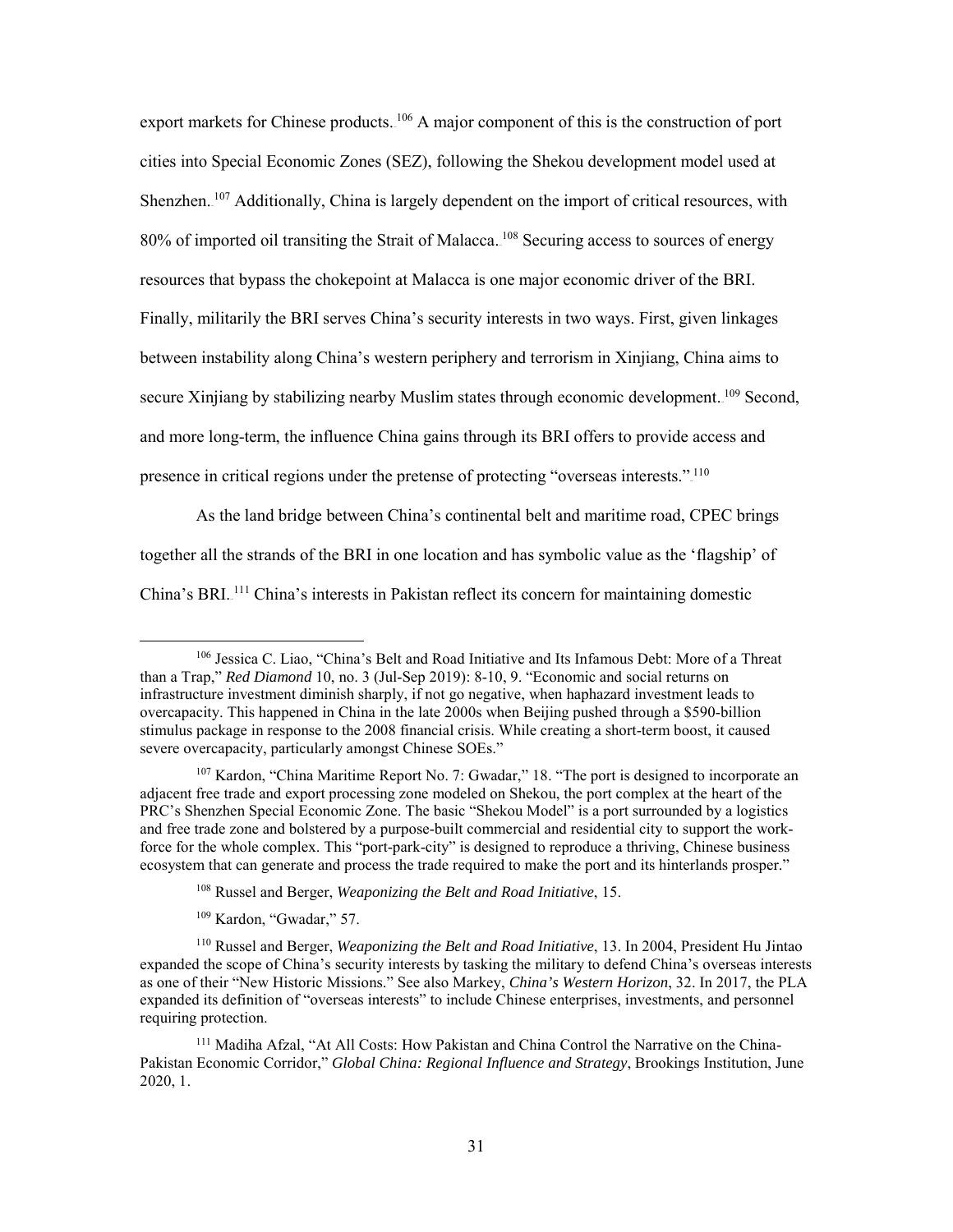stability, geopolitical balancing against India, and defending "China's burgeoning economic interests, including safeguarding trade and transportation routes, and protecting PRC citizens."<sup>112</sup> Negotiated with Prime Minister Nawaz Sharif, CPEC introduced a promising boost to Pakistan's economic development with the infusion of \$46 billion over 15 years.<sup>113</sup> CPEC primarily focused on large infrastructure projects for power, industry, and transportation, all linked to ports with Gwadar as the centerpiece of the relationship and model for the broader BRI.<sup>114</sup> With the extension of China's economic model to Pakistan as a showcase for the capacity of China to lead developing nations in economic development, both the construction of major projects and the development of a SEZ around Gwadar would be essential to serve the broader narrative purposes of the BRI.

Yet, beyond the explicit narrative of economic development lie several other elements of China's motivation, such as countering Islamic extremism. <sup>115</sup> Pakistan has long been an unstable country that is unwilling (or unable) to eliminate Islamic militant organizations that promote terrorism throughout the region. The connection between Pakistani terror groups and China's domestic threats in Xinjiang make security concerns a significant motivation. China's aim in CPEC is partially driven by its desire to eliminate the ideological and logistical roots of terrorism that filter into Xinjiang by addressing them with economic development along China's periphery. <sup>116</sup> Stabilizing Pakistan through economic development, therefore, represents one of the

<sup>&</sup>lt;sup>112</sup> Andrew Scobell, et al., "At the Dawn of Belt and Road: China in the Developing World" (Santa Monica, CA: RAND Corporation, 2018), 124, accessed August 25, 2020, www.rand.org/t/RR2273. See also Markey, *China's Western Horizon*, 78.

<sup>113</sup> Afzal, "At All Costs," 1.

<sup>114</sup> Markey, *China's Western Horizon*, 4.

<sup>115</sup> Markey, *China's Western Horizon*, 48.

<sup>116</sup> Kardon, "China Maritime Report No. 7: Gwadar," 10, 46. "The leading Chinese diplomat and former PRC Ambassador to Pakistan dismissed the American post-9/11 military approach to counterterrorism as "treating symptoms but not curing the disease" and prescribing instead "gradual implementation of the projects of CPEC so that economic and social conditions of the backward areas of both Pakistan and China will be improved, and the hotbed of terrorism—poverty—will be gradually reduced." This is an interesting statement when compared to the change in US policy in 2009 with basically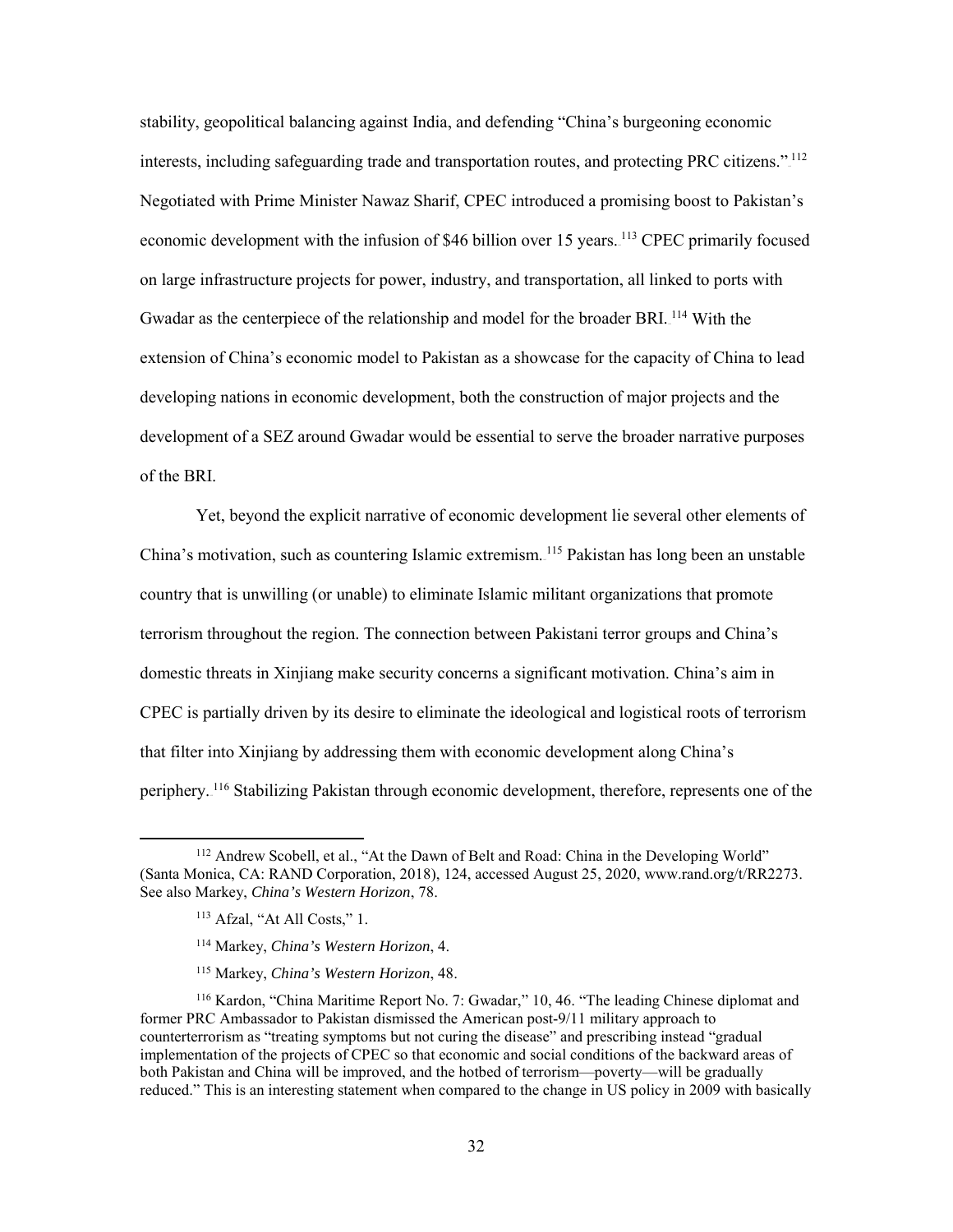major geostrategic drivers potentially surpassing its inherent economic motivations. Another is gaining access to the Indian Ocean.

A second motivation beyond purely economic is the geostrategic value of Gwadar port's strategic location. Despite its central role in the BRI narrative, the construction of Gwadar predated China's BRI by over a decade. In January 2000, President Musharraf requested Chinese help building Gwadar into a deep water port to serve Pakistan's strategic interests in demonstrating close ties to China as a balance against India; offsetting an Indian blockade of Karachi; and threatening Indian access to Persian Gulf oil.<sup>117</sup> Gwadar's construction in 2002 raised suspicions in US and Indian defense communities and led to the 'String of Pearls' theory, whereby China's investment in ports around the Indian Ocean suggested a Chinese move to develop military ports to strategically encircle India.<sup>118</sup>

Finally, the lack of prospects for commercial viability also indicate Gwadar does not represent a purely economic motive. Gwadar is located in the remote southwest corner of Pakistan's Balochistan region, which introduces significant development challenges. First, Balochistan is disconnected from Pakistan's main economic corridors. In fact, despite occupying over half Pakistan's territory, Balochistan contains only 5% of the population and accounts for only 3% of GDP.<sup>119</sup> A second issue limiting Gwadar's commercial prospects is competition for

the same premise: rather than just hunting down terrorists, you must also change the conditions from which terrorism grows. If America's inability to eliminate terrorism through economic development is any indicator, China will likely find it difficult to achieve this aim as well.

<sup>117</sup> Markey, *China's Western Horizon*, vii. See also Kardon, "Gwadar," 5. "China's interest in Gwadar is dictated first by its strategic geography. Sited on Pakistan's southwestern Makran coastline, the port lies just 400 km east of the Strait of Hormuz, the narrow waterway connecting the Persian Gulf to global markets, and through which over 40% of China's imported oil transits."

<sup>118</sup> Markey, *China's Western Horizon*, ix, 77. See also Carndenal, *China's Silent Army*, 233; Christopher J. Pehrson, "String of Pearls: Meeting the Challenge of China's Rising Power across the Asian Littoral" (Carlisle, PA: US Army War College Strategic Studies Institute, 2006); James Schwemlein, "Strategic Implications of the China-Pakistan Economic Corridor," *Special Report*, no. 459 (December 2019), Washington, DC: US Institute of Peace, 10, accessed October 15, 2020, www.usip.org.

<sup>119</sup> De Cremer, *The Belt and Road Initiative*, 65.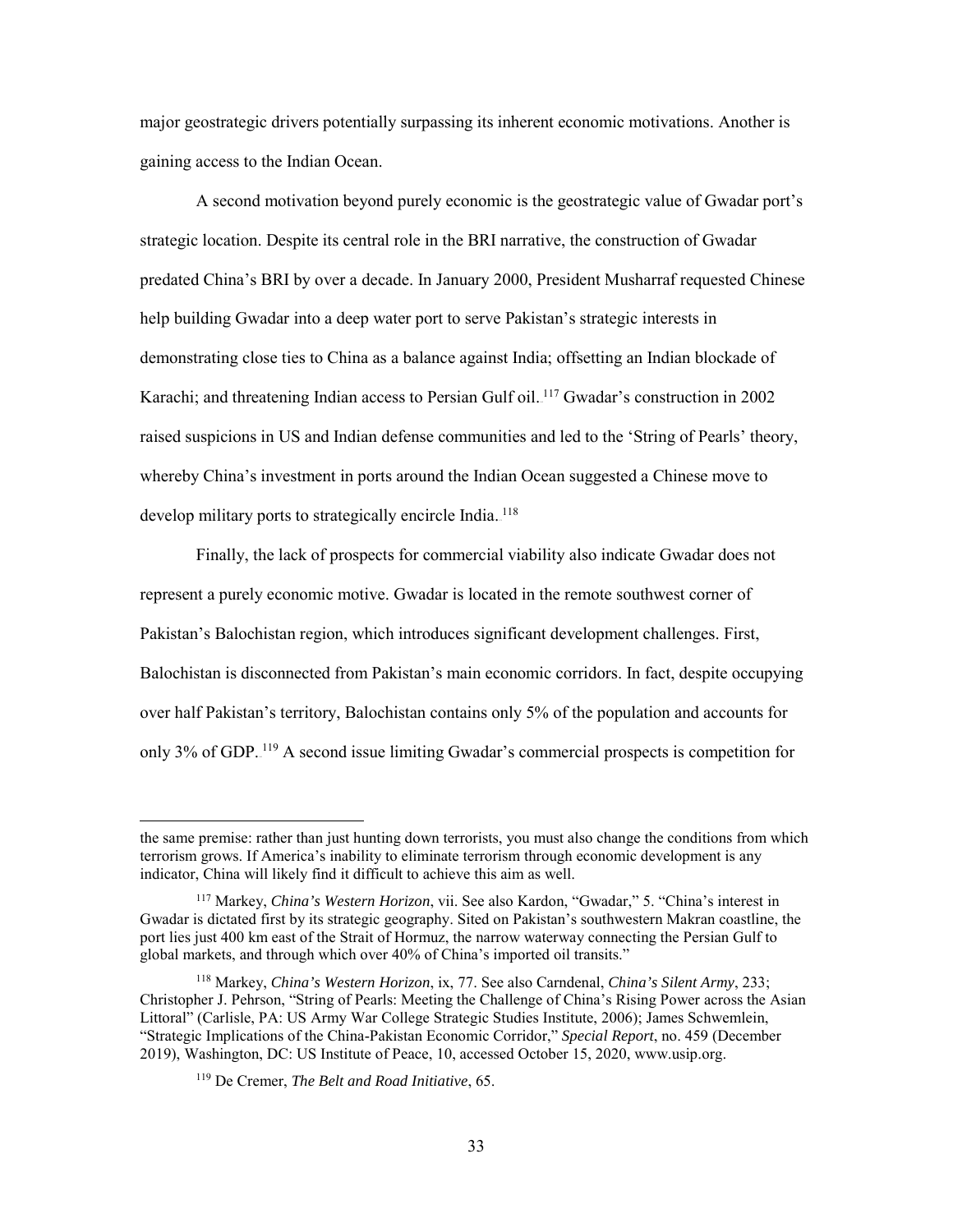investment between Gwadar and major ports at Karachi and Qasim. Gwadar "has yet to see regular commercial service," despite being in operation since 2008 and throughput pales in comparison with Pakistan's other ports. <sup>120</sup> Moreover, Karachi itself is also the benefactor of Chinese CPEC investments. <sup>121</sup> This suggests commercial prospects for China would be better met by reinforcing success in Karachi than sinking money into failure at Gwadar. Finally, efforts to connect Gwadar to Pakistan's transportation infrastructure have met fierce resistance from militants in Balochistan, whose livelihood it disrupts and who have little stake in its benefits.<sup>122</sup> Thus, Gwadar's strategic location and limited commercial utility suggest the strategic motivation of gaining access to the Indian Ocean motivates China's investment in CPEC and Gwadar over purely economic motives (see Figure 6).

<sup>120</sup> Kardon, "China Maritime Report No. 7: Gwadar," 12, 16, 23. "Gwadar accounts for less than 1% of the roughly 100 million tons of annual throughput in Pakistani ports."

<sup>&</sup>lt;sup>121</sup> Kardon, "China Maritime Report No. 7: Gwadar," 23, 29. "Pakistan already has two large ports in a major urban area, relatively well-connected to their hinterland, that are also being actively expanded by Chinese firms: Karachi and Port Muhammad Bin Qasim (Port Qasim). Virtually all maritime trade in Pakistan goes through Karachi or Qasim, some 600 km to the east in relatively prosperous Punjab province … Current CPEC plans prioritize improvements to Pakistan's existing rail network—including at Port Qasim—and postpone plans for new rail lines to connect Gwadar to the "middle and long term."

<sup>122</sup> De Cremer, *The Belt and Road Initiative*, 206. See also Markey, *China's Western Horizon*, 5. "In November 2017, Pakistan's federal minister for ports and fisheries, Hasil Bizenjo, briefed the Senate that 91% of profits from Gwadar would flow to China over the next forty years. The other 9% would go to Pakistan's federal government, leaving provincial and local authorities empty-handed." Additionally, Balochistan provincial leaders worried increasing real estate markets would displace Balochs from their homes, new jobs would go to outsiders, and "traditional livelihoods, like fishing, could be lost forever."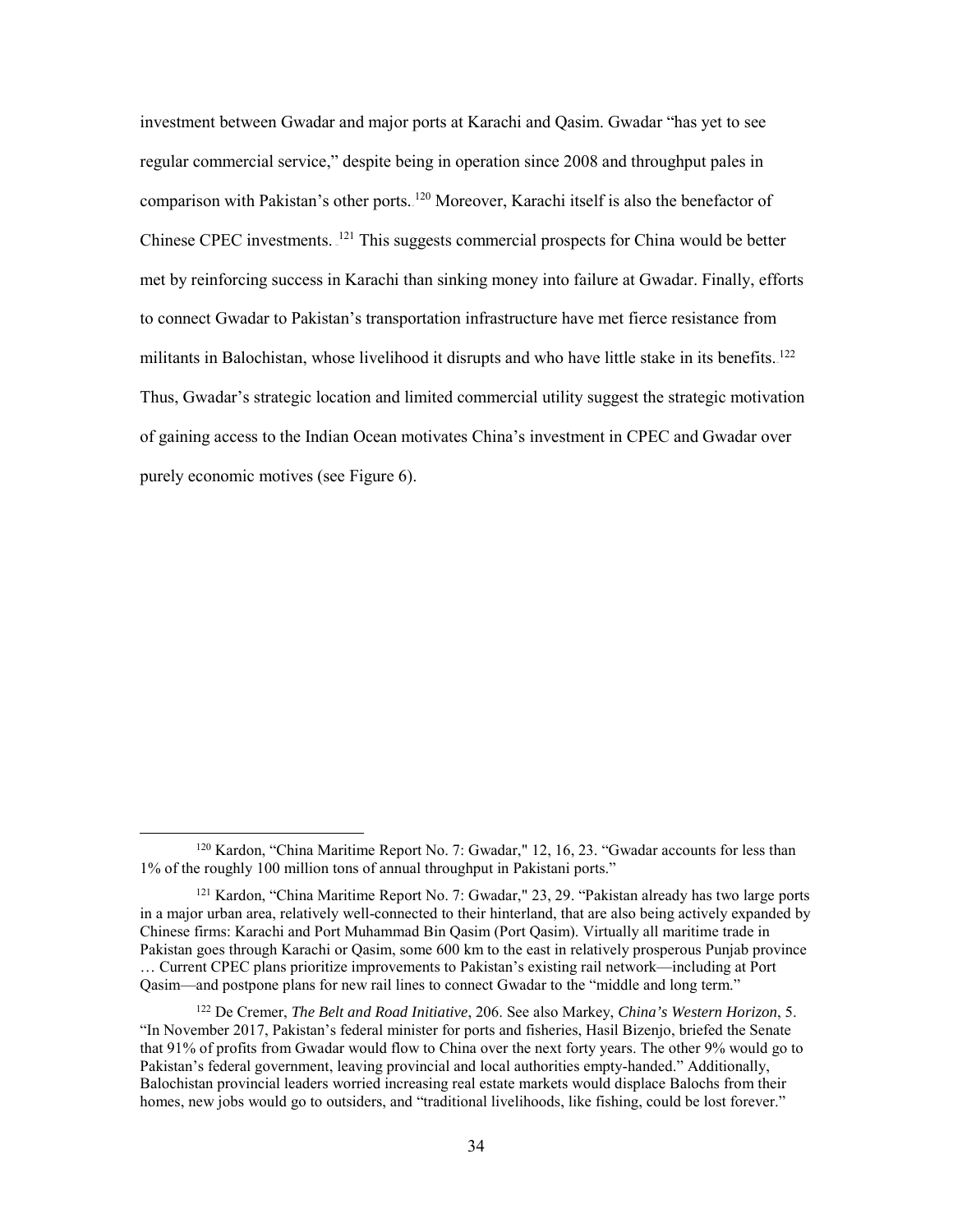

Figure 6. China-Pakistan Economic Corridor. James Schwemlein, "Strategic Implications of the China-Pakistan Economic Corridor," *Special Report* no. 459 (Washington, DC: US Institute of Peace, 2019), 4, accessed October 15, 2020, www.usip.org.

CPEC and Gwadar's principal geostrategic value to China is its ability to provide an "exit to the ocean," as a land alternative for operational access to Middle Eastern energy resources and strategic space in the Indian Ocean.<sup>123</sup> While Gwadar is not currently a PLA base, China is setting conditions that could allow its use for its military purposes at a later date. First, following Gwadar's inability to gain commercial traction in 2007, a Chinese state-owned company secured

<sup>123</sup> Kardon, "China Maritime Report No. 7: Gwadar," 2.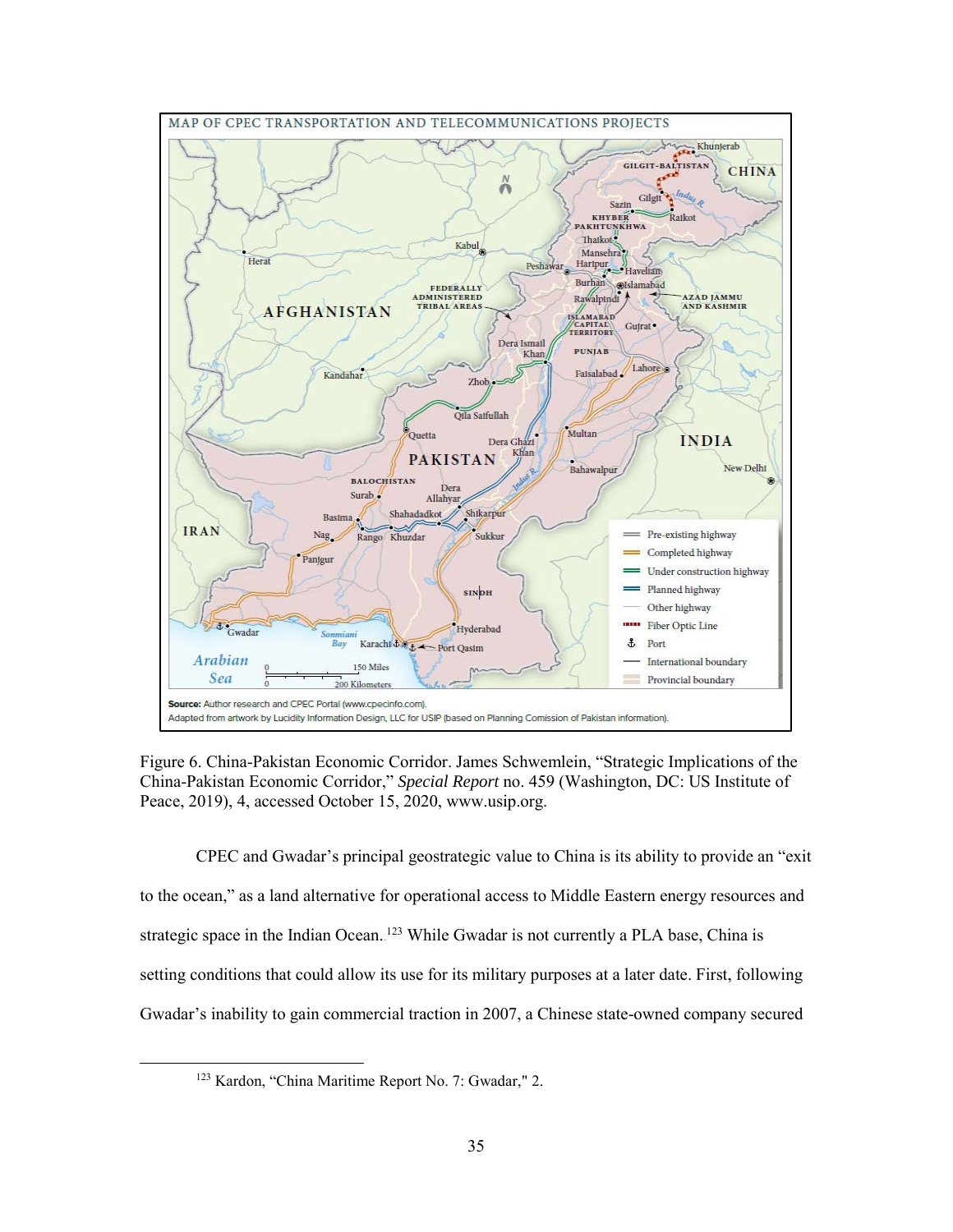a 40-year lease for Gwadar in 2015. <sup>124</sup> Second, China's ability to dictate port construction to military specifications, provides dual use functions of infrastructure that is ostensibly for commercial purposes only.<sup>125</sup> Third, though not used by the People's Liberation Army Navy (PLAN), Pakistan's Navy uses Gwadar regularly with its Chinese-made ships and submarines, meaning Gwadar's infrastructure is suitable to service a PLAN fleet if China desired it.<sup>126</sup> Finally, China's establishment of a military base in Djibouti in 2015 crossed a critical threshold as China's first overt overseas military base, despite Beijing's claim it had no intention of overseas bases.<sup>127</sup> China's assertion that it has no desire to turn Gwadar into a military base, therefore, does not mean it may not become one in the future, given the actions China has taken to set conditions for such an outcome, as well as the precedent of doing just that in Djibouti. Two aspects require further analysis to see just how China is using its diplomatic and economic means to achieve access to the Indian Ocean.

First, dual use ports constructed under the BRI (Gwadar in particular) show one way China's diplomatic and economic activities serve its strategic purposes. China's concept of civilmilitary fusion dictates that civil projects are constructed so they can also serve the needs of the

<sup>124</sup> Ibid., 13-14. "The Gwadar Port Authority tendered international bids in 2006, and the Port of Singapore Authority (PSA) won a 40-year build-operate-transfer (BOT) lease for Gwadar port in 2007 … By February 2013, PSA had opted to sell all of its equity in the port to the Chinese state-owned firm China Overseas Port Holdings Company, Ltd. (COPHC). When COPHC took over the port from PSA in February 2013, the facilities were in disrepair. Still, shortly after Xi Jinping's landmark trip and announcement of the CPEC project, COPHC finalized a new 40-year lease on the Gwadar port in November 2015." See also Frédéric Grare, "Along the Road: Gwadar and China's Power Projection," *Union Institute for Security Studies* 7 (2018), 2, accessed October 15, 2020, http://www.jstor.com/stable/resrep21469. Grare articulates not only China's interest in securing equity in the port, but also shows the side effects of US-Pakistan tension in 2011-2012 as "bitter tensions between Washington and Islamabad over the latter's policies in Afghanistan convinced Pakistan of the need to balance US influence in the country and to seek Beijing's more active support."

<sup>125</sup> Russel and Berger, *Weaponizing the Belt and Road Initiative*, 18.

<sup>126</sup> Kardon, "China Maritime Report No. 7: Gwadar," 2.

<sup>127</sup> Markey, *China's Western Horizon*, 33. "November 2015 China publicly acknowledged that it was building its first overseas military base … in Djibouti … Now that the taboo of base-building has been broken, Beijing presumably faces one fewer obstacle to building others."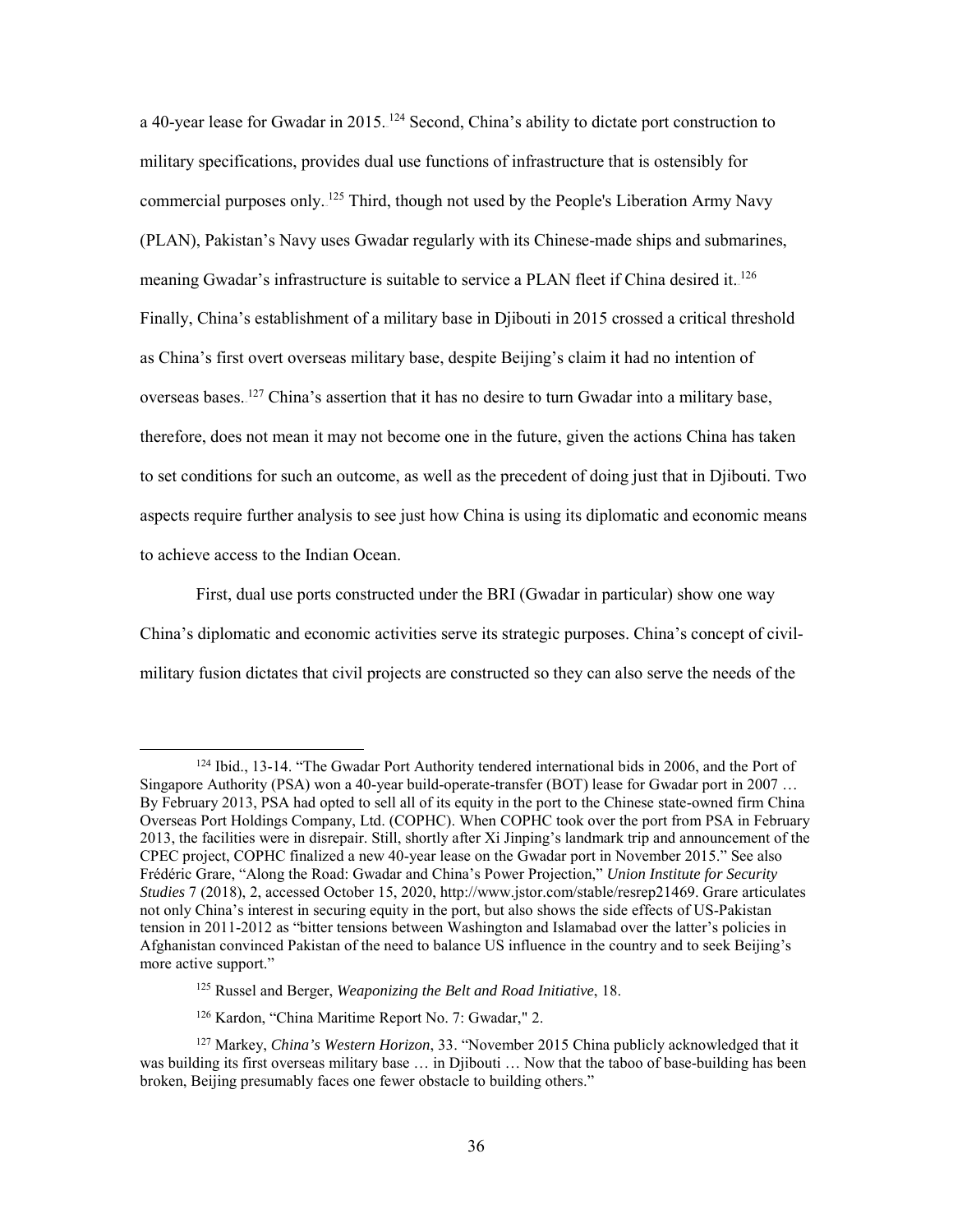military. Accordingly, a series of laws make military specifications mandatory for Chinese companies as they construct BRI projects and also gives the PLA the authority to seize civilian controlled assets for military use.<sup>128</sup> Therefore, even Chinese companies not directly state-owned must still comply with Beijing's strategically oriented construction standards or risk possible legal penalties. Reflecting China's preference for an indirect approach, this "*first civilian, later military* framework seeks to lay the groundwork for military utilization without raising red flags or inviting resistance."<sup>129</sup>

The use of economic means to create advantageous conditions for military use is not without challenges, however. One of the challenges inherent in China's indirect approach is the reliance on companies not directly controlled by the PLA to build the infrastructure it will rely on to project or sustain its forces. Some Chinese contractors simply "evade or ignore the rules on building to military standards," leading to PLA concerns that "widespread failure to implement regulations on port construction impedes the ability of the PLA to utilize these infrastructure assets."<sup>130</sup> Nevertheless, given Beijing's nominal control over Chinese companies, China's ability to leverage civilian firms to provide military capable ports for PLAN overseas logistical requirements represents a more accurate picture of how China's dual use ports facilitate operational access without the overt buildup of military forces. <sup>131</sup> Transitioning from a dual use

 $\overline{a}$ 

<sup>128</sup> Russel and Berger, *Weaponizing the Belt and Road Initiative*, 18. "The 2017 National Defense Transportation Law: Articles 2 and 3 of the law direct 'planning, construction, management, and use of resources in transportation fields such as railways, roads, waterways, aviation, pipelines, and posts for the purpose of satisfying the national defense requirements' and the National Defense Mobilization Law of 2010 emphasizes the importance of 'combining peacetime production with wartime production' and embedding the military within the civilian sector."

<sup>129</sup> Russel and Berger, *Weaponizing the Belt and Road Initiative*, 19.

<sup>130</sup> Ibid., 41.

<sup>131</sup> Kardon, "China Maritime Report No. 7: Gwadar," 48. "From the standpoint of physical capacity, Gwadar could readily be repurposed for use as a PLA military facility. If no commercial traffic is permitted, the draught (12.5m) and quay wall (602m) dimensions mean Gwadar's port facilities could support the PLAN's largest vessels, such as the Type-075 amphibious assault ship (LOA 235m, draft 7-8m), Type 071 landing platform dock (LOA 210m, draft 7m), and the Type-901 fleet replenishment ship (LOA 241m, draft 10.8m). PLAN aircraft carriers could also call on Gwadar."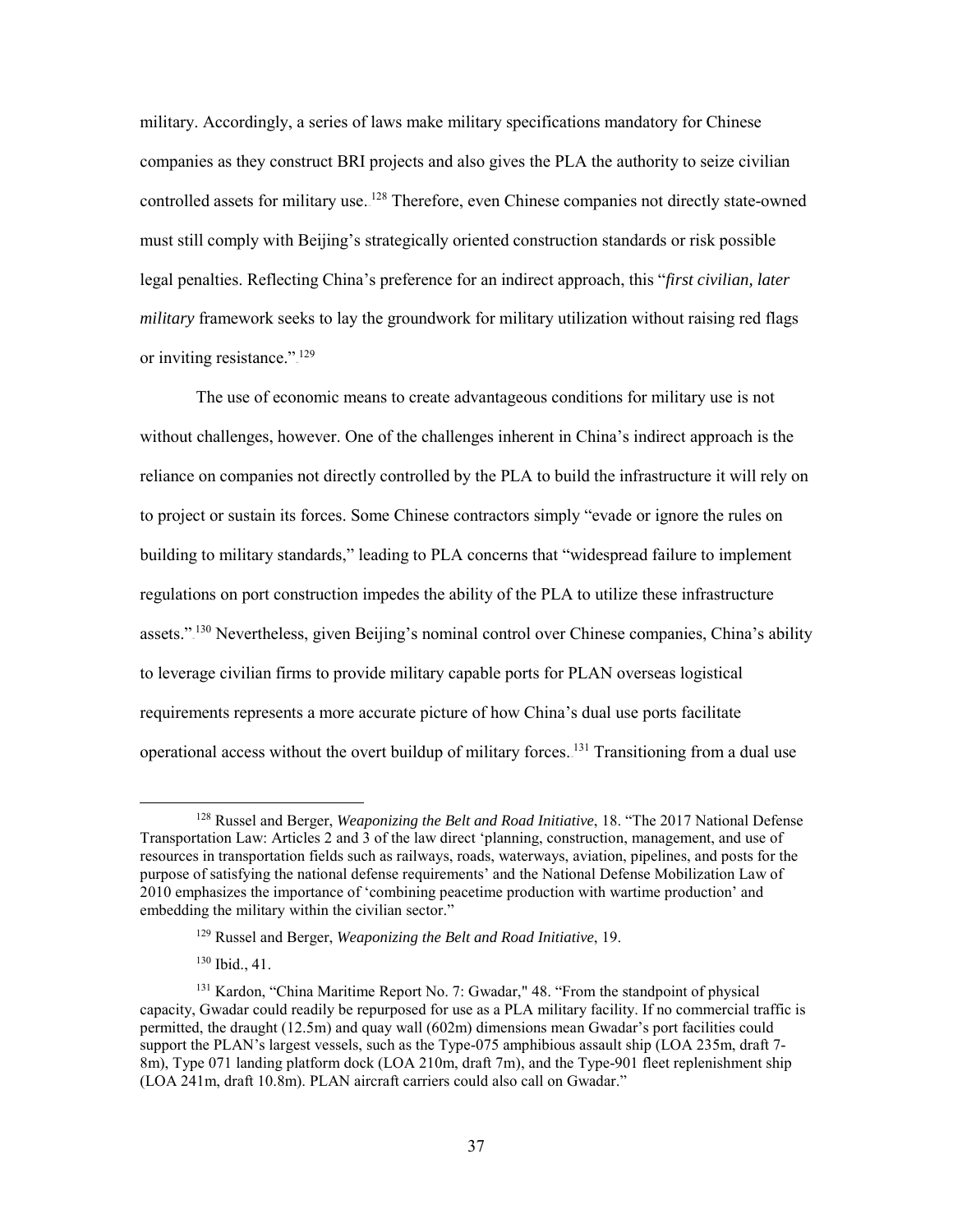potential to actuality, however, depends on acquiescence by a partner nation who owns the port or requires China to gain control over a port directly.

 Second, perhaps the most significant diplomatic and economic instrument China has leveraged to gain control over strategically located ports is the concept of 'debt trap' diplomacy. With debt trap lending, a partner country is loaned money at an unsustainable level and when it is unable to repay its loan, the creditor (China) bails out the partner country based on its own terms, an example being exchanging debt for ownership or control of the indebted asset.<sup>132</sup> Using such mechanisms offers China an indirect economic means to gain control over BRI projects constructed for dual civilian-military use. The most notorious example of 'debt-trap' diplomacy is the Hambantota Port in Sri Lanka, which failed to produce enough commercial revenues to satisfy its debt and resulted in China buying out the loan in exchange for a 99-year lease for the port. <sup>133</sup>

Counterintuitively, some analysts suggest the threat of debt traps is overblown and actually constitutes more of a trap for China as lender than for its client states. Rafiq Dossani, et al. states, "China appears to have paid twice for the port, once as debt and once as equity. First, its lending arm extended loans and credits to build the port at an estimated cost of \$1 billion. This debt remains unpaid and due. China subsequently purchased the rights to operate the port for 99 years for \$1.12 billion."<sup>134</sup> Thus, China pays twice for its unsustainable projects and attracts international condemnation for unfair economic coercion in the process; this is not a situation Beijing likely seeks given the importance of the BRI narrative.<sup>135</sup> Nonetheless, Pakistan is

<sup>132</sup> Dossani, " Demystifying the Belt and Road Initiative," 3.

<sup>133</sup> Ibid., 23.

<sup>134</sup> Ibid.

<sup>135</sup> Russel and Berger, *Weaponizing the Belt and Road Initiative*, 43. "Many BRI states are unable to service their existing debts to China, presenting China with an unpalatable choice between the expensive options of debt forgiveness or restructuring at a time when China's own economy is distressed versus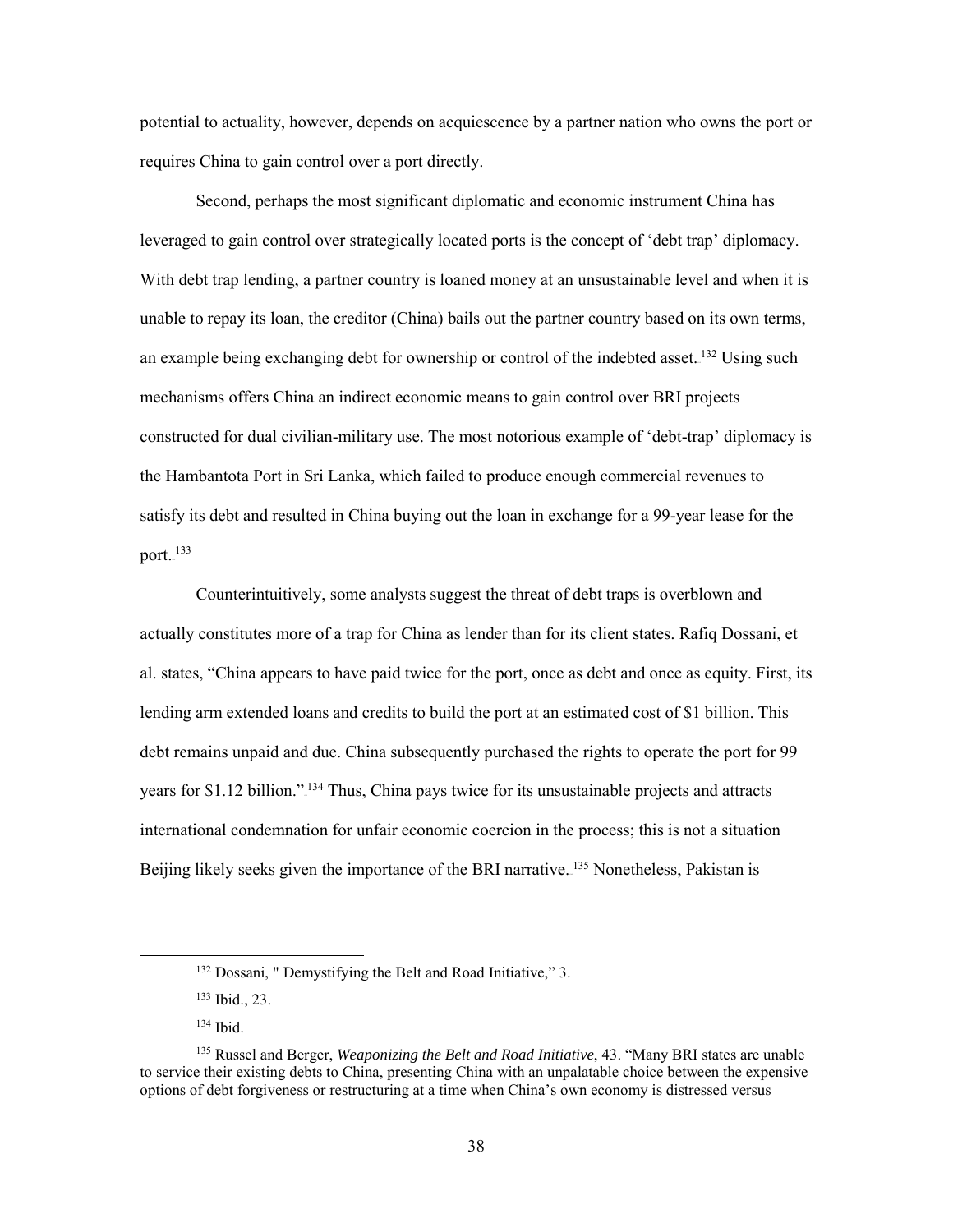heavily indebted to China, with poor economic growth suggesting Pakistan will not be capable of repaying CPEC loans. This indicates a similar debt for equity buyout could occur for Gwadar port, thereby adding one more Chinese controlled port to the mythical 'String of Pearls'. <sup>136</sup> From a purely economic perspective, the use of debt traps makes for poor financial practice and may overburden China's capacity to carry out its vision of the BRI. Strategically, though, it is perhaps a cost worth paying to gain control over infrastructure necessary for China's access to critical regions.

 Indeed, China's diplomatic and economic activities through the BRI have succeeded in gaining operational access to desired regions for its strategic purposes, at least in a peacetime environment.<sup>137</sup> This fact is well captured by the statement attributed to a PLA officer about Gwadar's potential as a PLAN base, "The food is already on the plate; we'll eat it whenever we want to.".<sup>138</sup> Whether China's access can be maintained in the future amidst significant challenges is another question. The next section considers the strength of China's BRI in Pakistan in execution and whether its access is durable in the future in competition or conflict.

### <span id="page-46-0"></span>Maintaining Operational Access

l

Given China's success in setting conditions for access to Pakistan and the Indian Ocean, this section evaluates the execution of CPEC since its inception. In doing so, the question under consideration is: how do China's diplomatic and economic activities under BRI support its ability

pressing for repayment or another form of compensation – risking criticism for "debt-trap diplomacy" and local backlash."

<sup>136</sup> Daniel Kliman and Abigail Grace, "Chapter 2: How the Belt and Road is Reshaping the World," *Power Play: Addressing China's Belt and Road Strategy*, Asia-Pacific Security, Center for a New American Security (2018): 8-13, 11, accessed October 15, 2020, http://www.jstor.com/stable/resrep20449.5. See also Russel and Berger, *Weaponizing the Belt and Road* 

*Initiative*, 27, 30, 40. <sup>137</sup> Schwemlein, "Strategic Implications of the China-Pakistan Economic Corridor," 10. "The

naval challenge presented by Gwadar grabs headlines, but the reality is that Pakistan and China have already taken important strides that alter the strategic situation in the Indian Ocean region. PLAN vessels, including submarines, have resupplied at Karachi and Bin Qasim ports, demonstrating that China is capable of substantial access."

<sup>138</sup> Kardon, "China Maritime Report No. 7: Gwadar," 51.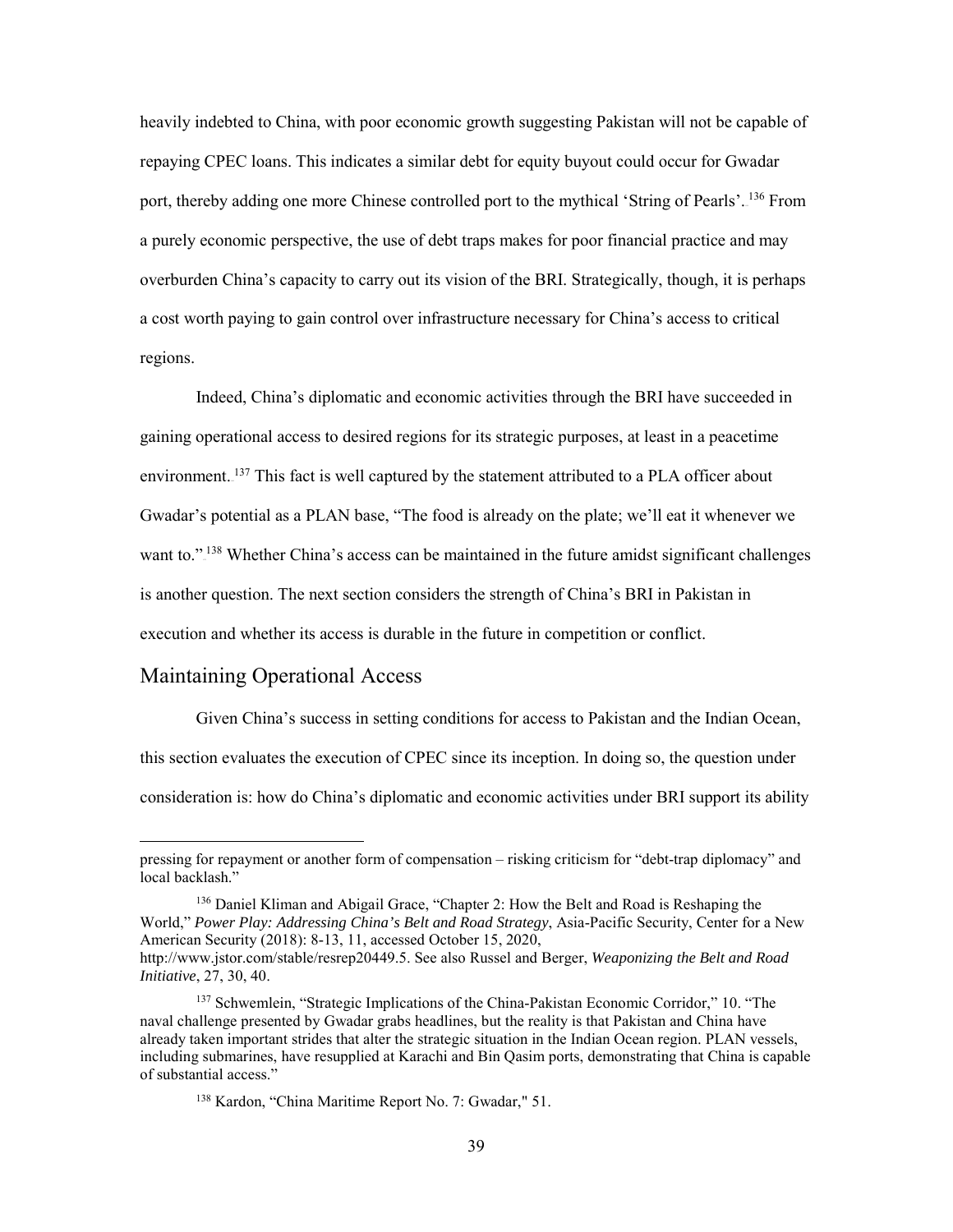to maintain operational access into desired theaters during competition and conflict? This question is answered by first assessing the current status of CPEC; second, evaluating the feasibility of physically completing CPEC as China's 'exit to the ocean' that would provide China GLOCs to the Indian Ocean; and third, discussing the likelihood of China turning Gwadar into a military base from which it can project military power in the region.

Begun with much promise in 2015, China's multibillion-dollar CPEC investments in Pakistan's infrastructure have yet to fulfill their grand expectations. As of 2020, only one quarter of the 122 announced projects have been completed with another quarter under construction, leaving half of planned projects either delayed or canceled altogether. <sup>139</sup> In fact, despite the narrative of modernizing Pakistan by transplanting China's SEZ growth model, only the Gwadar SEZ has been completed out of eleven planned SEZs.<sup>140</sup> As CPEC's centerpiece, Gwadar port comprises the majority of projects; yet, it provides little contribution to Pakistan's economic development and elicits significant opposition from local militant groups. <sup>141</sup> Nearly two-thirds of major CPEC projects are energy focused, which meets Pakistan's domestic political priorities, but does not bode well for China's intention of securing influence from its economic investments.<sup>142</sup> The cancelation of many energy projects, and overall completion rate of only 34%, signifies the setbacks CPEC is encountering overall. Cancelations have deprived some provinces of significant funding, while unfulfilled projects leave the Pakistani people dissatisfied. Similar to the United States where promises of aid were followed by underwhelming execution, the inability to realize

<sup>139</sup> Jonathan E. Hillman, Maesea McCalpin, and Kendra Brock, "The China-Pakistan Economic Corridor at Five" (Center for Strategic and International Studies, April 2020), 2, accessed October 15, 2020, www.csis.org.

<sup>140</sup> Ibid., 3.

<sup>141</sup> Ibid., 2.

 $142$  Ibid., 1-2. "Pakistan currently faces an energy deficit of 3,000 MW during peak demand—an issue that successive governments have made a top priority for the CPEC since 2013."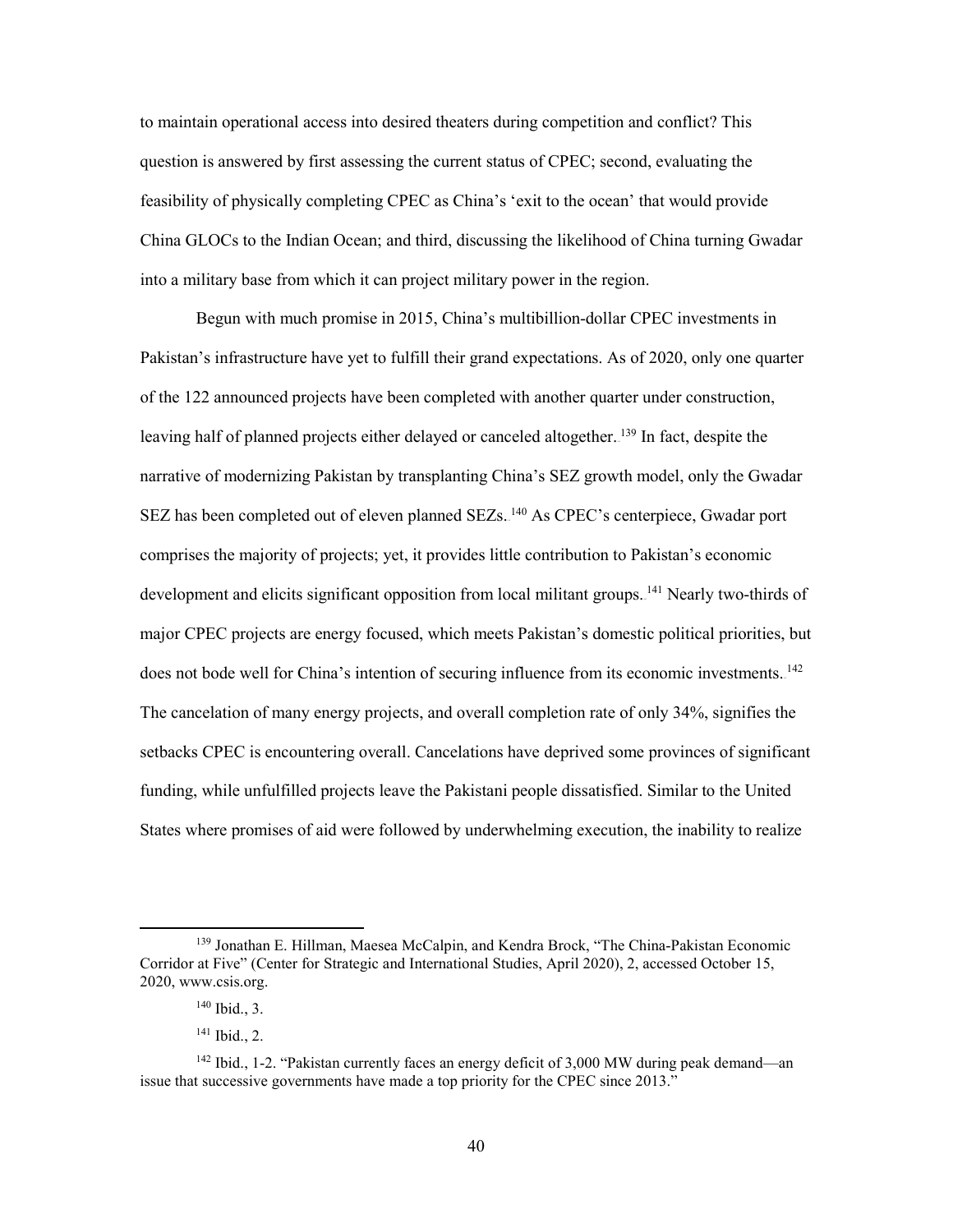the grand rhetoric of CPEC in achieving economic development and improving Pakistani lives is more likely to fuel opposition to China than gain favor.

Far from improving, Pakistan's economy remains burdened by unsustainable debt and low growth. One of the key priorities of newly elected Prime Minister Imran Khan in 2018 was solving Pakistan's debt crisis of \$96 billion in external debt.<sup>143</sup> Khan promised to unveil the corruption of the previous ruling party and renegotiate CPEC more favorably to Pakistan.<sup>144</sup> After much rhetoric and some initial reviews, Khan's government ultimately failed to make substantial changes to CPEC, possibly because he underestimated the commitment of Pakistan's military to CPEC or out of deference to China. <sup>145</sup> Ultimately, with debt crisis looming, in 2019 Pakistan received a second IMF bailout in a decade showing that rather than improving, Pakistan's economy was faltering. This caused significant dismay in the United States over the fear that bailout money would enable China by satisfying Pakistan's CPEC debts rather than improving its economy. <sup>146</sup> It appears Pakistan continues to be a black hole for great power economic aid and investment. Perhaps the best economic option for China would be to cut its losses in Pakistan and focus elsewhere, but it is politically unlikely China will reconsider due to Pakistan's strategic value and the symbolic importance of CPEC as the 'flagship' of a BRI-driven foreign policy linked to Xi Jinping's domestic legitimacy.<sup>147</sup>

<sup>143</sup> Afzal, "At All Costs," 3.

<sup>&</sup>lt;sup>144</sup> Afzal, "At All Costs."

<sup>145</sup> Ibid., 3-4. See also Markey, *China's Western Horizon*, 53.

<sup>146</sup> Hillman, "The China-Pakistan Economic Corridor at Five," 1. See also Schwemlein, "Strategic Implications of the China-Pakistan Economic Corridor," 6. "Khan's government returned to the IMF in April 2019 and quickly negotiated a three-year external finance facility valued at \$6 billion … IMF brought additional scrutiny on CPEC. US Secretary of State Mike Pompeo said in August 2019 that "there's no rationale for IMF tax dollars—and associated with that, American dollars that are part of the IMF funding—for those to go to bail out Chinese bondholders or China itself."

<sup>&</sup>lt;sup>147</sup> Hillman, "The China-Pakistan Economic Corridor at Five," 4.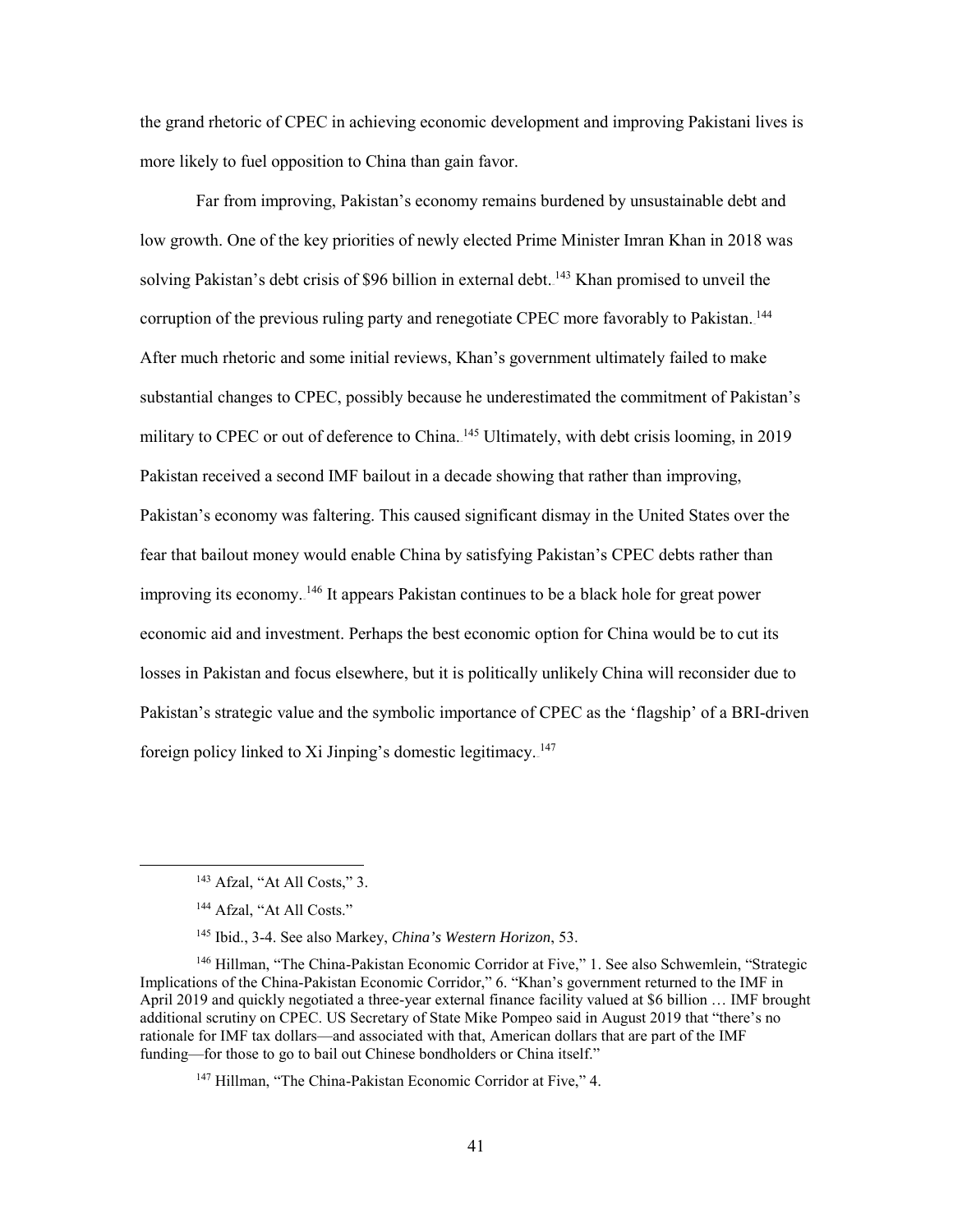Ostensibly, CPEC provides China an alternative route to maintain access to Middle Eastern energy resources and the Indian Ocean in the event of disruption to the Strait of Malacca. <sup>148</sup> The feasibility of completing the CPEC connection to China, let alone its ability to carry the capacity that currently transits by sea is judged by experts as highly unlikely, largely due to the risks of natural disasters and terrorism.<sup>149</sup> It took 27 years to build the current Karakorum Highway that connects China and Pakistan through a treacherous stretch of mountains. Despite China's attempts since 2008 to triple its capacity by expanding the road from 10 to 30 meters, progress has been limited due to the few months the terrain is passable and frequent natural disasters that include landslides, avalanches, and earthquakes. <sup>150</sup> Added to the physical limitations of terrain, security considerations threaten CPEC's full implementation.

The threat of terrorism has severely disrupted China's ability to complete and operate CPEC projects. Ironically, projects designed to eradicate Islamic militancy in Pakistan through economic development have created an insecure environment that threatens those very projects. This hostility is well captured by the proclamation of the Balochistan Liberation Army following its attack on the Chinese consulate in Karachi on November 23, 2018, "the objective of this attack is clear: we will not tolerate any Chinese military expansionist endeavors on Baloch soil.".<sup>151</sup> Another attack followed in May 2019 against Gwadar's Pearl Continental Hotel targeting Chinese and Pakistani investors. <sup>152</sup> Much as the US efforts to use diplomatic and economic means to

<sup>&</sup>lt;sup>148</sup> Kardon, "China Maritime Report No. 7: Gwadar," 57. "The second objective, largely external, is to ensure reliable access to the Persian Gulf to support energy flows and a strategic presence in the Middle East and across the Indian Ocean region. Gwadar has major geographic appeal as an "exit to the ocean" because Pakistan is contiguous to western China and can, in theory, provide a secure logistical corridor to the sea. Only Myanmar and India likewise share borders with China as well as the Indian Ocean. The key limitations on realization of this objective are the insecurity, instability, and underdevelopment of Gwadar and Balochistan."

<sup>149</sup> Kardon, "China Maritime Report No. 7: Gwadar," 57.

<sup>150</sup> Ibid., 26.

<sup>151</sup> Markey, *China's Western Horizon*, 5.

<sup>152</sup> Ibid.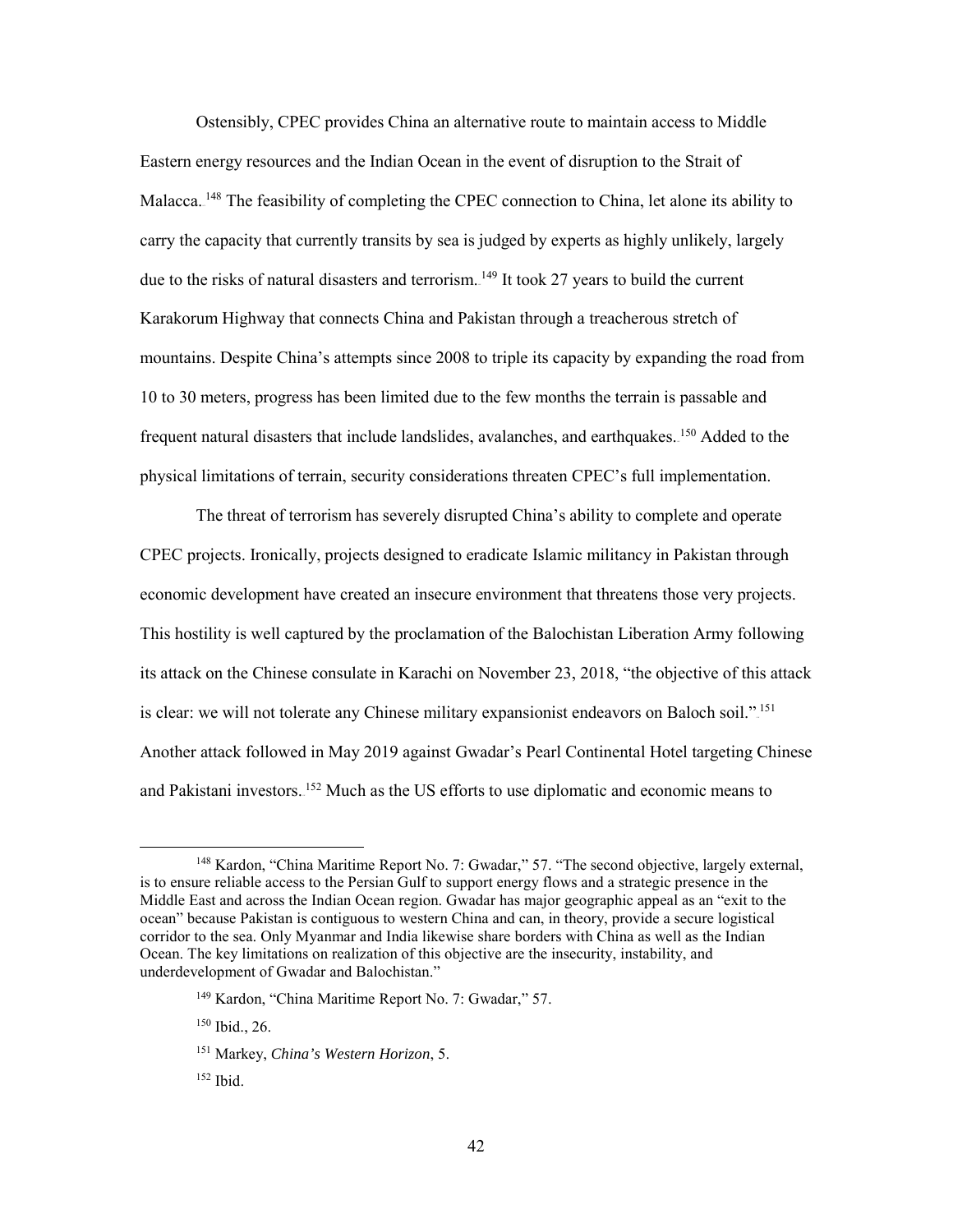eliminate Islamic militancy in Pakistan failed, the persistence of terror groups in Pakistan also promises to remain a significant obstacle to completing CPEC, thereby denying China its potential use of the Pakistan corridor to maintain operational access to the Indian Ocean. <sup>153</sup> Although the idea of CPEC as a strategic bypass to Malacca sounds enticing in theory, CPEC and Gwadar are likely to play a much more limited role in China's strategic ambitions than envisioned, though this is not insignificant.

Gwadar is likely to serve as a strategic outpost from which China can maintain its operational access during competition but is unlikely to guarantee operational access in conflict. The first priority Gwadar helps China address is its ongoing fight against Islamic terrorism. <sup>154</sup> By maintaining a presence in Pakistan, China can apply pressure on Pakistan to act against terror organizations, while also preventing criticism of its treatment of Uighur Muslims in Xinjiang.<sup>155</sup> Among the advantages of Gwadar as a strategic outpost is the dual-purpose security forces can serve. On the surface security forces are intended to protect BRI projects but can also fulfill a counterterrorism role, a trend that is already unfolding in Central Asia.<sup>156</sup> Furthermore, China (like other great powers) is increasingly employing private security contractors. Since Xi Jinping approved their use in 2015, the private security industry has grown into a \$10 billion industry,

<sup>153</sup> Schwemlein, "Strategic Implications of the China-Pakistan Economic Corridor," 11.

<sup>&</sup>lt;sup>154</sup> Kardon, "China Maritime Report No. 7: Gwadar," 44, 57. "The first, internal objective is arguably the most urgent and proximate explanation for China's largesse in Pakistan. That is, Beijing hopes to stabilize Xinjiang province by providing security and development in neighboring Pakistan … Chinese security analysts are fixated by the potential for Pakistan-based terrorism and social instability to spill over into China. The 'Chinese War on Terror' concentrates on Pakistan because its loosely governed border regions appear to be a major vector for radicalization and training of Chinese Muslims." See also Russel and Berger, *Weaponizing the Belt and Road Initiative*, 24.

<sup>155</sup> Afzal, "At All Costs," 4. "As international reporting has unveiled a disturbing picture of Chinese "re-education" and internment camps for Muslim Uighurs in China's southern province of Xinjiang, Pakistan has turned a blind eye to the issue. Pakistan's silence has been notable. It makes the government vulnerable to charges of hypocrisy, damaging its credibility. Khan said: "We do not talk about things with China in public right now because they're really sensitive. That's how they deal with issues." In this, he essentially acknowledged that remaining silent was a choice that Pakistan had made out of deference to China — which seems to have demanded that deference."

<sup>156</sup> Russel and Berger, *Weaponizing the Belt and Road Initiative*, 39.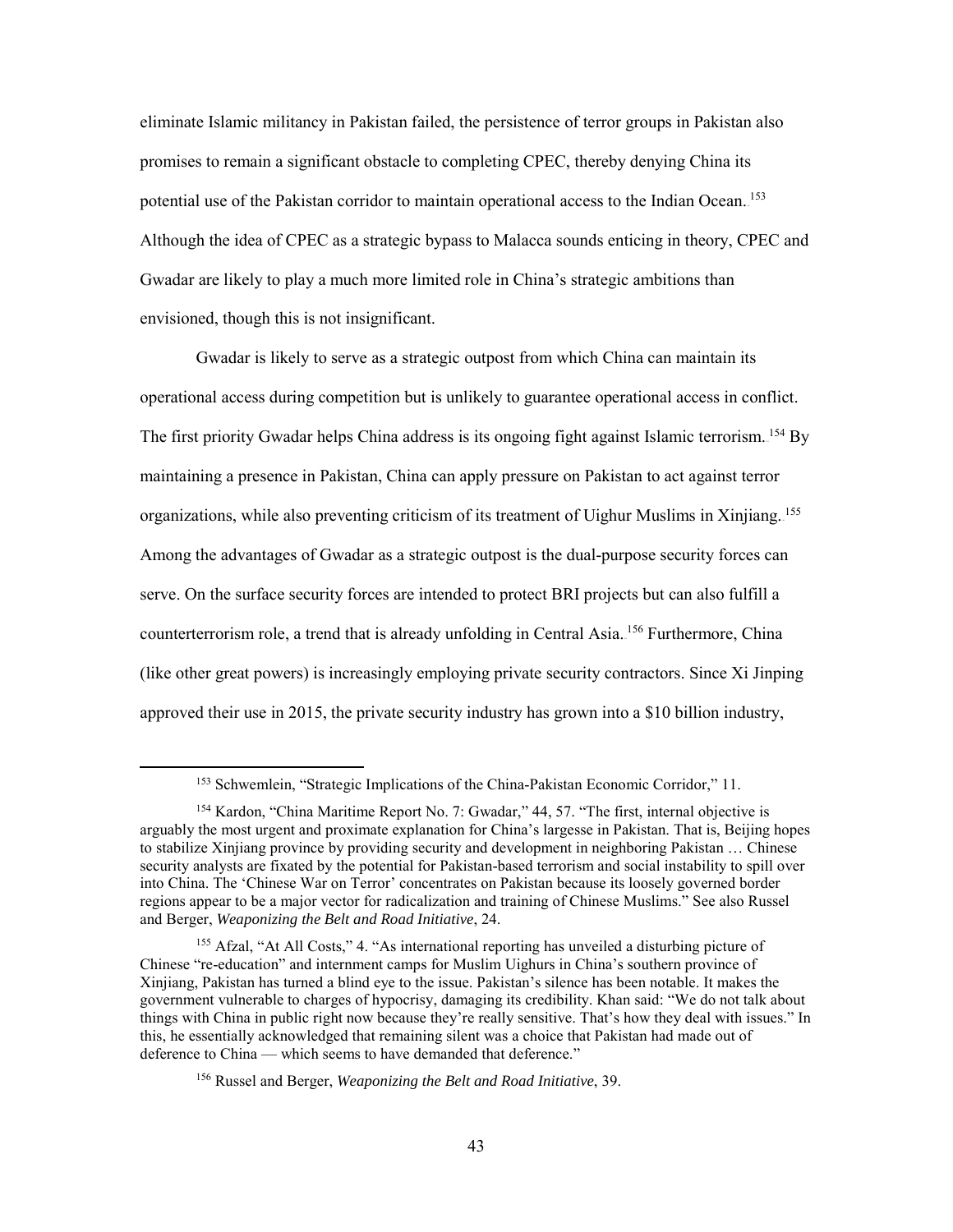with "demand for private security firms 'with Chinese characteristics' in places with high crime, terror, and instability" now being met by 20 Chinese companies. <sup>157</sup> Thus, whether by uniformed security forces or private security firms, China's presence at Gwadar can provide it the operational access it desires to combat the threat posed by Islamic terrorism. It also serves broader competition purposes against regional and global rivals like India and the United States.

Gwadar's ability to provide logistical support to China's power projection provides the peacetime operational access necessary to maintain a presence in the Indian Ocean. Already potentially available for PLAN use should China desire it, Gwadar's likely role supporting the Chinese military is as, "a key peacetime replenishment or transfer point for PLA equipment and personnel," much like US prepositioned stocks.<sup>158</sup> By maintaining an ostensibly civilian controlled infrastructure with military use capabilities, Gwadar could support PLAN port calls while avoiding the potential repercussions of overtly militarizing it. One RAND report suggests,

The narrative about China establishing a "string of pearls" in the Indian Ocean is overhyped. Nevertheless, if conceived of as a network of ports of call for a range of PRC civilian and military vessels, from merchant ships to oil tankers to PLAN warships, then the "string" is more mundane but still significant.<sup>159</sup>

Sustaining a PLAN presence in the Indian Ocean through civilian-operated ports is likely sufficient to achieve the geopolitical purpose of balancing against India. While a token presence would be unlikely to defeat the Indian Navy in conflict, it may be enough to deter conflict and provide Pakistan the reassurances it desires vis á vis India. <sup>160</sup> Simultaneously, a limited presence at Gwadar provides the PLAN an ideal strategic location for intelligence collection. In fact, by 2015 Gwadar "could already function as a 'listening post' to monitor U.S. naval activity in the

<sup>157</sup> Markey, *China's Western Horizon*, 34.

<sup>158</sup> Kardon, "China Maritime Report No. 7: Gwadar," 3.

<sup>&</sup>lt;sup>159</sup> Scobell, et al., "At the Dawn of Belt and Road," 146.

<sup>&</sup>lt;sup>160</sup> Ibid., 146. "Even if China were to turn Gwadar into a naval base, it would likely not undermine American and Indian dominance of the Indian Ocean. India's navy has seven bases and three listening posts along the shores of the Indian Ocean, and the U.S. Navy maintains a large presence at Diego Garcia."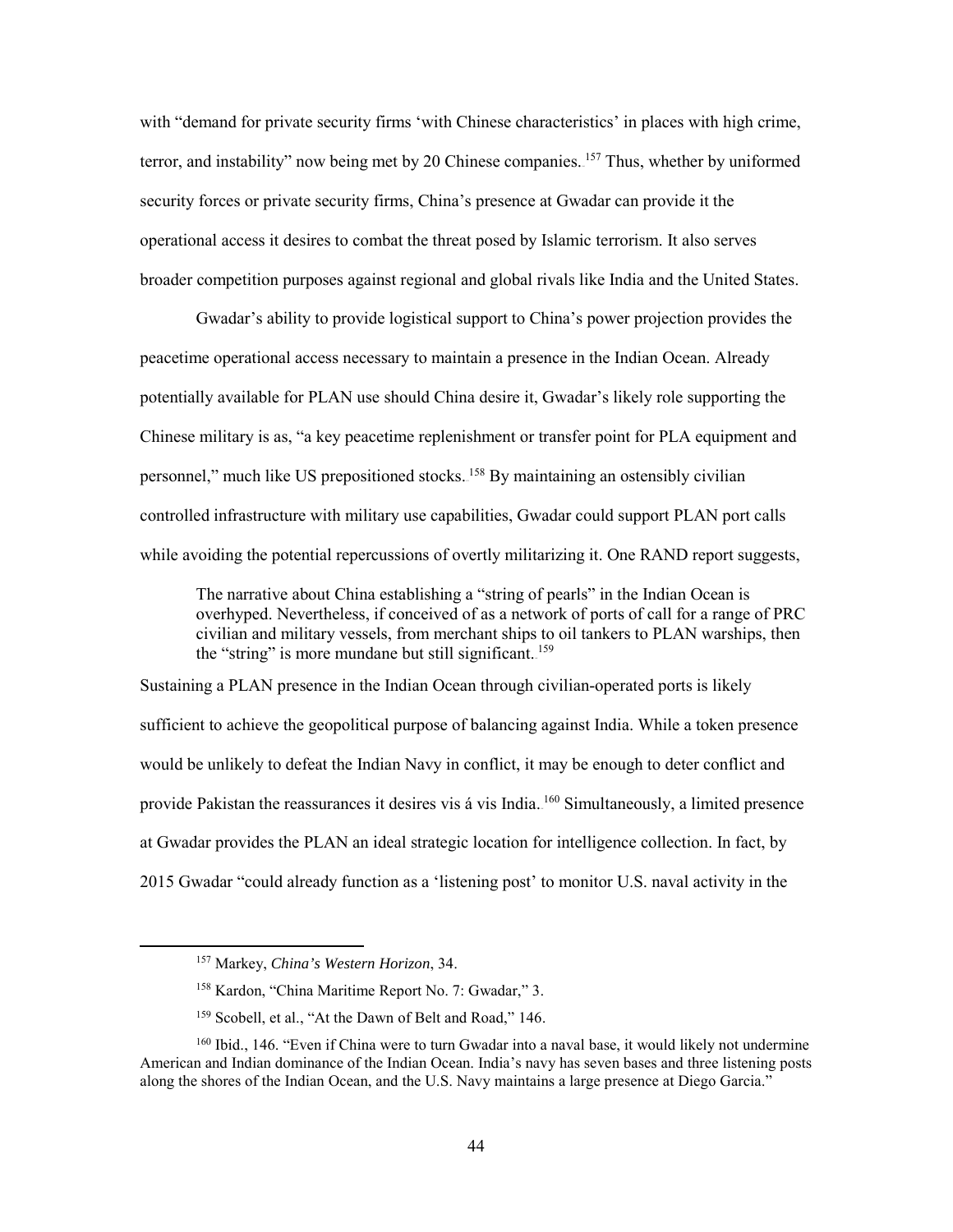Indian Ocean and Persian Gulf."<sup>161</sup> Finally, persistent presence astride one of the world's strategic chokepoints for global oil supplies would provide coercive leverage over energy flows and markets, complicating a potential adversary's risk calculus. <sup>162</sup> It would extend China's ability to project power overseas, increasing its ability to perform contingency operations like those currently conducted from Djibouti.<sup>163</sup> But just as China's presence may increase the risk calculus of rivals, China also faces the risk that too much presence provokes the very conflict it has sought to avoid with its *first civilian, later military* approach.

An overt Chinese military presence at the mouth of the Persian Gulf could serve as a catalyst for the United States, India, and others to coalesce against China, possibly leading to conflict. Three possible conflict scenarios seem plausible. First, though aiming to balance India, an increased Chinese naval presence could provoke the opposite. Seeing China increasing its naval capacity around its periphery, India would likely interpret this as strategic encirclement. This could provoke India into an arms race with China that raises the stakes and risks of miscalculation by either side. Second, China's reassurances to Pakistan may embolden Pakistan to pursue its political objectives in Kashmir more aggressively, believing China would deter any potential Indian response. The flip side may also occur; India could respond aggressively to a terrorist attack emanating from Pakistan, thinking China's nominal control over Pakistan will constrain its response as China would not want to risk nuclear war with India over Kashmir. Third, coercive actions that impinge on free and open access to the Persian Gulf could provoke a US response to maintain open access to the world's commons and strategic transit routes.

Should conflict occur, it is unlikely China will maintain its operational access in the Indian Ocean region, at least for the foreseeable future. The challenges in opening viable GLOCs

<sup>&</sup>lt;sup>161</sup> Scobell, et al., "At the Dawn of Belt and Road," 137.

<sup>162</sup> Ben Simpfendorfer, *The New Silk Road: How a Rising Arab World is Turning Away from the West and Rediscovering China* (New York: Palgrave Macmillan, 2009), 29-30, 38-40.

<sup>163</sup> Markey, *China's Western Horizon*, 33.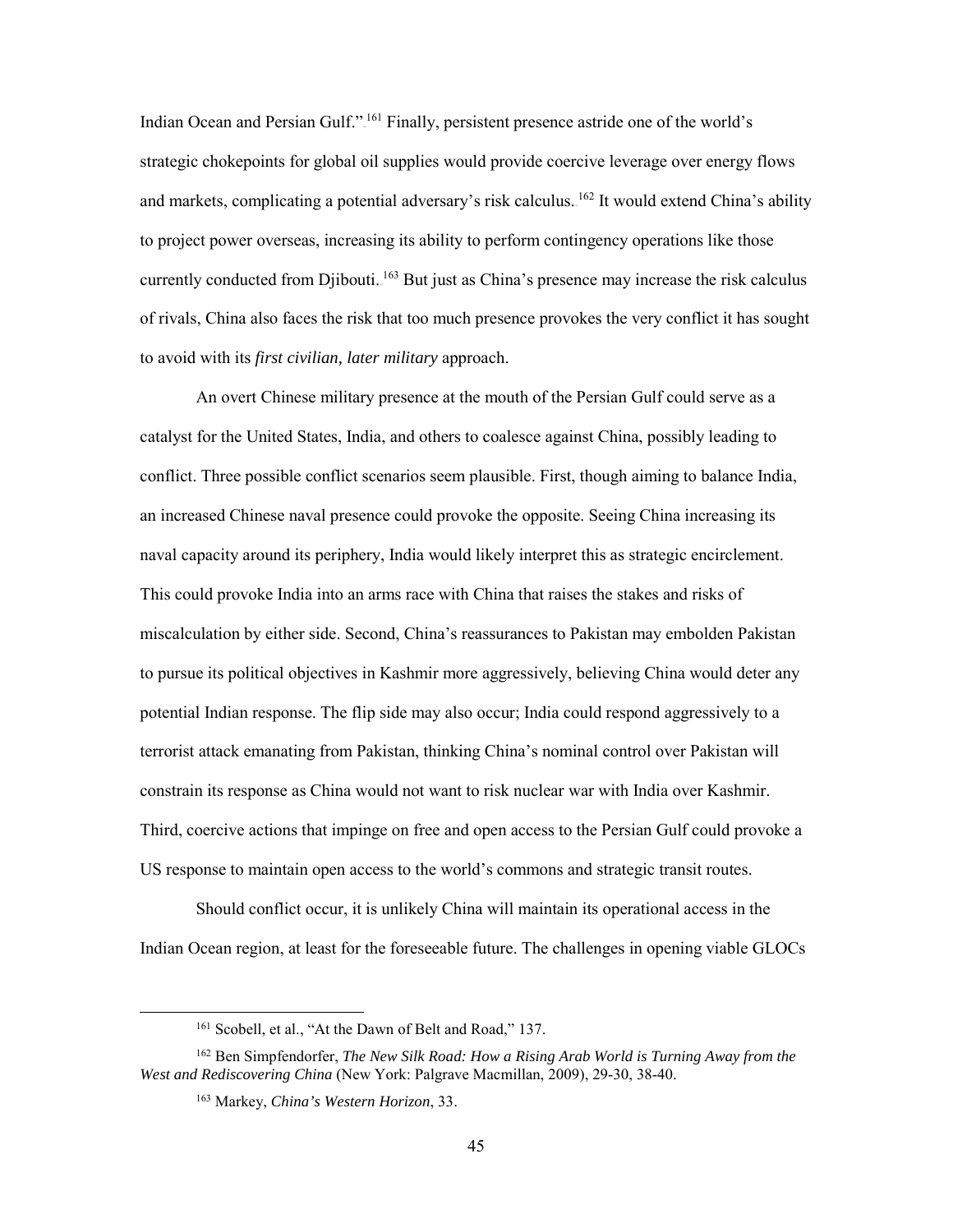from Kashgar to Gwadar with the capacity to replace maritime SLOCs suggests China will remain beholden to its SLOCs in any conflict in the region. Dependence on SLOCs makes China especially vulnerable to interdiction from those nations which China is most likely to find itself in conflict with. If China entered conflict with India, SLOCs to Gwadar would be exposed to India's navy operating from seven bases along the entirety of its maritime coast. In conflict with the US, China's SLOCs would likely be severed at the Strait of Malacca. In either case, the vulnerability of China's SLOCs to Gwadar signify its limited ability to maintain operational access in a wartime scenario. Nonetheless, should China succeed in extending its presence well beyond the immediate periphery by 2049, then its ability to shield those vulnerable SLOCs may make Gwadar a critical pearl in a half-century long strategic design.<sup>164</sup>

#### <span id="page-53-0"></span>Analysis

l

This case study highlights several implications regarding China's use of diplomatic and economic instruments. These tools have largely been successful in gaining access to Pakistan to serve China's counterterrorism interests and the Indian Ocean via Gwadar port to potentially serve its military needs in competition. Although China's aim to stabilize Pakistan as a means of securing Xinjiang from the threat of terrorism has not borne fruit, its has provided China with a presence in the region from which it can escalate its security posture or gradually introduce military forces under the pretext of protecting BRI investments. At the same time, an increasingly

<sup>&</sup>lt;sup>164</sup> Scobell, et al., "At the Dawn of Belt and Road," 24-26. "China conceives of its environment in terms -for four concentric circles. The first or inner ring encompasses China itself—any territory that Beijing currently controls or claims as Chinese territory … China's second ring contains the countries, territories, and bodies of water directly adjacent to China's land and maritime borders. The third ring includes China's entire Asia-Pacific neighborhood, while the fourth ring include everything beyond Asia the rest of the globe … In the second ring around China's periphery are the most proximate portions of three Developing World regions: Central Asia, South Asia, and Southeast Asia. In each of these regions Beijing has adopted a buffer strategy to keep countries and areas—both maritime and continental zones friendly to China or at least neutral and pressed to expel outside powers and their armed forces, including the United States and its military. Next is the third ring, encompassing the more distant portions of Central Asia, South Asia, and Southeast Asia as well as Oceania, which is geographically well removed from China itself. In this ring, China's goal is to limit U.S. access to the Asia-Pacific and establish a Chinese sphere of influence."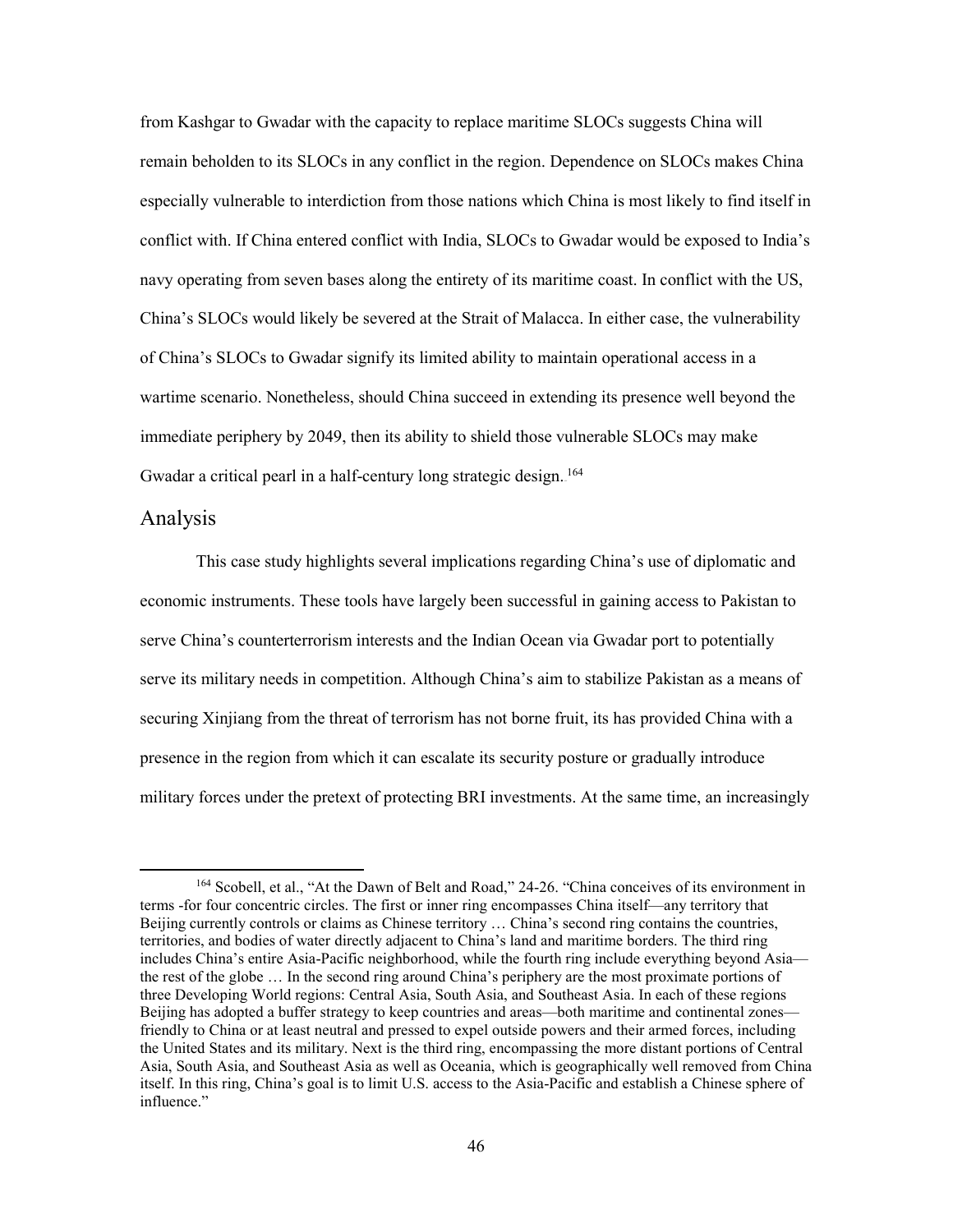militarized presence is more likely to exacerbate China's terrorism problem, much as US militarized responses tended to increase rather than diminish the threat of terrorism emanating from Pakistan. Thus, similar to the US experience, while diplomatic and economic instruments may be enough to gain operational access, they have failed to deliver on the most vital interests for which they were used.

 The BRI has proven an effective means to construct ostensibly civilian commercial infrastructure that can serve military purposes of gaining and maintaining access in peacetime competition, although perhaps not so in armed conflict. By dictating dual-use capability built into critical infrastructure from the outset, China has leveraged the BRI as an indirect means for gaining incremental advantages during competition. The softer version of the 'String of Pearls', while not guaranteeing Chinese naval preeminence in war, does offer China useful logistical ports from which to project its maritime power overseas in peacetime. Displaying its global reach and conducting operations far from the Chinese mainland serves useful narrative purposes, convincing international audiences of China's rising power, as well as gaining operational experience projecting forces overseas. In a competition environment, the gradual displacement of US with Chinese presence may be sufficient for China to achieve its political aims of a multipolar world of Chinese regional hegemony and global parity. Should this be the case, China may attain Xi's dream of national rejuvenation using solely the peacetime operational access established by its BRI, while avoiding escalation to armed conflict. This is an outcome China would surely welcome, in keeping with its strategic tradition of 'winning without fighting'.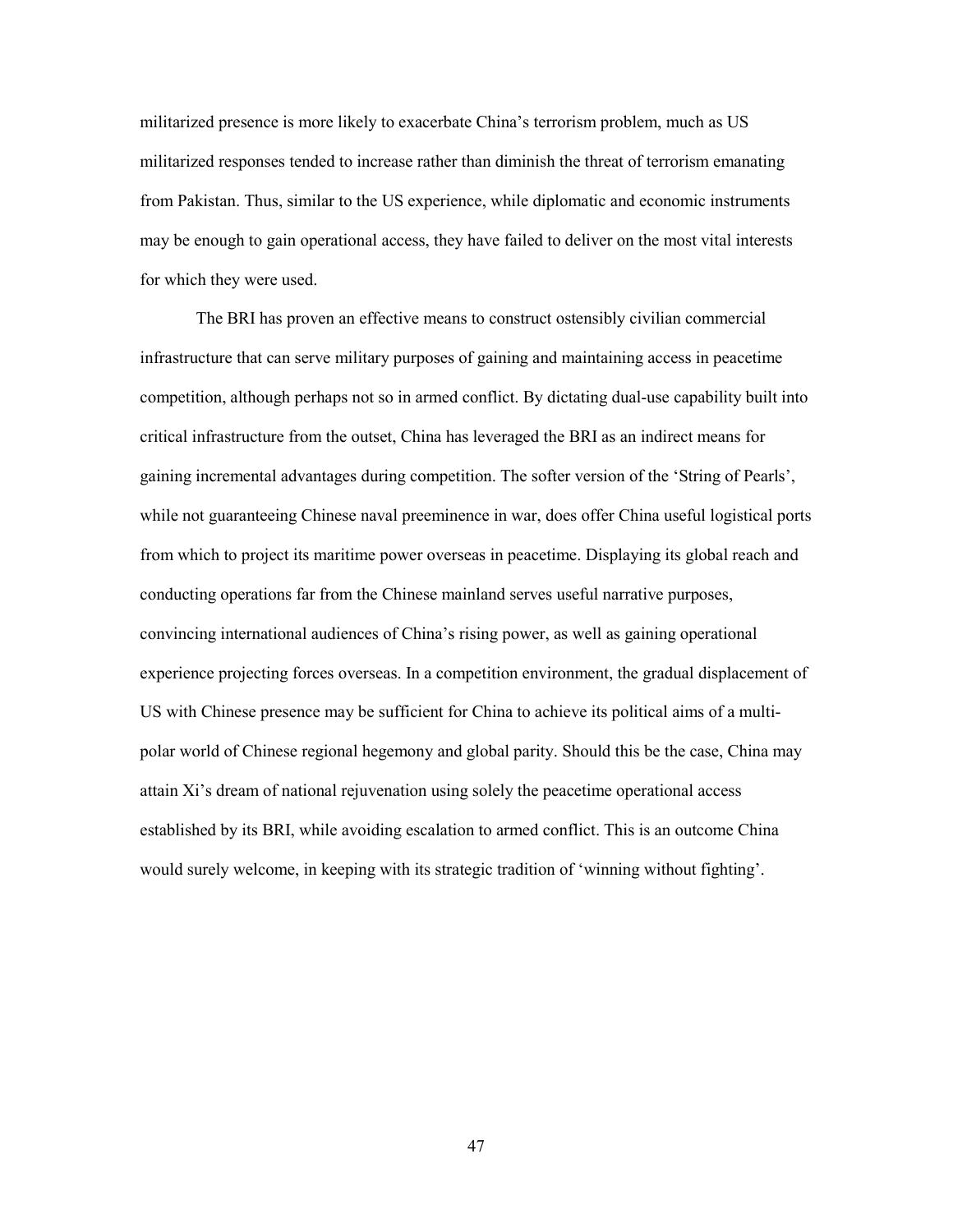#### Conclusion

<span id="page-55-0"></span>This monograph examined the role of diplomatic and economic instruments of power in gaining and maintaining operational access to desired theaters during competition and conflict. Seeking an answer to the questions of what role US diplomatic and economic engagement with Pakistan played in gaining and maintaining operational access to Afghanistan after 2001, the results are mixed. While diplomatic and economic instruments helped persuade Pakistan to support the GWOT and provided operational access to Afghanistan, they were insufficient to gain access to areas Pakistan considered vital interests, thereby denying the United States its overall strategic objective of eliminating terrorist organizations who came to rely on a sanctuary in Pakistan. Furthermore, broader geopolitical trends that caused US and Pakistani interests to converge generally eclipsed the importance of diplomatic and economic instruments alone. Where interests have aligned, the United States has used diplomacy and economics to achieve favorable Pakistani behavior, but where interests diverged, diplomatic and economic instruments proved largely ineffective, most evident in the 2011-2012 GLOCs closures after the divergence of US and Pakistani vital interests of terror sanctuaries versus Pakistani sovereignty crossed a critical threshold.

The second set of questions that sought to understand how China's diplomatic and economic activities in Pakistan under the BRI allow it to gain and maintain operational access to desired theaters during competition and conflict also yields mixed outcomes. While the BRI provides China access in Pakistan to pursue its counterterrorism efforts and at Gwadar to potentially establish a semi-permanent naval presence in the Indian Ocean, the durability of that access is likely not as strong as it appears both within Pakistan and in any potential conflicts against regional or global rivals like India or the United States. Although China and Pakistan's interests appear to align in the present, the burden of Pakistan's unsustainable debt, greater Chinese presence in Pakistan, and intrusions into Pakistani domestic affairs will likely increase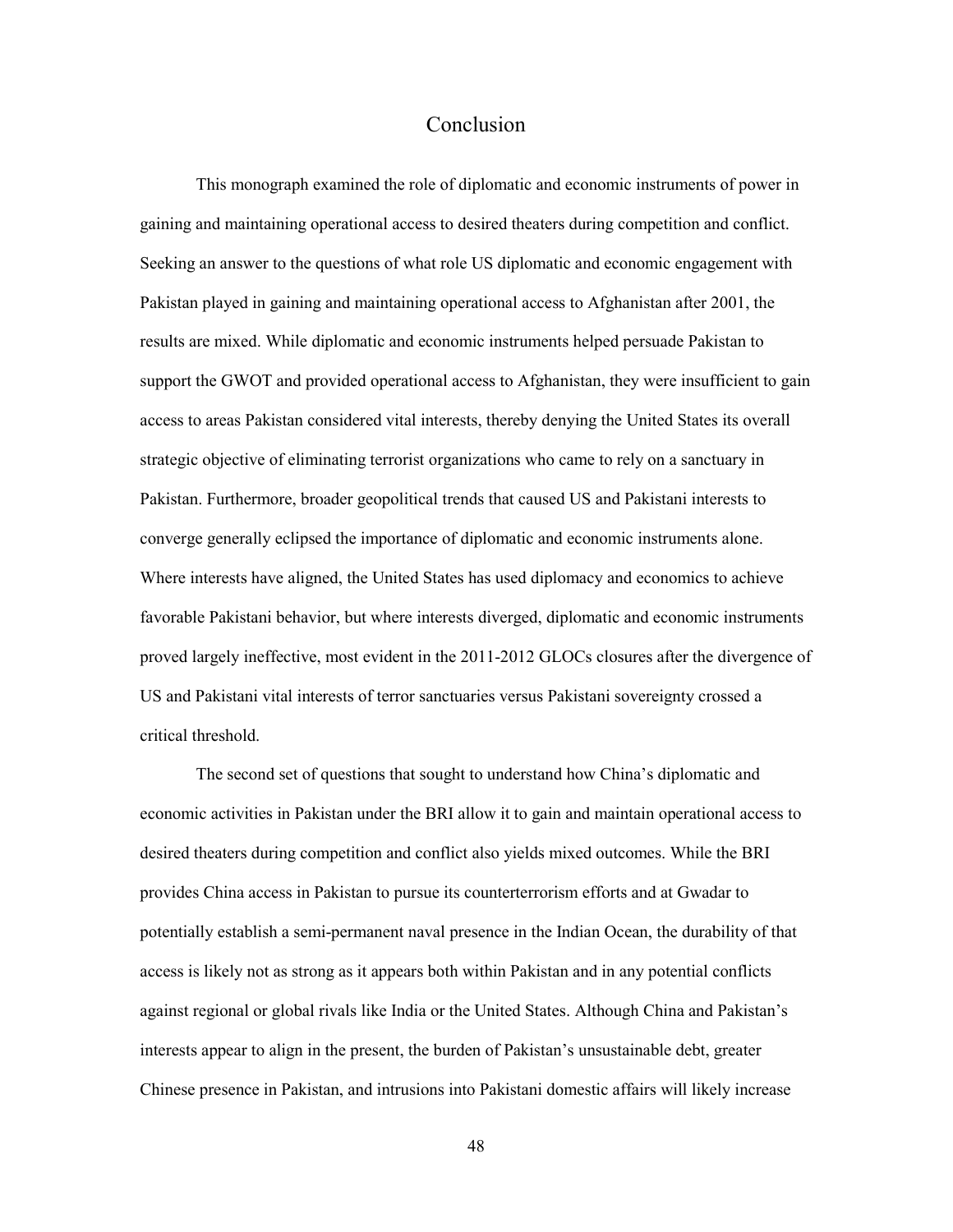resentment that may cause a divergence of interests. Should this happen, no amount of diplomatic or economic incentive will prove powerful enough to override Pakistan's perceived vital interests. Although, answering these questions does not render simple yes or no conclusions, it does provide a greater appreciation of the capacity and limitations of diplomatic and economic instruments to support military operational access.

Ultimately, while diplomatic and economic instruments can help gain operational access for military operations, they generally rely on the underlying interests partner nations consider vital*.* Where interests align, diplomacy and economics can incentivize and reward partners for granting operational access. Where interests diverge, these instruments are unlikely to have the desired effects and will likely produce unanticipated opposition due to perceived sovereignty infringement. Considering the threat that China's use of diplomatic and economic instruments through the BRI poses to US interests today and in this century, it appears that China's BRI does not represent the strategic threat it is often portrayed as in the near-term but may represent a significant threat in the long-term if China is able to complete its vision. Despite the seeming grandeur of massive foreign aid or investments like Obama's KBL or China's BRI, great power interference or control over smaller states has the potential to generate resentment and resistance that limits the influence of great power actors, causing more liabilities than advantages, particularly when those state's perceptions of vital national interests do not align. Though China may be capable of gaining access to desired regions through the diplomatic and economic instrument of its BRI, the financial costs may prove too much to bear. Debt 'en-trapping' countries like Pakistan that require endless financial bailouts may threaten not only China's BRI vision, but also the financial solvency of the Chinese state upon which BRI depends, and with it the vital domestic stability which the BRI's outward reach intended to secure.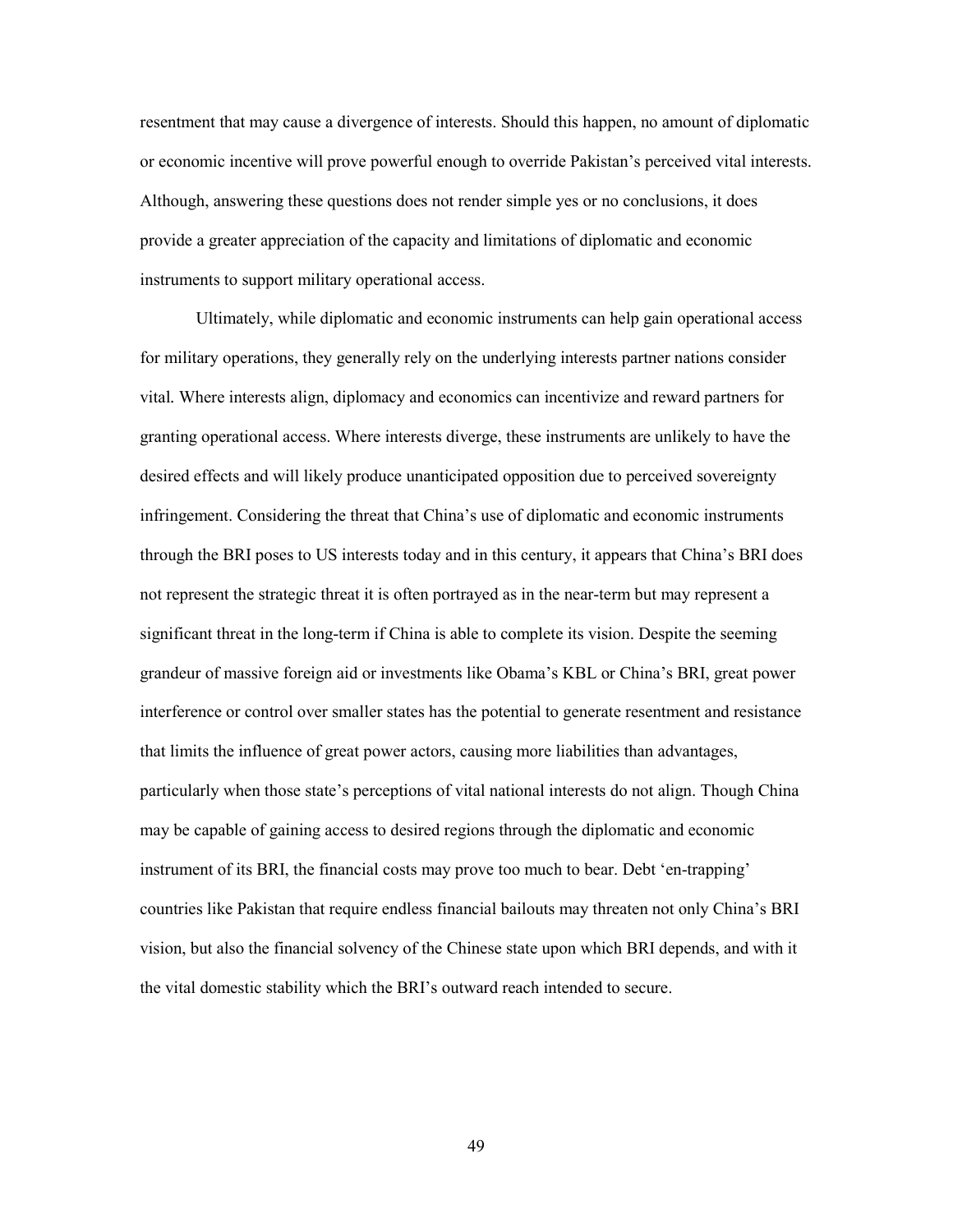### <span id="page-57-0"></span>Recommendations

 This monograph focused on great power competition, which involves the instruments of national power working in unison to achieve desired strategic aims. The purpose was not to offer better policymaking advice, but rather inform understanding of diplomatic and economic contributions to gaining and maintaining operational access. Therefore, these concluding recommendations offer a few thoughts about what a military planner might have learned from the preceding analysis. First, an important factor in gaining and maintaining operational access has been the agreement of allies and partners who provide the US access to desired theaters. The better military shaping activities contribute to the maintenance of partnerships in strategic regions, the better it will support the United States' ability to gain operational access by agreement rather than requiring forcible entry. Second, use of diplomatic and economic instruments can help achieve important national interests but are unlikely to achieve much in areas of conflicting vital interests. For military planners, this means synchronizing efforts to gain military access with diplomatic and economic efforts are likely to be fruitful where partners are amenable to US presence, but military forces must be prepared to act in vital areas that diplomacy and economics are unable to influence. Finally, the greater China asserts its influence under the BRI in the form of presence or control, the more likely Pakistan (and other smaller nations) will increase opposition against perceived Chinese domination. Paradoxically, although US use of diplomatic and economic instruments in Pakistan largely failed to deliver due to perceived violations sovereignty, the more China seeks to leverage influence gained through the BRI, the resentment generated by China's infringement of sovereignty presents the United States with opportunities to exploit using its own diplomatic and economic instruments.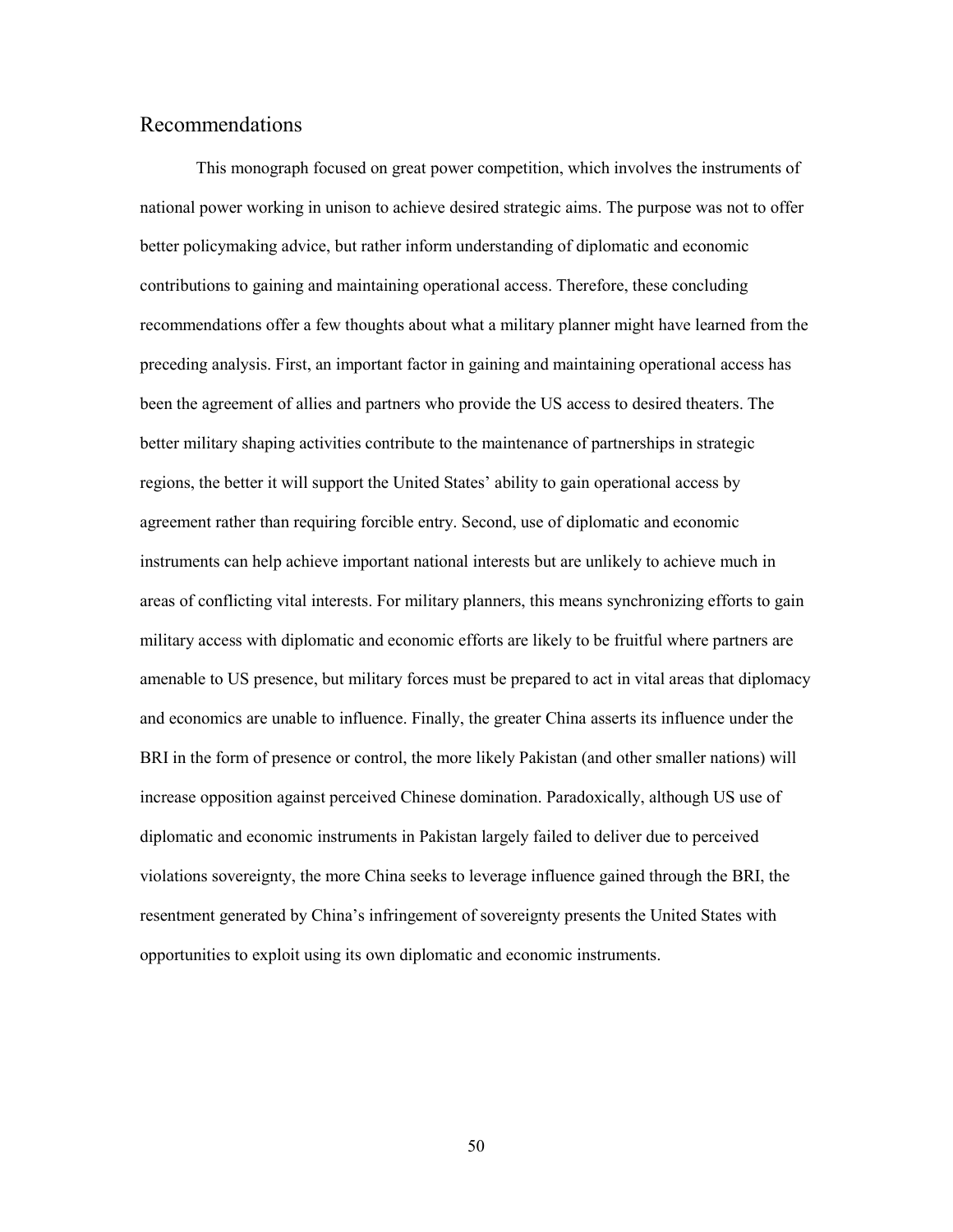### Bibliography

- <span id="page-58-0"></span>Afzal, Madiha. "At All Costs: How Pakistan and China Control the Narrative on the China-Pakistan Economic Corridor." *Global China: Regional Influence and Strategy*. Brookings Institution, June 2020.
- Albert, Melissa. "Xi Jinping." *Britannica*. Accessed November 25, 2020. https://www.britannica.com/biography/Xi-Jinping.
- Bajwa, Shahid Latif. "U.S. Security Cooperation with India and Pakistan: A Comparative Study." Naval Postgraduate School Thesis, Monterey, CA, June 2013.
- Barno, David, and Nora Bensahel. "The U.S. Military's Dangerous Embedded Assumptions." *War on the Rocks,* April 17, 2018. Accessed November 25, 2020. https://warontherocks.com/2018/04/the-u-s-militarys-dangerous-embedded-assumptions/.
- Benson, Stephen. "The MAGAI™ Construct and the Northern Distribution Network: A Report of the CSIS Project on the Northern Distribution Network for Afghanistan." Washington, DC: Center for Strategic and International Studies, 2009.
- Carndenal, Juan Pablo, and Heriberto Araujo. *China's Silent Army: The Pioneers, Traders, Fixers and Workers Who Are Remaking the World in Beijing's Image*. New York: Random House, 2013.
- Daniels, Walter. "Interview with Col. Walter Daniels." Fort Leavenworth, Combat Studies Institute, 2014.
- De Cremer, David, Bruce McKern, and Jack McGuire, eds. *The Belt and Road Initiative: Opportunities and Challenges of a Chinese Economic Ambition*. Los Angeles: SAGE Publications, 2020.
- Dossani, Rafiq, Jennifer Bouey, and Keren Zhu. "Demystifying the Belt and Road Initiative: A Clarification of its Key Features, Objectives and Impacts." Santa Monica, CA: RAND Corporation, 2020. Accessed August 25, 2020. https://www.rand.org/pubs/working\_papers/WR1338.html.
- Epstein, Susan B., and K. A. Kronstadt. "Pakistan: U.S. Foreign Aid Conditions, Restrictions, and Reporting Requirements." Washington, DC: Congressional Research Service, 2013. Accessed August 25, 2020. https://crsreports.congress.gov.
- Faulkner, Timothy L. "Contemporary China: In Conflict, Not Competition." *Military Review* 99, no. 5 (September-October 2019): 42-54.
- Freymann, Eyck. *One Belt One Road: Chinese Power Meets the World*. Cambridge, MA: Harvard University Press, 2020.
- Gaddis, John Lewis. *The Landscape of History: How Historians Map the Past*. New York: Oxford University Press, 2002.
- Gleason, Gregory. "Political Dimensions of the Northern Afghanistan Resupply Routes." *Connections* 8, no. 4 (Fall 2009): 39-62. Accessed August 25, 2020. https://www.jstor.org/stable/10.2307/26326185.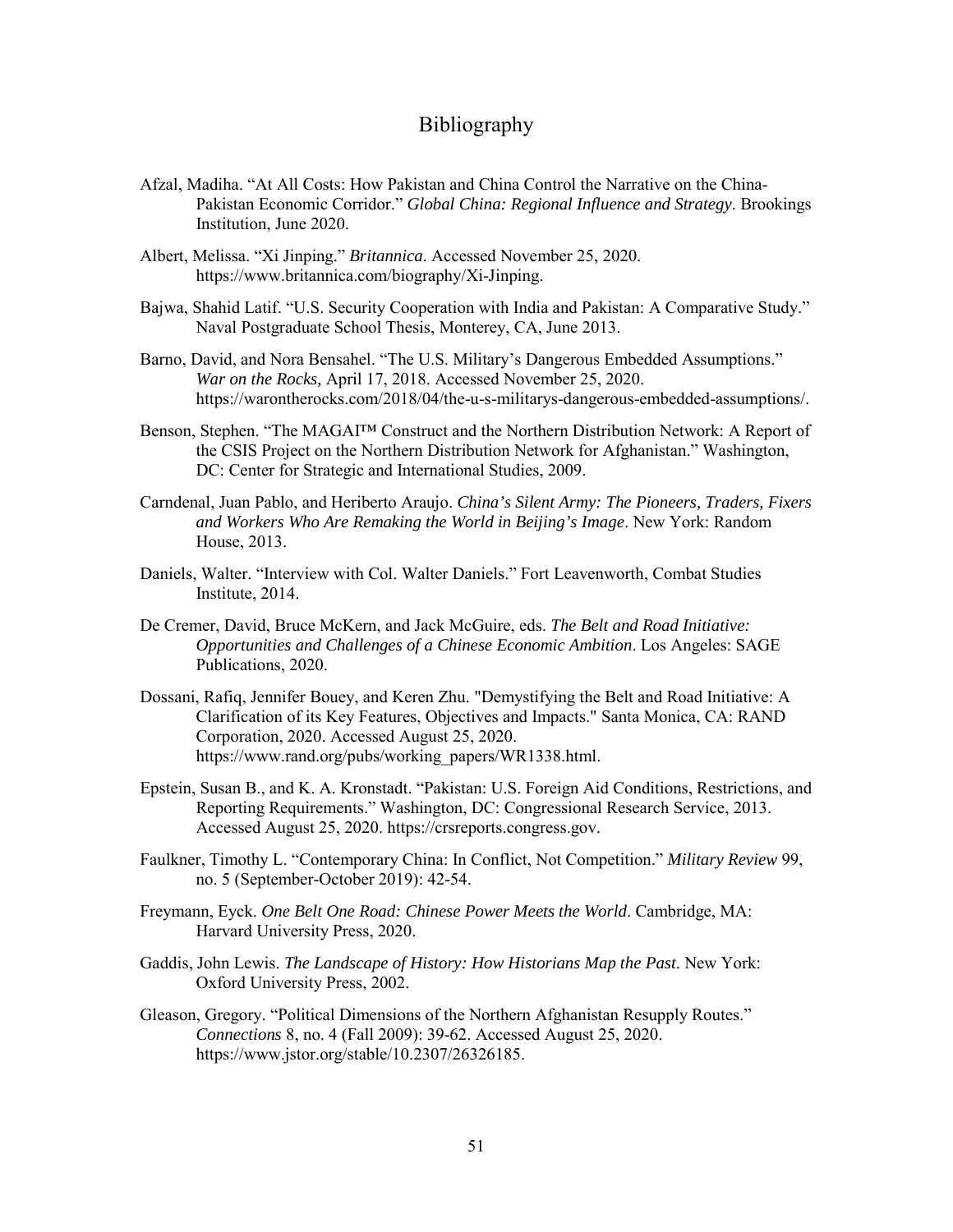- Grare, Frédéric. "Along the Road: Gwadar and China's Power Projection." *European Union Institute for Security Studies* 7 (2018). Accessed October 15, 2020. http://www.jstor.com/stable/resrep21469.
- Gulati, Monish. "Unblocking of NATO Supply Routes by Pakistan: Logistics or Plain Politics?" Occasional Paper. Chanakyapuri, New Delhi: Vivekananda International Foundation, December 2012.
- Halper, Stefan. *China: The Three Warfares*. Prepared by Stefan Halper for Andy Marshall, Director, Office of Net Assessment, Office of Secretary of Defense. Washington, DC, May 2013.
- Hillman, Jonathan E., Maesea McCalpin, and Kendra Brock. "The China-Pakistan Economic Corridor at Five." Center for Strategic and International Studies, April 2020. Accessed October 15, 2020. www.csis.org.
- Ireland, Christopher J. "Why Not Airdrop? The Utility of Preplanned Airdrop to Resupply Land Forces in the Contemporary Operating Environment." Masters Monograph, School of Advanced Military Studies, US Army Command and General Staff College, Ft. Leavenworth, KS, 2006.
- Jinping, Xi. "Secure a Decisive Victory in Building a Moderately Prosperous Society in All Respects and Strive for the Great Success of Socialism with Chinese Characteristics for a New Era." Delivered at the 19th National Congress of the Communist Party of China, October 18, 2017. Accessed September 17, 2020. http://www.xinhuanet.com/english/download/Xi\_Jinping's\_report\_at\_19th\_CPC\_Nationa l\_Congress.pdf.
- Kardon, Isaac B., Conor M. Kennedy, and Peter A. Dutton. "China Maritime Report No. 7: Gwadar: China's Potential Strategic Strongpoint in Pakistan." *CMSI China Maritime Reports*, no. 7 (August 2020). Accessed October 15, 2020. https://digitalcommons.usnwc.edu/cmsi-maritime-reports/7.
- Khan, Fazal ur Rehman, Khaldon Haya Al-Rawashdeh, Jose R. Reyes Irizarry, and Raja Shahzad Akram Minhas. "The Pak-U.S. Alliance in the Fight Against Terrorism: A Cost-Benefit Analysis." Naval Postgraduate School, Monterey, CA, December 2011.
- Kissinger, Henry. *Diplomacy*. New York: Simon & Schuster, 1994.
	- . *On China*. New York: Penguin Books, 2011.
- Kliman, Daniel, and Abigail Grace. "Chapter 2: How the Belt and Road is Reshaping the World." *Power Play: Addressing China's Belt and Road Strategy*, Asia-Pacific Security, Center for a New American Security (2018): 8-13. Accessed October 15, 2020. http://www.jstor.com/stable/resrep20449.5.
- Kolenda, David. "Developing the Theater Level Aerial Port of Debarkation, Organization and Structure." Masters Monograph, School of Advanced Military Studies, US Army Command and General Staff College, Ft. Leavenworth, KS, 1996.
- Kronstadt, K. Alan. "Pakistan: Key Current Issues and Developments." Washington, DC: Congressional Research Service, 2011. Accessed August 25, 2020. [https://crsreports.congress.gov.](https://crsreports.congress.gov/)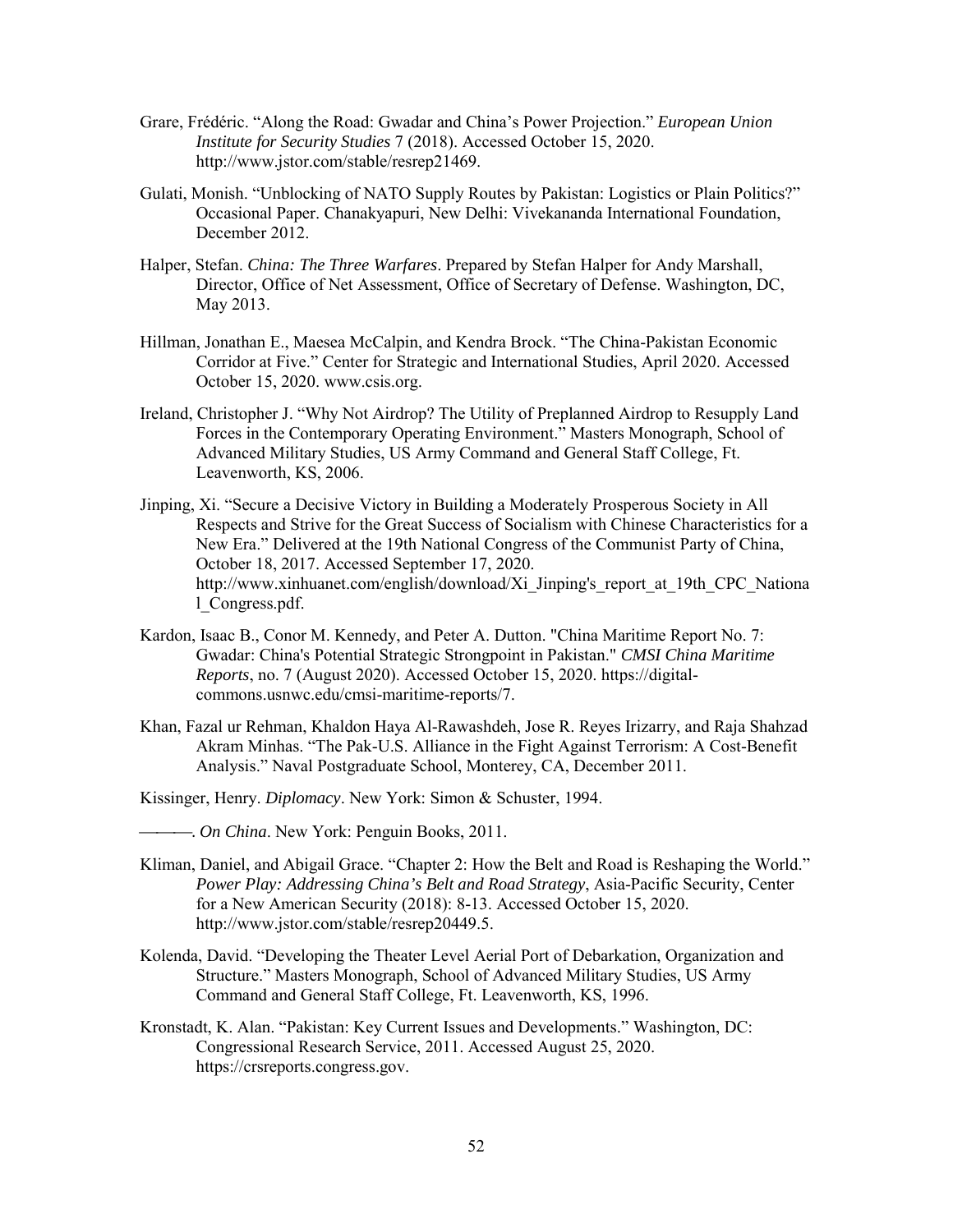- Kronstadt, K. Alan, and Susan Epstein. "Direct Overt U.S. Aid Appropriations for and Military Reimbursements to Pakistan, FY2002-FY2020." Washington, DC: Congressional Research Service, 2019. Accessed August 25, 2020. [https://crsreports.congress.gov.](https://crsreports.congress.gov/)
	- . "Pakistan: U.S. Foreign Assistance." Washington, DC: Congressional Research Service, 2013. Accessed August 25, 2020. [https://crsreports.congress.gov.](https://crsreports.congress.gov/)
- Kuchins, Andrew C., and Thomas M. Sanderson. "The Northern Distribution Network and Afghanistan: Geopolitical Challenges and Opportunities." Washington, DC: Center for Strategic and International Studies, 2010.
- Kuchins, Andrew C., Thomas M. Sanderson, and David A. Gordon. "The Northern Distribution Network and the Modern Silk Road Planning for Afghanistan's Future." Washington, DC: Center for Strategic and International Studies, 2009.
- Lambeth, Benjamin S. *Air Power Against Terror: America's Conduct of Operation Enduring Freedom*. Santa Monica, CA: RAND Corporation, 2005.
- Lawler, Kelly J. "Learning from Northern Distribution Network Operations." *Army Sustainment*  (July–August 2014).
- Liang, Qiao, and Wang Xiangsui. *Un-restricted Warfare*. Brattleboro, VT: Echo Point Books & Media, 1999.
- Liao, Jessica C. "China's Belt and Road Initiative and Its Infamous Debt: More of a Threat than a Trap." *Red Diamond* 10, no. 3 (Jul-Sep 2019): 8-10.
- Lynch III, Thomas F. "The Decades-Long 'Double-Double Game': Pakistan, the United States, and the Taliban." *Military Review* 98, no. 4 (July-August 2018): 64-78.
- Markey, Daniel S. *China's Western Horizon: Beijing and the New Geopolitics of Eurasia*. New York: Oxford University Press, 2020.
	- . *No Exit from Pakistan: America's Tortured Relationship with Islamabad*. New York: Cambridge University Press, 2013.
- Merics. "Mapping the Belt and Road Initiative." Mercator Institute for China Studies, June 07, 2018. Accessed August 25, 2020. https://merics.org/sites/default/files/2020-06/Silkroad-Projekt EN 2020 150dpi.png.
- (name redacted). "Pakistan-U.S. Relations: Issues for the 114th Congress." Washington, DC: Congressional Research Service, 2015. Accessed August 25, 2020. https://crsreports.congress.gov.
- National Development and Reform Commission. "Vision and Actions on Jointly Building Silk Road Economic Belt and 21st-Century Maritime Silk Road." Issued by the Ministry of Foreign Affairs, and Ministry of Commerce of the People's Republic of China, with State Council authorization March 2015. Accessed September 17, 2020. https://en.ndrc.gov.cn/newsrelease\_8232/201503/t20150330\_1193900.html.
- National Security Archives. "U.S. Deputy Secretary of State Richard Armitage gives Pakistani Intelligence (ISI) Chief Mahmoud a list of seven demands." Diplomatic Cable, September 13, 2001. Accessed August 11, 2020. https://nsarchive2.gwu.edu/NSAEBB/NSAEBB325/index.htm.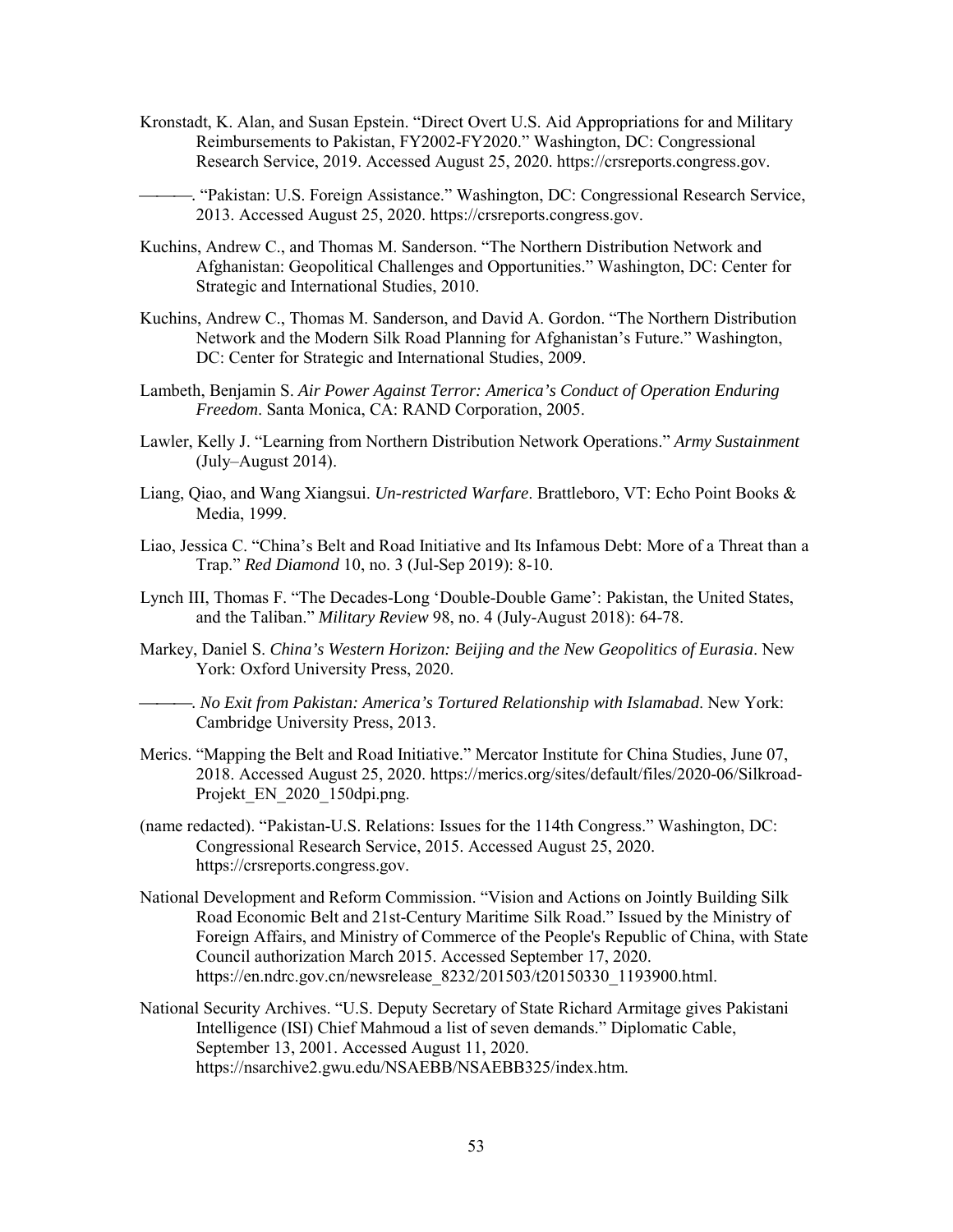National Security Archives. "New Think: Our Long-Term Interests in Pakistan." Diplomatic Cable, November 30, 2001. Accessed August 11, 2020. https://nsarchive2.gwu.edu/NSAEBB/NSAEBB325/index.htm.

#### *New York Times*.

- Pehrson, Christopher J. "String of Pearls: Meeting the Challenge of China's Rising Power across the Asian Littoral." Carlisle, PA: US Army War College Strategic Studies Institute, 2006.
- Perry, Walt L., and David Kassing. *Toppling the Taliban: Air-Ground Operations in Afghanistan, October 2001-June 2002.* Santa Monica, CA: RAND Corporation, 2015.
- Putnam, Robert D. "Diplomacy and Domestic Politics: The Logic of Two-Level Games." *International Organization* 42, no. 3 (Summer 1988): 427-460. Accessed August 8, 2020. http://www.jstor.com/stable/2706785.
- Russel, Daniel R., and Blake H. Berger. *Weaponizing the Belt and Road Initiative*. New York: The Asia Society Policy Institute, 2020.
- Ryan, Kurt J. "Exploring Alternatives for Strategic Access to Afghanistan." Strategic Research Project, US Army War College, Carlisle Barracks, PA, 2009.
- Schwemlein, James. "Strategic Implications of the China-Pakistan Economic Corridor." *Special Report*, no. 459 (December 2019). Washington, DC: US Institute of Peace. Accessed October 15, 2020. www.usip.org.
- Scobell, Andrew, Bonny Lin, Howard J. Shatz, Michael Johnson, Larry Hanauer, Michael S. Chase, Astrid Stuth Cevallos, Ivan W. Rasmussen, Arthur Chan, Aaron Strong, Eric Warner, Logan Ma. "At the Dawn of Belt and Road China in the Developing World." Santa Monica, CA: RAND Corporation, 2018.
- Scobell, Andrew, Edmund J. Burke, Cortez A. Cooper III, Sale Lilly, Chad J. R. Ohlandt, Eric Warner, and J. D. Williams. *China's Grand Strategy: Trends, Trajectories, and Long-Term Competition*. Santa Monica, CA: RAND Corporation, 2020.
- Sentell, David Scott. "On the Brink: Instability and the Prospect of State Failure in Pakistan." Masters Monograph, School of Advanced Military Studies, United States Army Command and General Staff College, Fort Leavenworth, KS, 2010.
- Simpfendorfer, Ben. *The New Silk Road: How a Rising Arab World is Turning Away from the West and Rediscovering China*. New York: Palgrave Macmillan, 2009.
- Small, Andrew. *The China-Pakistan Axis: Asia's New Geopolitics*. New York: Oxford University Press, 2015.
- Trump, Donald J. *The National Security Strategy of the United States*. Washington, DC: The White House, 2017.
- US Department of the Army. *Operation Enduring Freedom March 2002-April 2005: United States Army in Afghanistan*. Washington, DC: US Army Center of Military History, 2013.
- . *Operation Enduring Freedom October 2001-March 2002: United States Army in Afghanistan*. Washington, DC: US Army Center of Military History, 2004.